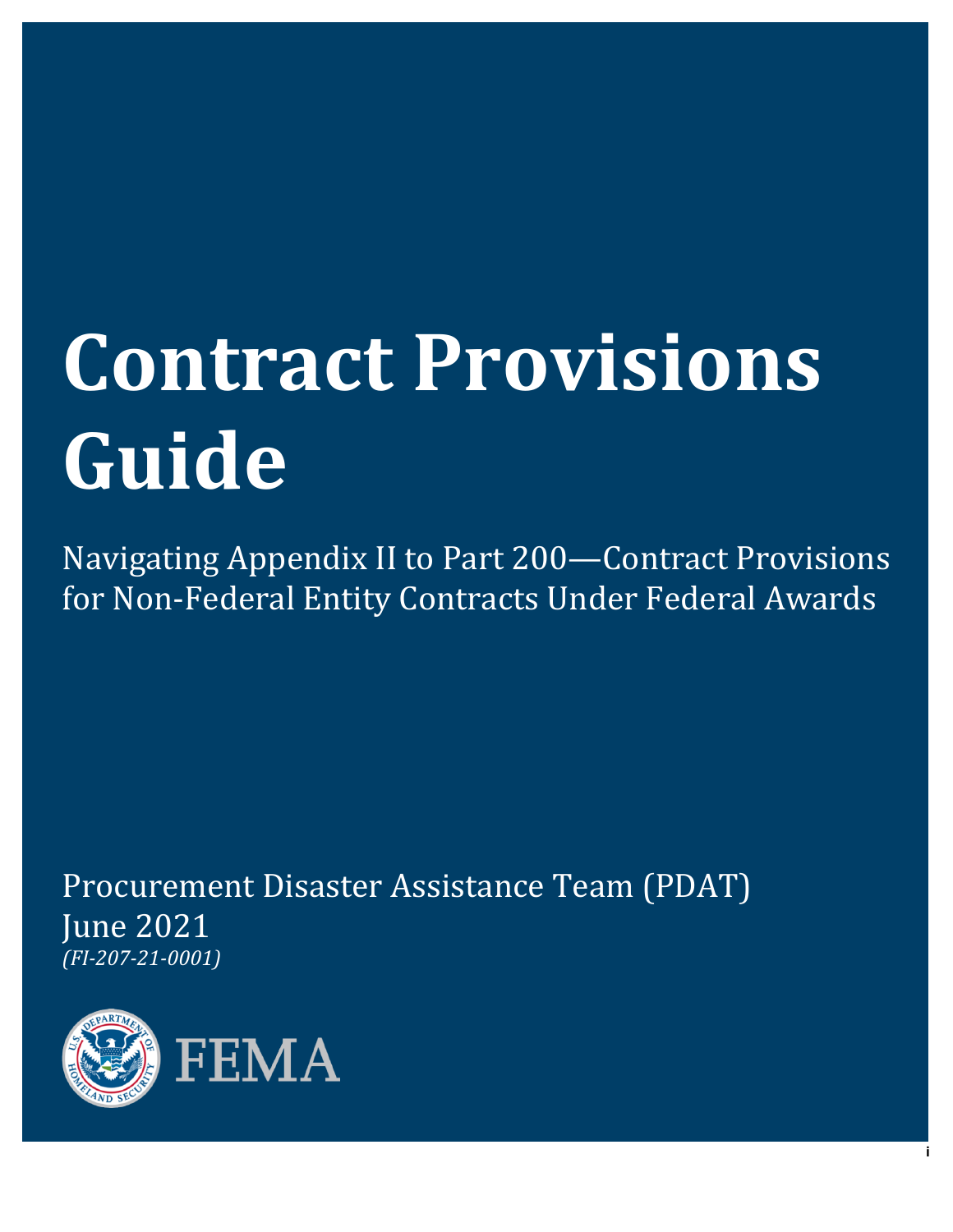This page intentionally left blank.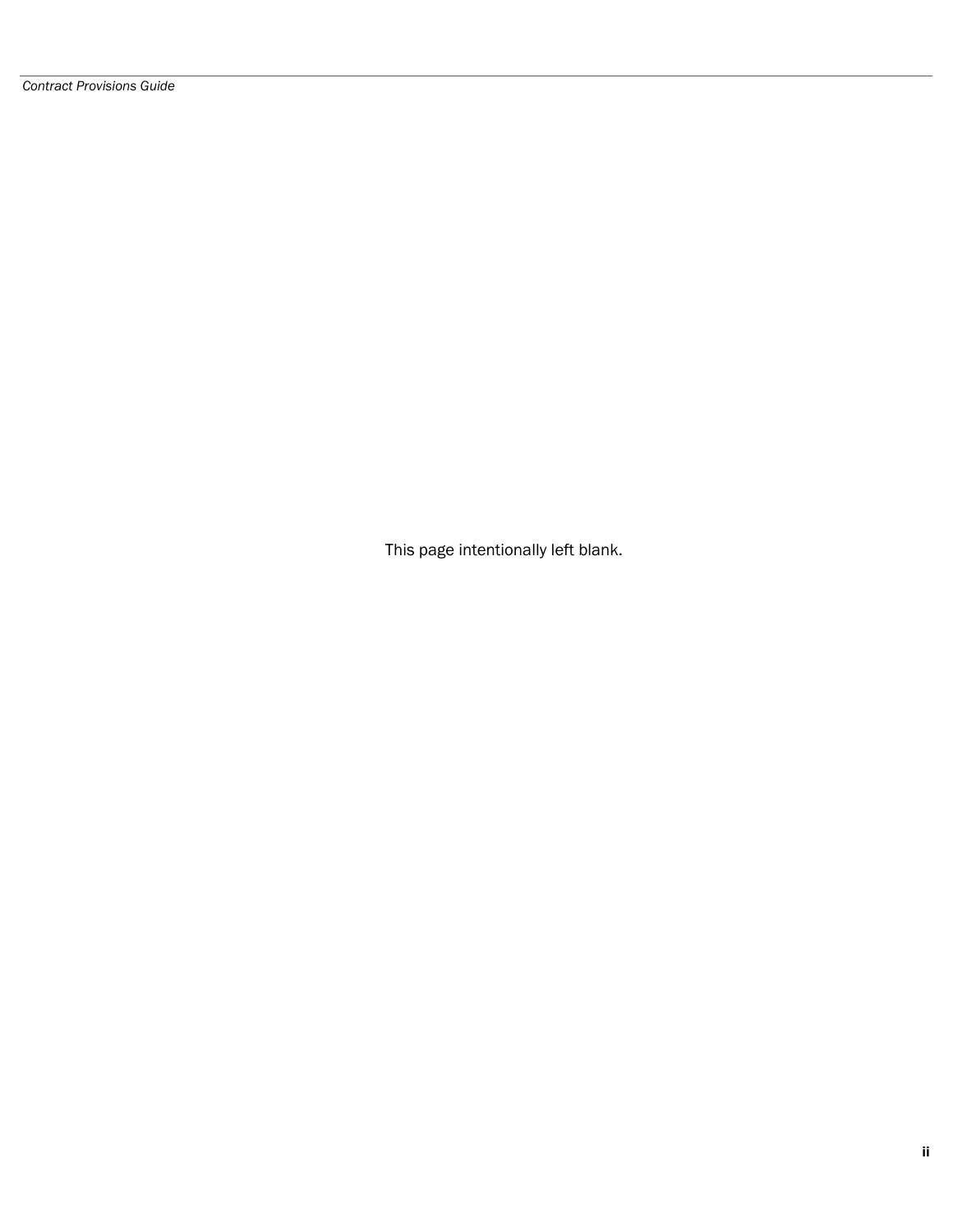### **Table of Contents**

|    | 1. |     |  |  |  |  |
|----|----|-----|--|--|--|--|
|    |    | 1.1 |  |  |  |  |
|    |    | 1.2 |  |  |  |  |
| 2. |    |     |  |  |  |  |
|    |    | 2.1 |  |  |  |  |
| 3. |    |     |  |  |  |  |
|    |    | 3.1 |  |  |  |  |
|    |    | 3.2 |  |  |  |  |
|    |    | 3.3 |  |  |  |  |
| 4. |    |     |  |  |  |  |
|    |    | 4.1 |  |  |  |  |
|    |    | 4.2 |  |  |  |  |
|    |    | 4.3 |  |  |  |  |
|    | 5. |     |  |  |  |  |
|    |    | 5.1 |  |  |  |  |
|    |    | 5.2 |  |  |  |  |
|    |    | 5.3 |  |  |  |  |
|    | 6. |     |  |  |  |  |
|    |    | 6.1 |  |  |  |  |
|    |    | 6.2 |  |  |  |  |
|    |    | 6.3 |  |  |  |  |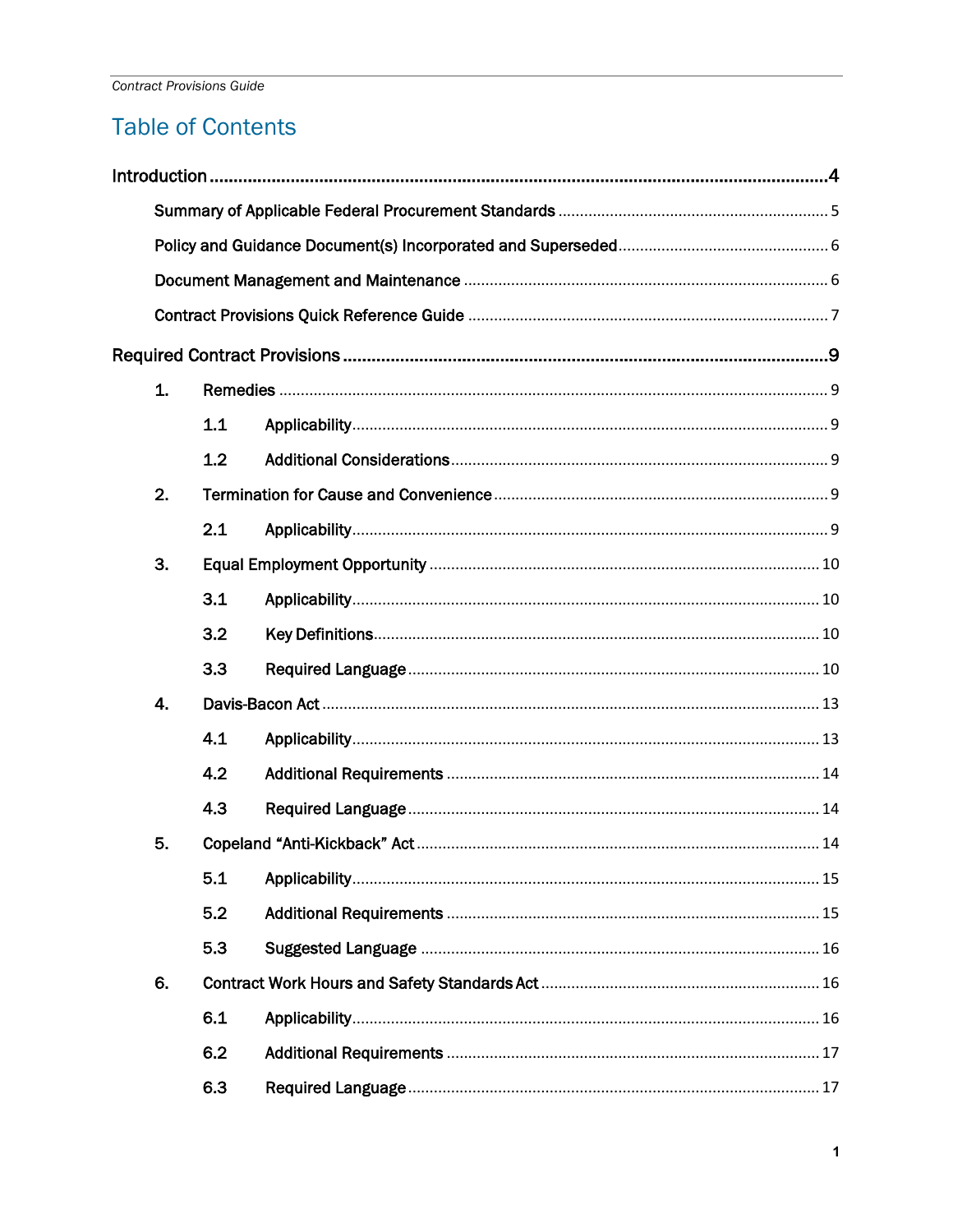|     | 6.4   |                                                                                   |  |  |  |
|-----|-------|-----------------------------------------------------------------------------------|--|--|--|
| 7.  |       |                                                                                   |  |  |  |
|     | 7.1   |                                                                                   |  |  |  |
|     | 7.2   |                                                                                   |  |  |  |
| 8.  |       |                                                                                   |  |  |  |
|     | 8.1   |                                                                                   |  |  |  |
|     | 8.2   |                                                                                   |  |  |  |
| 9.  |       |                                                                                   |  |  |  |
|     | 9.1   |                                                                                   |  |  |  |
|     | 9.2   |                                                                                   |  |  |  |
|     | 9.3   |                                                                                   |  |  |  |
| 10. |       |                                                                                   |  |  |  |
|     | 10.1  |                                                                                   |  |  |  |
|     | 10.2  |                                                                                   |  |  |  |
|     | 10.3  |                                                                                   |  |  |  |
| 11. |       |                                                                                   |  |  |  |
|     | 11.1  |                                                                                   |  |  |  |
|     | 11.2  |                                                                                   |  |  |  |
|     | 11.3  |                                                                                   |  |  |  |
| 12. |       | Prohibition on Contracting for Covered Telecommunications Equipment or Services26 |  |  |  |
|     | 12.1  |                                                                                   |  |  |  |
|     | 12.2  |                                                                                   |  |  |  |
| 13. |       |                                                                                   |  |  |  |
|     | 13.1  |                                                                                   |  |  |  |
|     | 13.2  |                                                                                   |  |  |  |
|     |       |                                                                                   |  |  |  |
| 1.  |       |                                                                                   |  |  |  |
|     | $1.1$ |                                                                                   |  |  |  |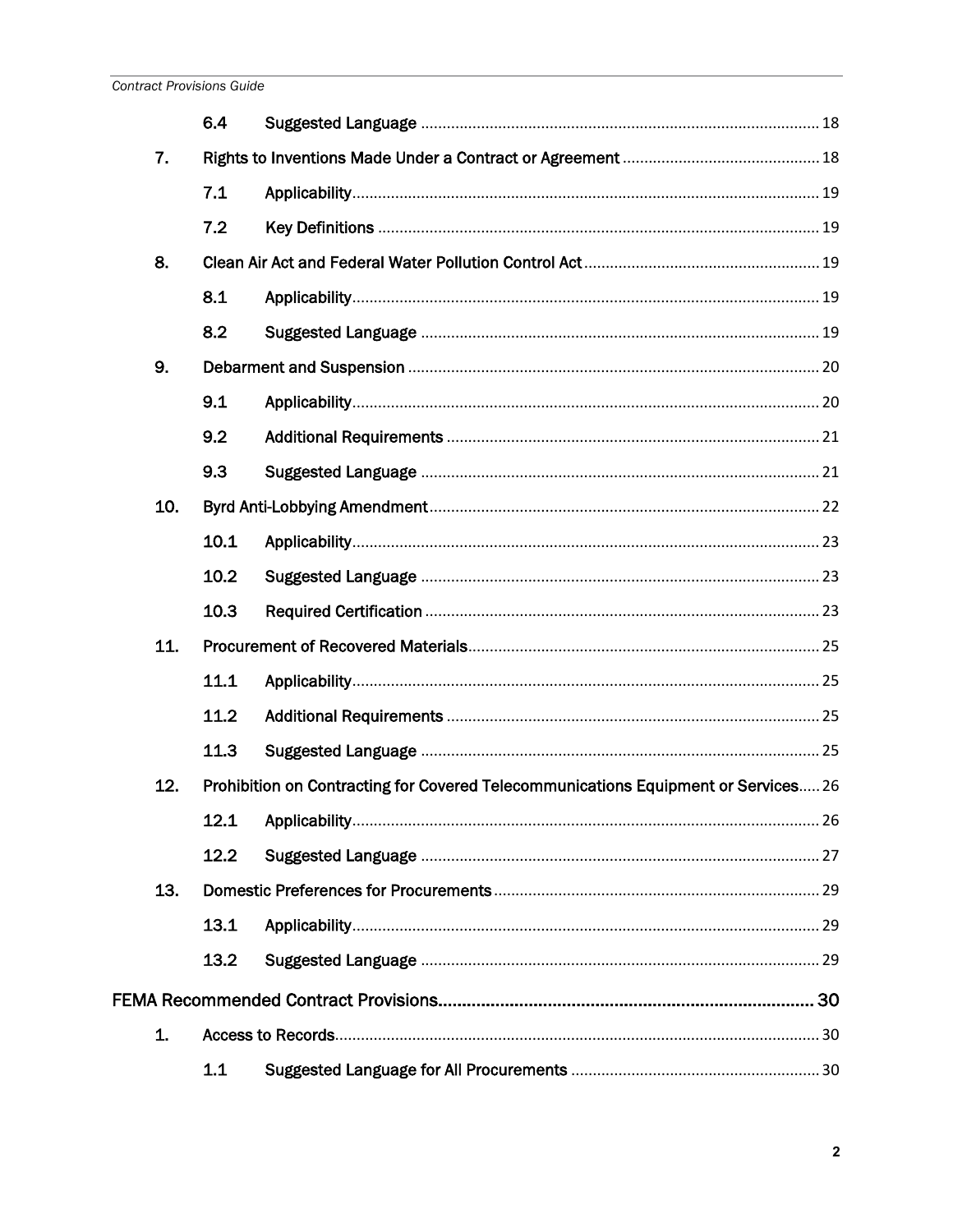|    | 1.2 | Additional Suggested Language Applicable to Contracts Entered into After<br>August 1, 2017 Under a Major Disaster or Emergency Declaration 31 |  |  |  |  |
|----|-----|-----------------------------------------------------------------------------------------------------------------------------------------------|--|--|--|--|
| 2. |     |                                                                                                                                               |  |  |  |  |
|    | 2.1 |                                                                                                                                               |  |  |  |  |
| 3. |     |                                                                                                                                               |  |  |  |  |
|    | 3.1 |                                                                                                                                               |  |  |  |  |
|    | 3.2 |                                                                                                                                               |  |  |  |  |
| 4. |     | Compliance with Federal Law, Regulations, And Executive Orders and Acknowledgement                                                            |  |  |  |  |
|    | 4.1 |                                                                                                                                               |  |  |  |  |
|    | 4.2 |                                                                                                                                               |  |  |  |  |
| 5. |     |                                                                                                                                               |  |  |  |  |
|    | 5.1 |                                                                                                                                               |  |  |  |  |
|    | 5.2 |                                                                                                                                               |  |  |  |  |
| 6. |     | Program Fraud and False or Fraudulent Statements or Related Acts33                                                                            |  |  |  |  |
|    | 6.1 |                                                                                                                                               |  |  |  |  |
|    | 6.2 |                                                                                                                                               |  |  |  |  |
| 7. |     |                                                                                                                                               |  |  |  |  |
|    | 7.1 |                                                                                                                                               |  |  |  |  |
|    | 7.2 |                                                                                                                                               |  |  |  |  |
| 8. |     |                                                                                                                                               |  |  |  |  |
|    | 8.1 |                                                                                                                                               |  |  |  |  |
|    | 8.2 |                                                                                                                                               |  |  |  |  |
|    |     |                                                                                                                                               |  |  |  |  |
|    |     |                                                                                                                                               |  |  |  |  |
|    |     |                                                                                                                                               |  |  |  |  |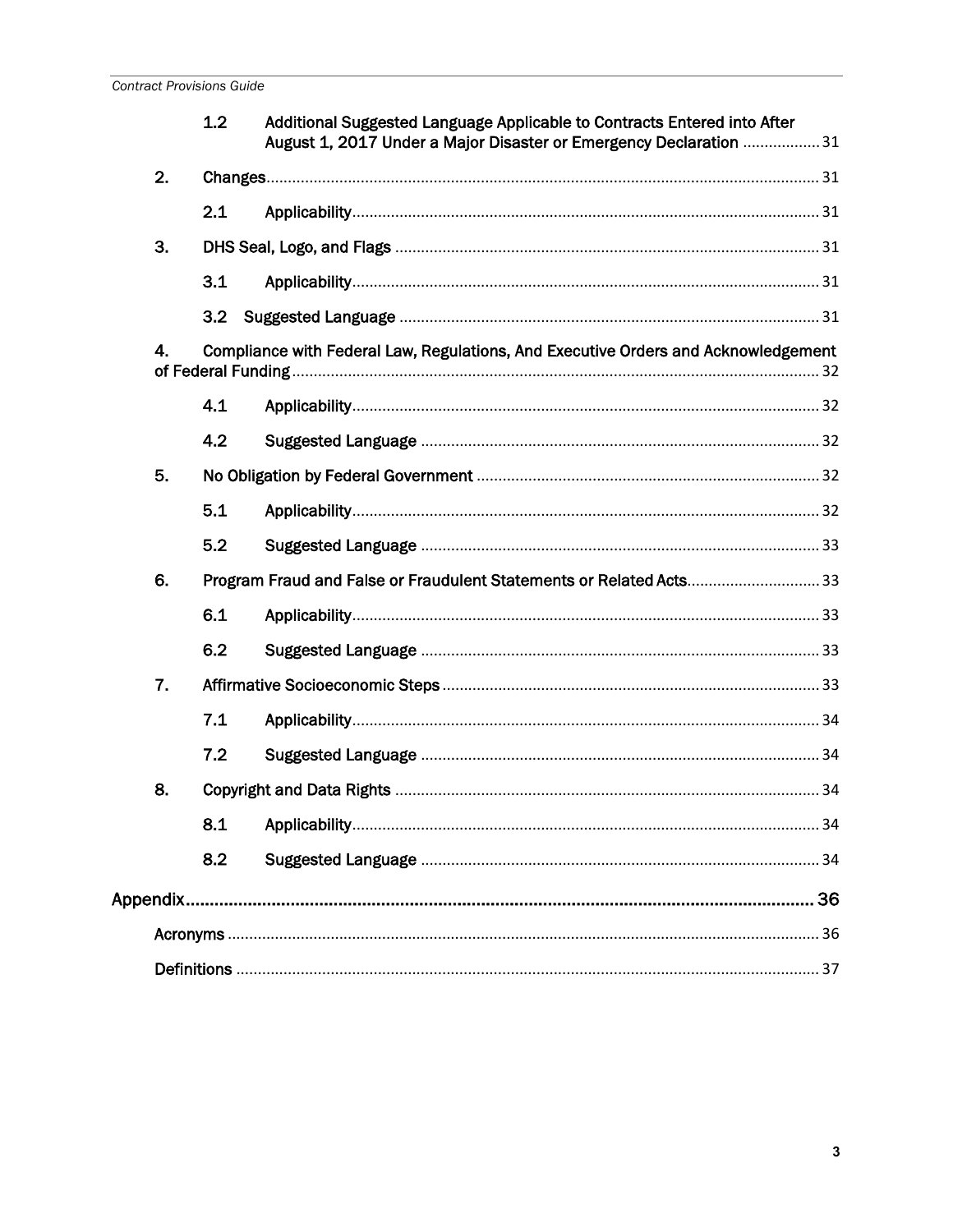<span id="page-5-0"></span>Introduction<br>FEMA grant recipients and subrecipients (also known as non-federal entities or NFEs)<sup>[1](#page-5-1)</sup> will often use contractors to help them carry out work under their awards. These contracts are a commercial transaction between the NFE and its contractor, and FEMA has no contractual relationship with NFEs' contractors. Although FEMA is not a party to the contract, if an NFE is using federal funding to pay for the contract, the NFE must comply with federal laws, including the federal procurement [standards.](https://ecfr.federalregister.gov/current/title-2/subtitle-A/chapter-II/part-200/subpart-D/subject-group-ECFR1ad5506a4809976/section-200.320)

This Guide is applicable to *all* NFEs purchasing in support of declarations and FEMA awards issued on or after November 12, 2020 and reflects [Office of Management and Budget](https://www.fema.gov/sites/default/files/documents/fema_purchasing-under-fema-award-omb-revisions_fact-sheet_0.pdf) (OMB) revisions to the federal procurement standards.

For FEMA declarations and awards issued between December 26, 2014 and November 11, 2020 please refer to the *[Contract Provisions Template.](https://www.fema.gov/sites/default/files/2020-07/fema_pdat_contract-provisions-template.pdf)* While the *Contract Provisions Template* is only directly applicable to FEMA's Public Assistance (PA) Program, all FEMA grant recipients and subrecipients are encouraged to review this resource since it provides guidance on the federal procurement under grants regulations.

The federal procurement standards for NFEs are described in Title 2 of the Code of Federal Regulations (C.F.R.), Part 200, sections 200.317-200.327. [2 C.F.R. § 200.327](https://ecfr.federalregister.gov/current/title-2/subtitle-A/chapter-II/part-200/subpart-D/subject-group-ECFR8feb98c2e3e5ad2/section-200.327) states that "the nonfederal entity's contracts *must contain the applicable provisions* described in [Appendix II to this part"](https://ecfr.federalregister.gov/current/title-2/subtitle-A/chapter-II/part-200#appendix-Appendix-II) (emphasis added).

This Guide is designed to help FEMA grant recipients and subrecipients navigate Appendix II to Part 200—Contract Provisions for Non-Federal Entity Contracts Under Federal Awards, including providing mandatory language and/or suggested language for each required contract provision. This Guide also describes contract clauses that FEMA *recommends* in addition to those required by 2 C.F.R. Part 200.

This Guide provides:

- **Sample language or references to find sample language for some of the federally required** clauses.
- **Required language for clauses that require exact language.**

<span id="page-5-1"></span><sup>1</sup> Non-federal entity is defined as a state, local government, Indian tribe, institution of higher education, or nonprofit organization carrying out a federal award as a recipient or subrecipient. 2 C.F.R. § 200.1. State is defined as "any state of the United States, the District of Columbia, the Commonwealth of Puerto Rico, U.S. Virgin Islands, Guam, American Samoa, the Commonwealth of the Northern Mariana Islands, and any agency or instrumentality thereof exclusive of local governments." 2 C.F.R. § 200.1. The term "non-state entity" therefore refers to a non-federal entity other than a state, which includes local and tribal governments as well as nonprofit organizations.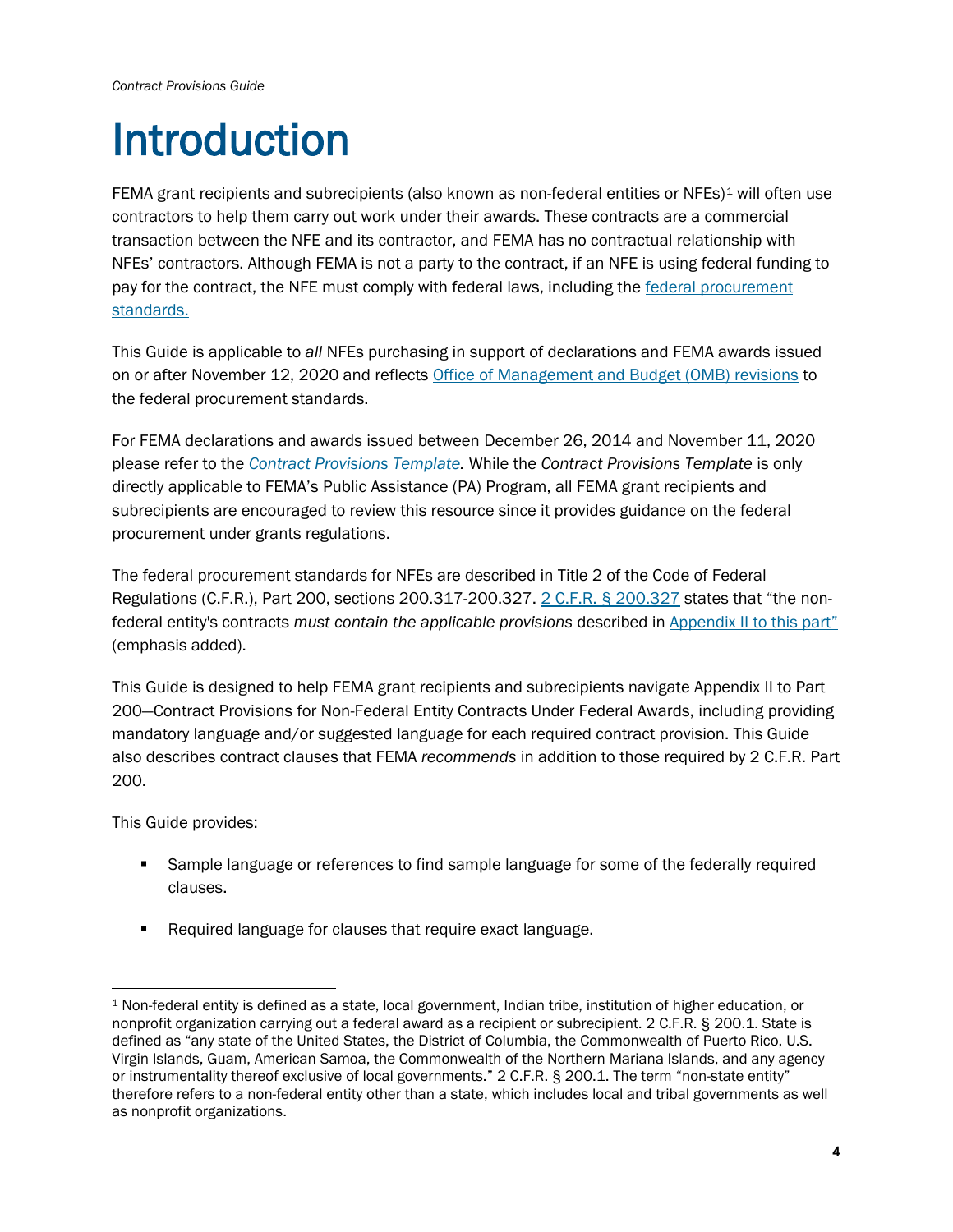**Sample language for some of the federally recommended clauses.** 

This Guide does *not* provide:

- Sample language for certain federally required or recommended clauses that must be included in accordance with the NFE's applicable laws, rules, and procedures.
- Provisions required by applicable state, tribal, or local laws or rules separate from the federal provisions.

Many of the provisions described in this Guide only apply when certain circumstances are present, such as the type of work being procured, the dollar amount, or the date when it is procured. Each section will describe the applicable requirements.

NOTE: The NFE is solely responsible for ensuring that all language included in its contracts meets the requirements of 2 C.F.R. Part 200, including 2 C.F.R. § 200.327 and Appendix II. While the Contract Provisions Guide provides general guidance, NFEs should reach out to their applicable [FEMA grant](mailto:ASKCsid@fema.dhs.gov)  [program representative\(](mailto:ASKCsid@fema.dhs.gov)s) if they have specific questions on the applicability of the contract provisions to a particular FEMA grant program. NFEs are encouraged to visit [www.fema.gov](http://www.fema.gov/) for additional information regarding FEMA grant programs and [www.fema.gov/grants/procurement](http://www.fema.gov/grants/procurement) for procurement under grants reference material.

## <span id="page-6-0"></span>Summary of Applicable Federal Procurement Standards

For the NFE to determine which federal procurement rules to follow, it must first determine whether it is a state entity or a non-state entity. Below are the federal procurement rules applicable to state and non-state entities effective November 12, 2020:

- [State entities](https://www.fema.gov/sites/default/files/documents/fema_purchasing-under-fema-award-state-entities_fact-sheet_0.pdf)<sup>[2](#page-6-1)</sup>, including their agencies and instrumentalities, must follow their own documented procurement policies and procedures when purchasing under a FEMA award pursuant to 2 C.F.R. § 200.317. These entities must also comply with socioeconomic affirmative steps (2 C.F.R. § 200.321), requirement for domestic preferences for procurement (2 C.F.R. § 200.322), the requirements for procurement of recovered materials (2 C.F.R. § 200. 323) and ensure that all necessary contract provisions are included in their contracts (2 C.F.R § 200.327).
- NFEs other than states (collectively referred to as non-state entities<sup>[3](#page-6-2)</sup>), which include local governments, tribes and eligible private nonprofit organizations, must have documented procurement policies and procedures, which reflect applicable local, state or tribal law, and ensure compliance with the federal requirements listed at 2 C.F.R. §§ 200.318 – 200.327.

<span id="page-6-1"></span><sup>2</sup> A state entity is "any state of the United States, the District of Columbia, the Commonwealth of Puerto Rico, U.S. Virgin Islands, Guam, American Samoa, the Commonwealth of the Northern Mariana Islands, and any agency or instrumentality thereof exclusive of local governments." 2 C.F.R. § 200.1

<span id="page-6-2"></span><sup>3</sup> A non-state entity is any non-federal entity (as defined above) other than a state (as defined above).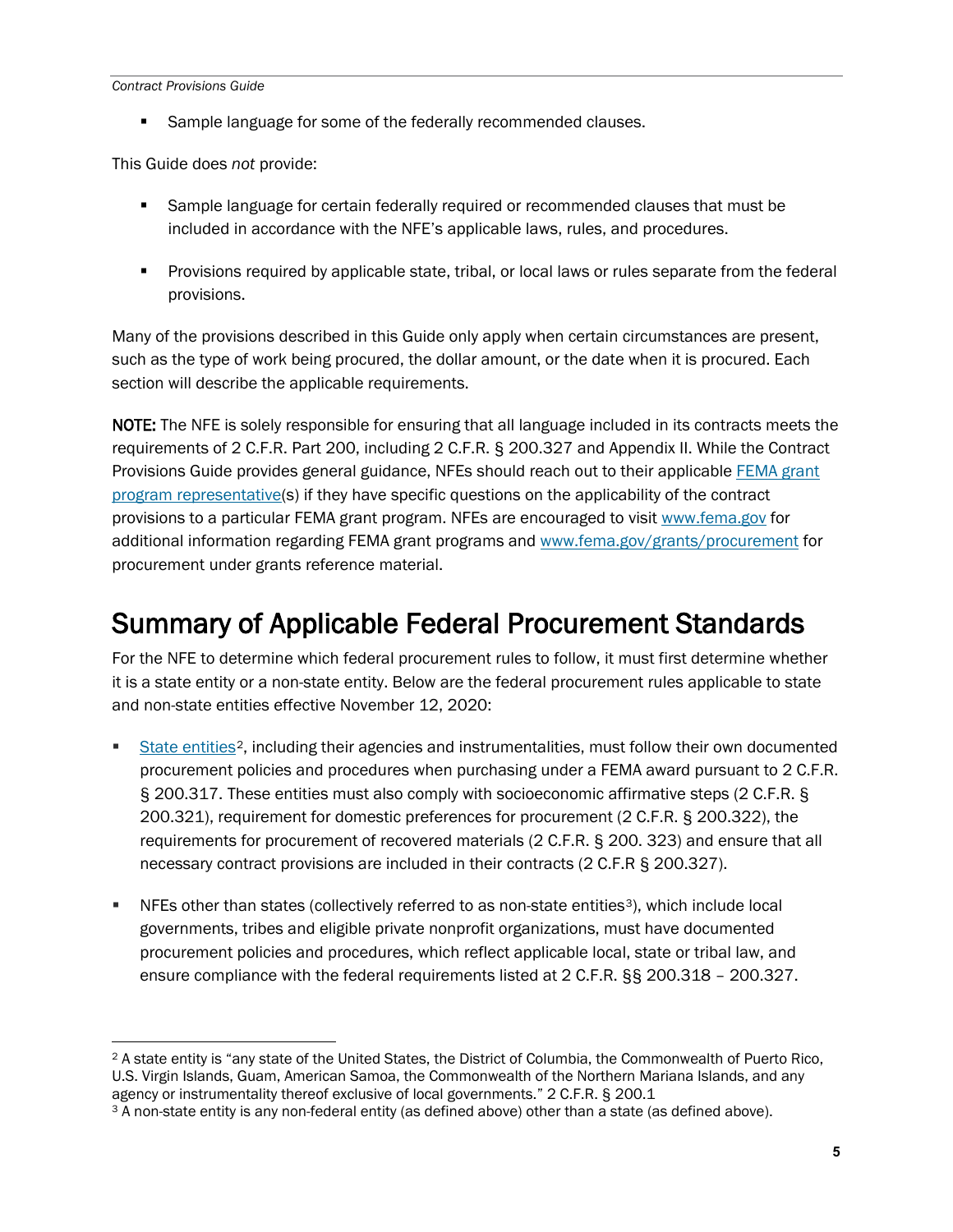In the case of noncompliance with the federal procurement rules, FEMA may apply a remedy, as appropriate, in accordance with its authorities found at 2 C.F.R. § 200.339 *Remedies for Noncompliance*.

## <span id="page-7-0"></span>Policy and Guidance Document(s) Incorporated and Superseded

This Guide supersedes the [Contract Provisions Template](https://www.fema.gov/sites/default/files/2020-07/fema_pdat_contract-provisions-template.pdf) and other provisions pertaining to the procurement under grants process in policy or guidance circulated prior to the publication date of the Contract Provisions Guide. This Guide provides the most updated and authoritative information regarding required provisions under Appendix II to Part 200—Contract Provisions for Non-Federal Entity Contracts Under Federal Awards and FEMA-recommended contract provisions.

## <span id="page-7-1"></span>Document Management and Maintenance

FEMA Policy FI-207-21-0001, Contract Provisions Guide, will be reviewed, reissued, revised, and/or rescinded within four years for the issue date. The Procurement Disaster Assistance Team (PDAT), a subcomponent of FEMA's Grant Programs Directorate's (GPD) Policy Division, developed this Guide to provide accurate and updated information to assist both FEMA staff and FEMA award recipients and subrecipients navigate Appendix II to Part 200—Contract Provisions for Non-Federal Entity Contracts Under Federal Awards. PDAT is responsible for the management and maintenance of this Guide. Comments and feedback from FEMA personnel and stakeholders regarding this Guide should be directed to the Grants Program Directorate Policy Division at FEMA headquarters (HQ) at [FEMA-](mailto:FEMA-GPD-Policy@fema.dhs.gov)[GPD-Policy@fema.dhs.gov.](mailto:FEMA-GPD-Policy@fema.dhs.gov)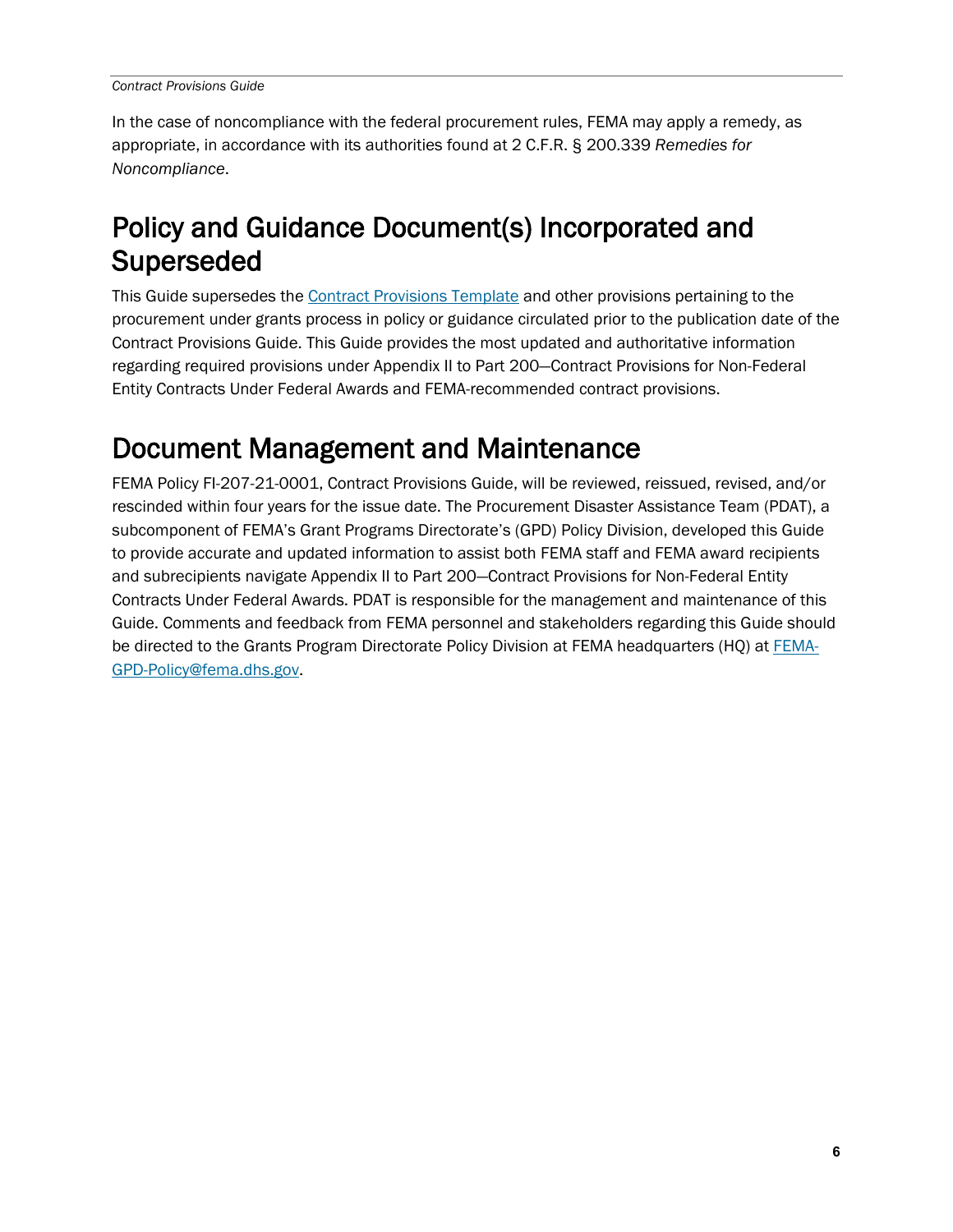## <span id="page-8-0"></span>Contract Provisions Quick Reference Guide

Tables A and B are designed to help FEMA grant recipients and subrecipients conduct a quick reference of the applicability of a specific contract provision and whether sample contract language is included within this Guide to incorporate within the NFE's contract.

The Tables are divided between the required contract provisions set forth under 2 C.F.R. Part 200 Appendix II and those that FEMA *recommends* in addition to those required by 2 C.F.R. Part 200.

|                         | <b>Provision (Appendix II Section)</b>                                 | Applicability                                                                                     | <b>Sample Contract</b><br>Language Included                               |
|-------------------------|------------------------------------------------------------------------|---------------------------------------------------------------------------------------------------|---------------------------------------------------------------------------|
| $\mathbf 1$             | Legal/contractual/administrative<br>remedies for breach of contract    | <b>Greater than Simplified Acquisition</b><br>Threshold (SAT)- \$250,000                          | No. It is based on<br>NFE's procedures.                                   |
| $\overline{2}$          | <b>Termination for cause and</b><br>convenience                        | Greater than \$10,000                                                                             | No. It is based on<br>NFE's procedures.                                   |
| 3                       | <b>Equal Employment Opportunity</b>                                    | Construction work                                                                                 | Yes. Exact language<br>from 41 C.F.R. §<br>60-1.4(b) included.            |
| $\overline{\mathbf{4}}$ | Davis-Bacon Act                                                        | Construction work                                                                                 | Yes, via reference<br>to required<br>language at 29<br>$C.F.R.$ § 5.5(a). |
| 5                       | Copeland "Anti-Kickback" Act                                           | Construction work greater than<br>\$2,000                                                         | Yes.                                                                      |
| 6                       | <b>Contract Work Hours and Safety</b><br><b>Standards Act</b>          | Greater than \$100,000 +<br>mechanics or laborers                                                 | Yes. Exact language<br>required from 29<br>C.F.R. § 5.5(b).               |
| $\overline{7}$          | Rights to inventions made under<br>a contract or agreement             | <b>Funding agreement</b>                                                                          | Yes.                                                                      |
| 8                       | <b>Clean Air Act and federal Water</b><br><b>Pollution Control Act</b> | Greater than \$150,000                                                                            | Yes.                                                                      |
| 9                       | <b>Debarment and Suspension</b>                                        | Greater than \$25,000                                                                             | Yes.                                                                      |
| 10                      | <b>Byrd Anti-Lobbying Amendment</b>                                    | Greater than \$100,000; and<br>Certification required for all<br>contracts greater than \$100,000 | Yes, Clause and<br>certification.                                         |

Table A: Required Contract Provisions (continued next page)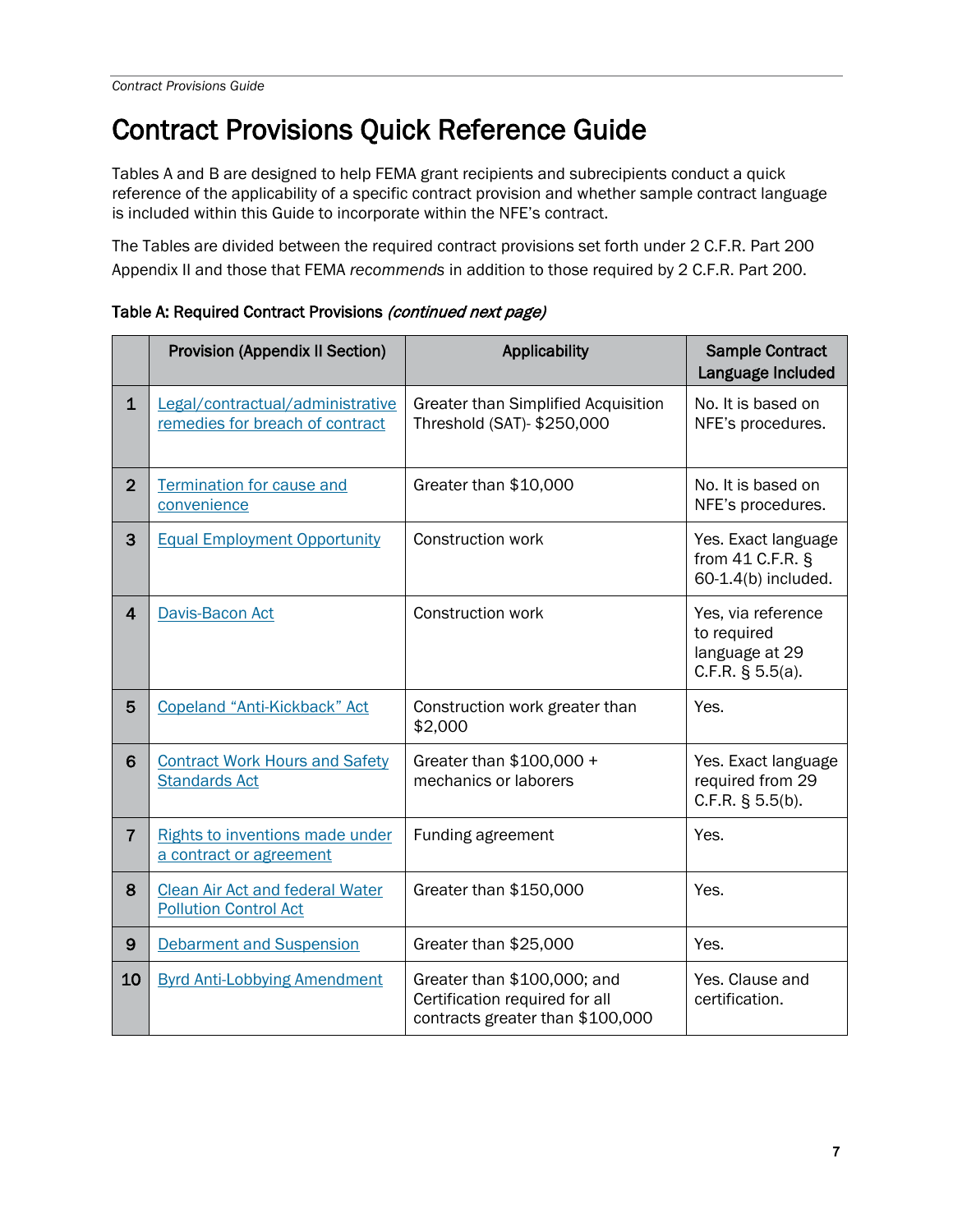|    | <b>Provision (Appendix II Section)</b>                                                              | Applicability                                                                                                                               | <b>Sample Contract</b><br>Language Included |
|----|-----------------------------------------------------------------------------------------------------|---------------------------------------------------------------------------------------------------------------------------------------------|---------------------------------------------|
| 11 | <b>Procurement of Recovered</b><br><b>Materials</b>                                                 | NFE is a state or political subdivision<br>of a state. Work involves the use of<br>materials and the contract is for<br>more than \$10,000. | Yes.                                        |
| 12 | Prohibition on Contracting for<br><b>Covered Telecommunications</b><br><b>Equipment or Services</b> | All FEMA declarations and awards<br>issued on or after November 12,<br>2020.                                                                | Yes.                                        |
| 13 | <b>Domestic Preferences for</b><br><b>Procurements</b>                                              | All FEMA declarations and awards<br>issued on or after November 12,<br>2020.                                                                | Yes.                                        |

#### Table B: Recommended Contract Provisions

|                         | Provision                                                                                   | <b>Applicability</b>                                                                                                                 | <b>Sample Contract</b><br>Language Included                          |
|-------------------------|---------------------------------------------------------------------------------------------|--------------------------------------------------------------------------------------------------------------------------------------|----------------------------------------------------------------------|
| $\mathbf{1}$            | <b>Access to Records</b>                                                                    | All                                                                                                                                  | Yes.                                                                 |
| $\overline{2}$          | <b>Contract Changes or</b><br><b>Modifications</b>                                          | All                                                                                                                                  | No. It depends on<br>nature of contract<br>and end-item<br>procured. |
| 3                       | DHS Seal, Logo, and Flags                                                                   | All                                                                                                                                  | Yes.                                                                 |
| $\overline{\mathbf{4}}$ | Compliance with federal Law,<br><b>Regulations and Executive</b><br><b>Orders</b>           | All                                                                                                                                  | Yes.                                                                 |
| 5                       | No Obligation by Federal<br>Government                                                      | All                                                                                                                                  | Yes.                                                                 |
| 6                       | <b>Program Fraud and False or</b><br><b>Fraudulent Statements or</b><br><b>Related Acts</b> | All                                                                                                                                  | Yes.                                                                 |
| $\overline{7}$          | <b>Affirmative Socioeconomic</b><br><b>Steps</b>                                            | State entities: all FEMA declarations<br>and awards issued on or after<br>November 12, 2020.<br>Non-state entities: all procurements | Yes.                                                                 |
| 8                       | Copyright                                                                                   | All procurements that may involve<br>creation of copyrightable material.                                                             | Yes.                                                                 |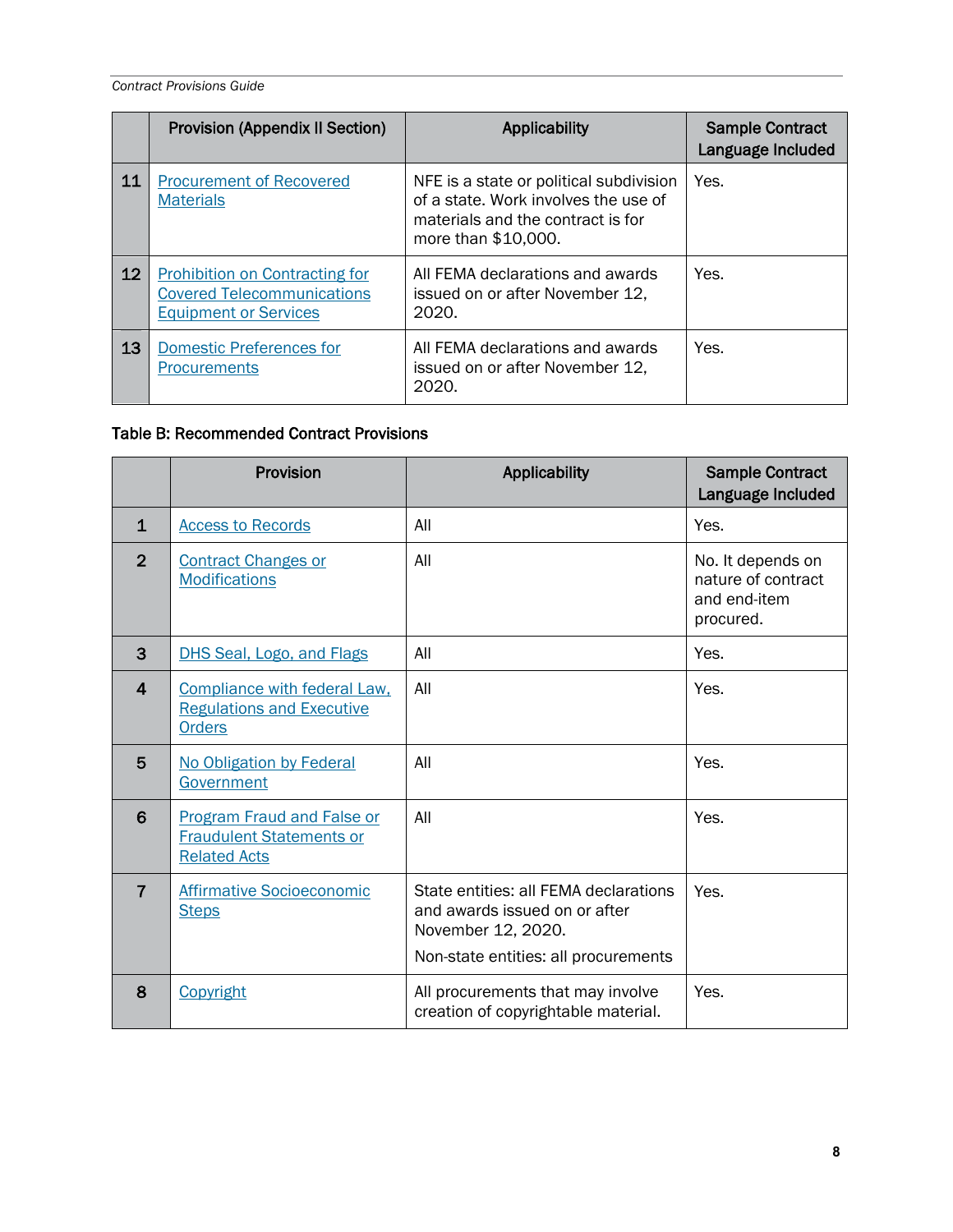## <span id="page-10-0"></span>Required Contract Provisions

## <span id="page-10-1"></span>1. Remedies

Contracts for more than the federal simplified acquisition threshold (SAT), the dollar amount below which an NFE may purchase property or services using small purchase methods, currently set at \$250,000 for procurements made on or after June 20, 2018,<sup>[4](#page-10-6)</sup> must address administrative, contractual, or legal remedies in instances where contractors violate or breach contract terms, and must provide for sanctions and penalties as appropriate.[5](#page-10-7)

### <span id="page-10-2"></span>1.1 Applicability

This contract provision is required for contracts over the SAT, currently set at \$250,000 for procurements made on or after June 20, 2018. Although not required for contracts at or below the SAT, FEMA suggests including a remedies provision.

#### <span id="page-10-3"></span>1.2 Additional Considerations

For FEMA's Assistance to Firefighters Grant (AFG) Program, recipients must include a penalty clause in all contracts for any AFG-funded vehicle, regardless of dollar amount. In that situation, the contract must include a clause addressing that non-delivery by the contract's specified date or other vendor nonperformance will require a penalty of no less than \$100 per day until such time that the vehicle, compliant with the terms of the contract, has been accepted by the recipient. This penalty clause should, however, account for *force majeure* or acts of god. AFG recipients should refer to the applicable year's Notice of Funding Opportunity (NOFO) for additional information, which can be accessed at [FEMA.gov.](https://www.fema.gov/grants/preparedness/firefighters)

## <span id="page-10-4"></span>2. Termination for Cause and Convenience

Contracts for more than \$10,000 must address termination for cause and for convenience by the non-federal entity, including how it will be carried out and the basis for settlement.<sup>[6](#page-10-8)</sup>

### <span id="page-10-5"></span>2.1 Applicability

This contract provision is required for procurements exceeding \$10,000. FEMA suggests including a termination for cause and for convenience in all contracts even when not required.

<span id="page-10-7"></span><sup>5</sup> 2 C.F.R. Part 200, Appendix II, § A.

<span id="page-10-6"></span><sup>4</sup> *See* FEMA Grant Programs Directorate Information Bulletin No. 434, Increases and Changes to the Micro-Purchase and Simplified Acquisition Thresholds (Aug. 28, 2018), [https://www.fema.gov/sites/default/files/2020-](https://www.fema.gov/sites/default/files/2020-08/ib_434_changes_micro_purch_simp_acquisition_thresholds.pdf)

<sup>08/</sup>ib 434 changes micro purch simp acquisition thresholds.pdf. For procurements subject to 2 C.F.R. Part 200 that were made before June 20, 2018, the SAT was \$150,000.

<span id="page-10-8"></span><sup>6</sup> *See* 2 C.F.R. Part 200, Appendix II, § B.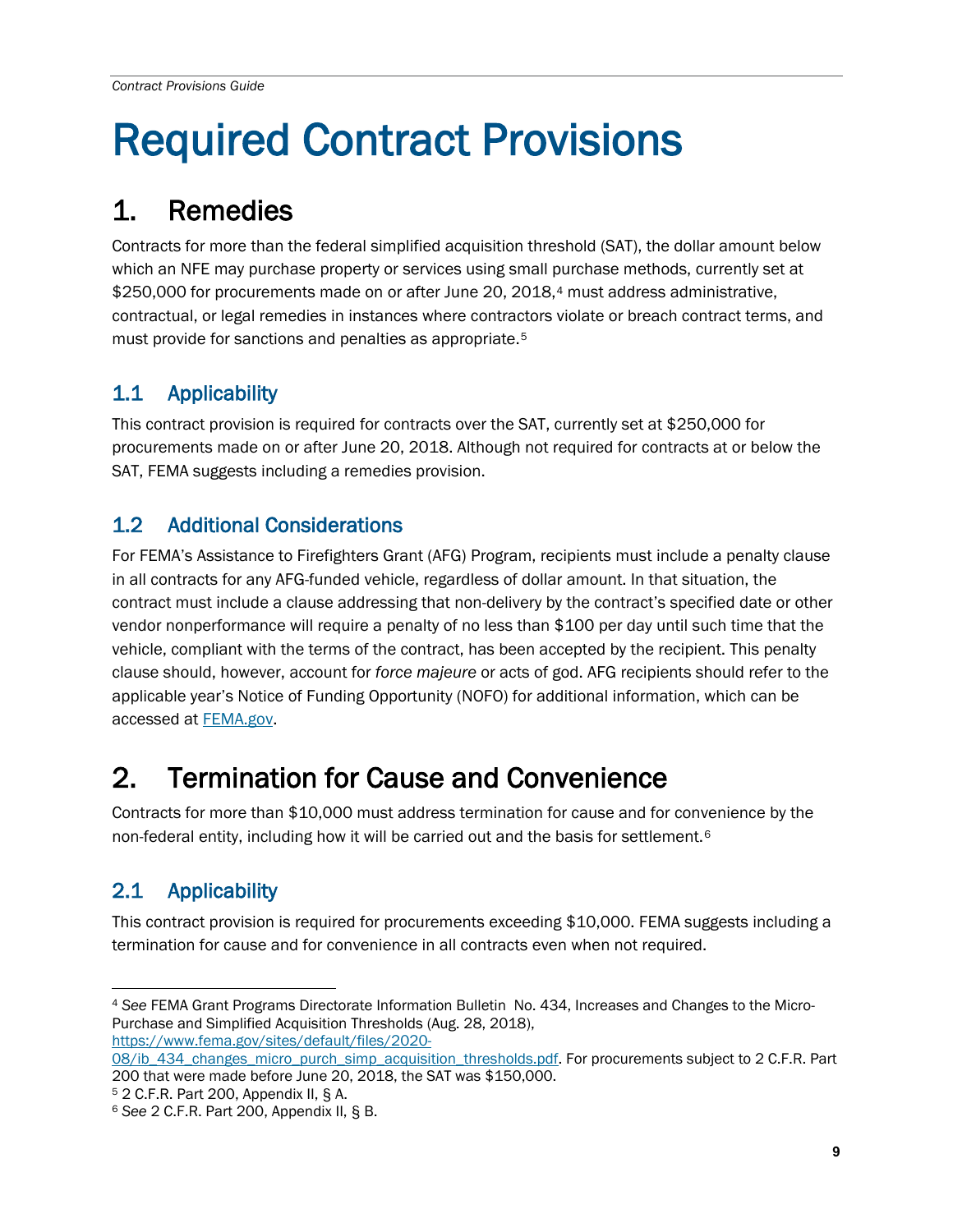## <span id="page-11-0"></span>3. Equal Employment Opportunity

Any contract that uses federal funds to pay for construction work is a "federally assisted construction contract" and must include the equal opportunity clause found in 2 C.F.R. Part 200, unless otherwise stated in 41 C.F.R. Part 60.[7](#page-11-4)

#### <span id="page-11-1"></span>3.1 Applicability

This contract provision is required for all procurements that meet the definition of a "federally assisted construction contract."

#### <span id="page-11-2"></span>3.2 Key Definitions

- *Federally Assisted Construction Contract:* The regulation at 41 C.F.R. § 60-1.3 defines a *federally assisted construction contract* as "any agreement or modification thereof between any applicant and a person for construction work which is paid for in whole or in part with funds obtained from the Government or borrowed on the credit of the Government pursuant to any federal program involving a grant, contract, loan, insurance or guarantee, or undertaken pursuant to any federal program involving such grant, contract, loan, insurance, or guarantee, or any application or modification thereof approved by the Government for a grant, contract, loan, insurance, or guarantee under which the applicant itself participates in the construction work."
- *Construction Work:* The regulation at 41 C.F.R. § 60-1.3 defines *construction work* as "the construction, rehabilitation, alteration, conversion, extension, demolition or repair of buildings, highways, or other changes or improvements to real property, including facilities providing utility services. The term also includes the supervision, inspection, and other onsite functions incidental to the actual construction."
- *Contract:* The regulation at 41 C.F.R. § 60-1.3 defines *contract* as "any Government contract or subcontract or any federally assisted construction contract or subcontract."
- Additional definitions pertaining to this contract provision can be found at 41 C.F.R. § 60-1.3.

#### <span id="page-11-3"></span>3.3 Required Language

The regulation at 41 C.F.R. § 60-1.4(b) requires, except as otherwise provided or exempted in 41 C.F.R. Part 60, the insertion of the following contract clause: "During the performance of this contract, the contractor agrees as follows:

(1) The contractor will not discriminate against any employee or applicant for employment because of race, color, religion, sex, sexual orientation, gender identity, or national origin. The contractor will take affirmative action to ensure that applicants are employed, and that employees are treated during employment without regard to their race, color, religion, sex, sexual

<span id="page-11-4"></span><sup>7</sup> *See* 2 C.F.R. Part 200, Appendix II, § C.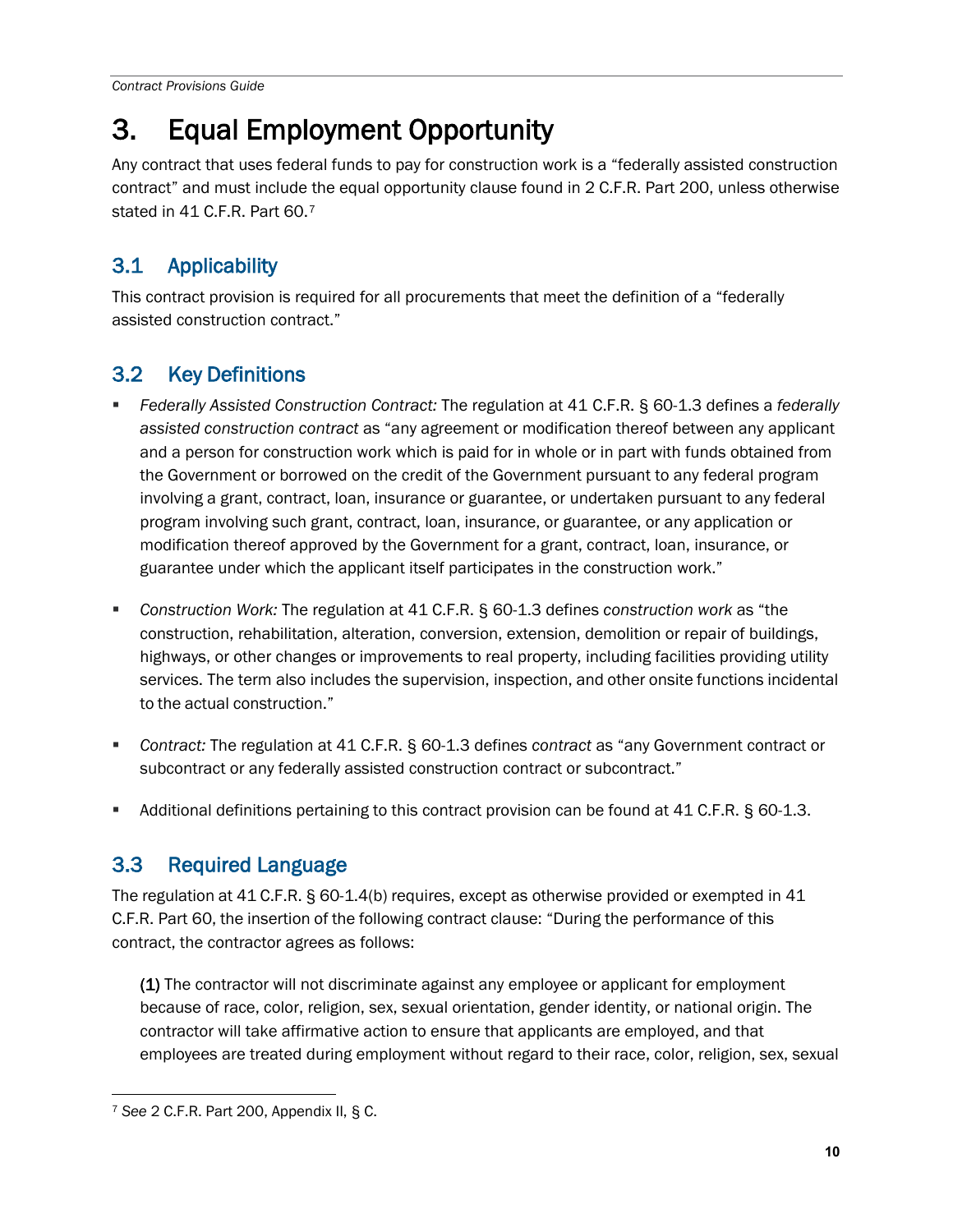orientation, gender identity, or national origin. Such action shall include, but not be limited to the following:

Employment, upgrading, demotion, or transfer; recruitment or recruitment advertising; layoff or termination; rates of pay or other forms of compensation; and selection for training, including apprenticeship. The contractor agrees to post in conspicuous places, available to employees and applicants for employment, notices to be provided setting forth the provisions of this nondiscrimination clause.

(2) The contractor will, in all solicitations or advertisements for employees placed by or on behalf of the contractor, state that all qualified applicants will receive consideration for employment without regard to race, color, religion, sex, sexual orientation, gender identity, or national origin.

(3) The contractor will not discharge or in any other manner discriminate against any employee or applicant for employment because such employee or applicant has inquired about, discussed, or disclosed the compensation of the employee or applicant or another employee or applicant. This provision shall not apply to instances in which an employee who has access to the compensation information of other employees or applicants as a part of such employee's essential job functions discloses the compensation of such other employees or applicants to individuals who do not otherwise have access to such information, unless such disclosure is in response to a formal complaint or charge, in furtherance of an investigation, proceeding, hearing, or action, including an investigation conducted by the employer, or is consistent with the [contractor's](https://www.law.cornell.edu/definitions/index.php?width=840&height=800&iframe=true&def_id=11ed7b108f4f698848db076411872c73&term_occur=26&term_src=Title:41:Subtitle:B:Chapter:60:Part:60-1:Subpart:A:60-1.4) legal duty to furnish information.

(4) The contractor will send to each labor union or representative of workers with which he has a collective bargaining agreement or other contract or understanding, a notice to be provided advising the said labor union or workers' representatives of the contractor's commitments under this section, and shall post copies of the notice in conspicuous places available to employees and applicants for employment.

(5) The contractor will comply with all provisions of Executive Order 11246 of September 24, 1965, and of the rules, regulations, and relevant orders of the Secretary of Labor.

(6) The contractor will furnish all information and reports required by Executive Order 11246 of September 24, 1965, and by rules, regulations, and orders of the Secretary of Labor, or pursuant thereto, and will permit access to his books, records, and accounts by the administering agency and the Secretary of Labor for purposes of investigation to ascertain compliance with such rules, regulations, and orders.

(7) In the event of the contractor's noncompliance with the nondiscrimination clauses of this contract or with any of the said rules, regulations, or orders, this contract may be canceled, terminated, or suspended in whole or in part and the contractor may be declared ineligible for further Government contracts or federally assisted construction contracts in accordance with procedures authorized in Executive Order 11246 of September 24, 1965, and such other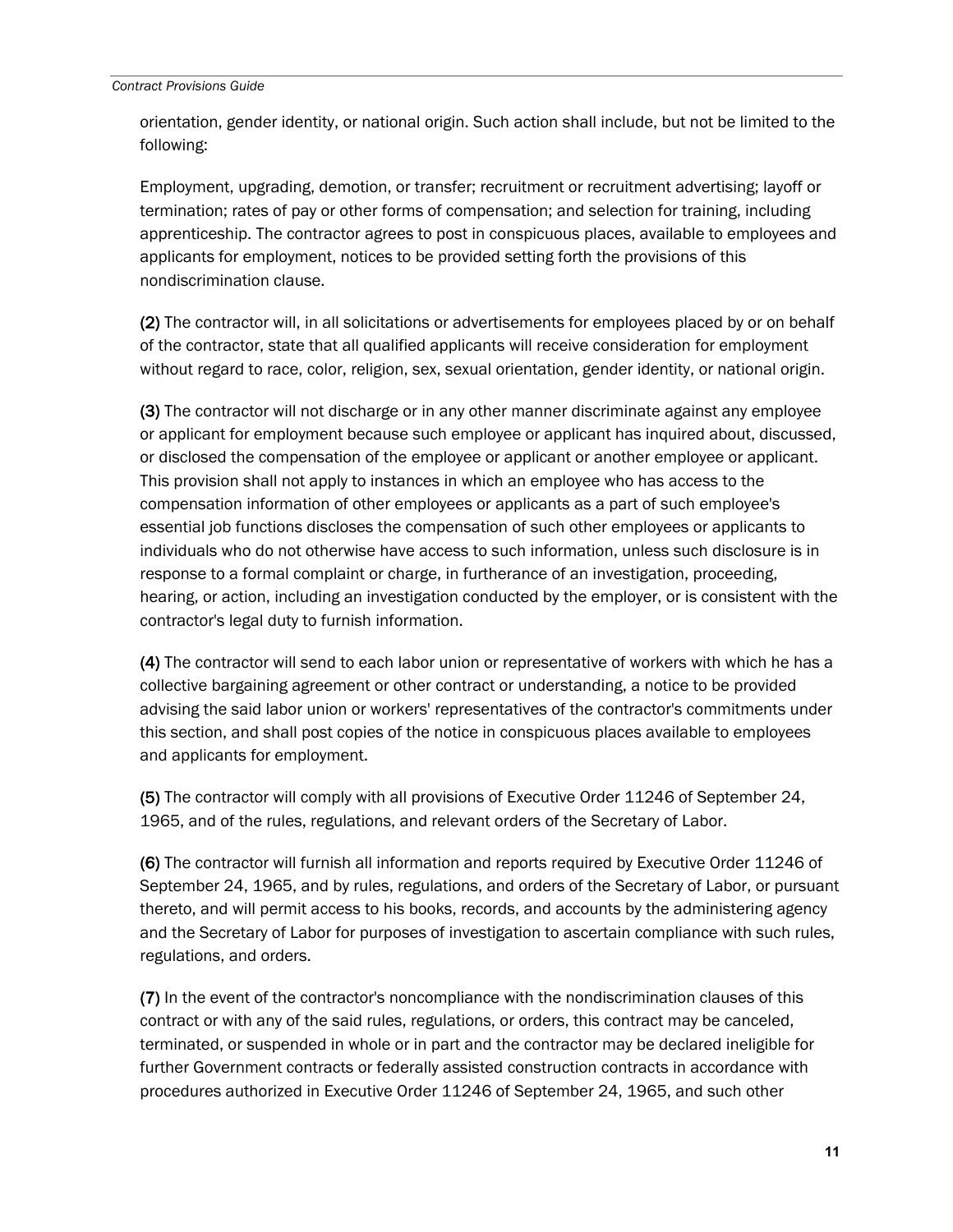sanctions may be imposed and remedies invoked as provided in Executive Order 11246 of September 24, 1965, or by rule, regulation, or order of the Secretary of Labor, or as otherwise provided by law.

(8) The contractor will include the portion of the sentence immediately preceding paragraph (1) and the provisions of paragraphs (1) through (8) in every subcontract or purchase order unless exempted by rules, regulations, or orders of the Secretary of Labor issued pursuant to section 204 of Executive Order 11246 of September 24, 1965, so that such provisions will be binding upon each subcontractor or vendor. The contractor will take such action with respect to any subcontract or purchase order as the administering agency may direct as a means of enforcing such provisions, including sanctions for noncompliance:

*Provided,* however, that in the event a contractor becomes involved in, or is threatened with, litigation with a subcontractor or vendor as a result of such direction by the administering agency, the contractor may request the United States to enter into such litigation to protect the interests of the United States.

The applicant further agrees that it will be bound by the above equal opportunity clause with respect to its own employment practices when it participates in federally assisted construction work: *Provided,* that if the applicant so participating is a state or local government, the above equal opportunity clause is not applicable to any agency, instrumentality or subdivision of such government which does not participate in work on or under the contract.

The applicant agrees that it will assist and cooperate actively with the administering agency and the Secretary of Labor in obtaining the compliance of contractors and subcontractors with the equal opportunity clause and the rules, regulations, and relevant orders of the Secretary of Labor, that it will furnish the administering agency and the Secretary of Labor such information as they may require for the supervision of such compliance, and that it will otherwise assist the administering agency in the discharge of the agency's primary responsibility for securing compliance.

The applicant further agrees that it will refrain from entering into any contract or [contract](https://www.law.cornell.edu/definitions/index.php?width=840&height=800&iframe=true&def_id=22edf9acbb0b836eba994727b86adedf&term_occur=16&term_src=Title:41:Subtitle:B:Chapter:60:Part:60-1:Subpart:A:60-1.4) modification subject to Executive Order 11246 of September 24, 1965, with a contractor debarred from, or who has not demonstrated eligibility for, Government contracts and federally assisted construction contracts pursuant to the Executive Order and will carry out such sanctions and penalties for violation of the equal opportunity clause as may be imposed upon contractors and subcontractors by the administering agency or the Secretary of Labor pursuant to Part II, Subpart D of the Executive Order. In addition, the applicant agrees that if it fails or refuses to comply with these undertakings, the administering agency may take any or all of the following actions: Cancel, terminate, or suspend in whole or in part this grant (contract, loan, insurance, guarantee); refrain from extending any further assistance to the applicant under the program with respect to which the failure or refund occurred until satisfactory assurance of future compliance has been received from such applicant; and refer the case to the Department of Justice for appropriate legal proceedings."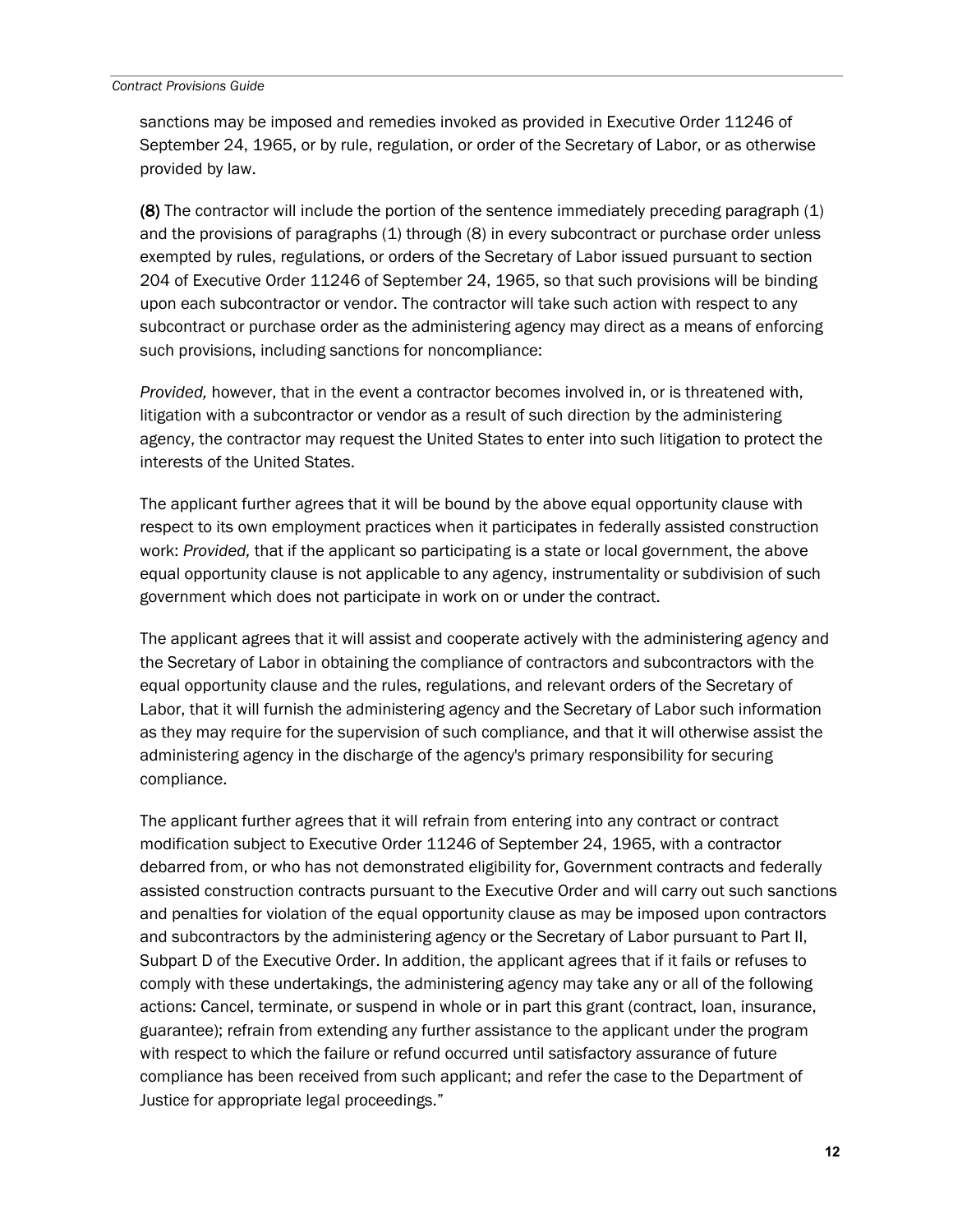## <span id="page-14-0"></span>4. Davis-Bacon Act

This statute requires that contractors must pay wages to laborers and mechanics at a rate not less than the prevailing wages specified in the Secretary of Labor's wage determination. Additionally, contractors are required to pay wages at least once per week.[8](#page-14-2) Additional requirements are listed below, and relevant definitions are at 29 C.F.R. § 5.2. NFEs should refer to the applicable NOFO or other program guidance or contact their applicable FEMA grant representative for additional information on how to implement this requirement.

#### <span id="page-14-1"></span>4.1 Applicability

When required by the federal program legislation, prime construction contracts over \$2,000 awarded by NFEs must include a provision for compliance with the Davis-Bacon Act.[9](#page-14-3)

The Davis-Bacon Act only applies to the Emergency Management Performance Grant Program,[10](#page-14-4) Homeland Security Grant Program,<sup>[11](#page-14-5)</sup> Nonprofit Security Grant Program,<sup>[12](#page-14-6)</sup> Tribal Homeland Security Grant Program, <sup>[13](#page-14-7)</sup> Port Security Grant Program, <sup>[14](#page-14-8)</sup> Transit Security Grant Program, <sup>[15](#page-14-9)</sup> Intercity Passenger Rail Program,[16](#page-14-10) and Rehabilitation of High Hazard Potential Dams Program.[17](#page-14-11) Unless otherwise stated in a program's authorizing statute, it *does not* apply to other FEMA grant and cooperative agreement programs, including the PA Program. .

<span id="page-14-2"></span><sup>8</sup> *See id.*; 40 U.S.C. §§ 3141-3144 and 3146-3148. The Davis-Bacon Act is supplemented by Department of Labor regulations at 29 C.F.R. Part 5 (Labor Standards Provisions Applicable to Contracts Covering federally Financed and Assisted Construction)

<span id="page-14-3"></span><sup>9</sup> 2 C.F.R. Part 200, Appendix II, § D.

<span id="page-14-4"></span><sup>10</sup> *See* section 611(j)(9) of the Robert T. Stafford Disaster Relief and Emergency Assistance Act (Stafford Act), Pub. L. No. 93-288 (codified as amended at 42 U.S.C. § 5196(j)(9)).

<span id="page-14-5"></span><sup>11</sup> *See* section 2008(b)(4)(B)(ii) of the Homeland Security Act of 2002, Pub. L. No. 107-296 (codified as amended at 6 U.S.C. § 609(b)(4)(B)(ii)) (citing to section 611(j)(9) of the Stafford Act).

<span id="page-14-6"></span><sup>&</sup>lt;sup>12</sup> *Id.* The Davis-Bacon Act only applies to the Nonprofit Security Grant Program (NSGP) where that program is funded as a carve-out of the appropriations for the Homeland Security Grant Program (HSGP). *See, e.g.,*  Department of Homeland Security Appropriations Act, 2020, Pub. L. No. 116-93, Title III, Protection, Preparedness, Response, and Recovery, Federal Emergency Management Agency, Federal Assistance §§ 1-2. *Compare id. with* section 2009 of the Homeland Security Act of 2002 (6 U.S.C. § 609a) (authorizing NSPG as a stand-alone program where the Davis-Bacon Act does not apply, but as of the date of publication of this document, NSGP has not been funded as a standalone program).

<span id="page-14-7"></span><sup>13</sup> *See* section 2008(b)(4)(B)(ii) of the Homeland Security Act of 2002.

<span id="page-14-8"></span><sup>14</sup> *See* section 102 of the Maritime Transportation Security Act of 2002 (MTSA), Pub. L. No. 107-295 (codified as amended at 46 U.S.C. § 70107); 46 U.S.C. § 70107(b)(2). While the MTSA requires that PSGP construction activities are carried out consistent with section 611(j)(8) of the Stafford Act, a subsequent amendment to the Stafford Act by section 3 of Pub. L. No. 109-308 in 2006 redesignated the text of section 611(j)(8) to 611(j)(9).<br>The cross-reference in the MTSA has not been updated.

<span id="page-14-9"></span><sup>&</sup>lt;sup>15</sup> See section 1406 of the Implementing Recommendations of the 9/11 Commission Act of 2007 (9/11 Act), Pub. L. No. 110-53 (6 U.S.C. § 1135) (applying the requirements of section 49 U.S.C. § 5307); 49 U.S.C. § 5333 (applying the Davis-Bacon Act to grants provided under 49 U.S.C. § 5307).

<span id="page-14-10"></span><sup>16</sup> *See* section 1513(h) of the 9/11 Act (6 U.S.C. § 1163(h)) (citing to 49 U.S.C. § 24312, which requires compliance with the Davis-Bacon Act).

<span id="page-14-11"></span><sup>17</sup> *See* section 8A(d)(2)(E) of the National Dam Safety Program Act (codified as amended at 33 U.S.C. § 467f-2(d)(2)(E)) (requiring compliance with 42 U.S.C. § 5196(j)(9), which is section 611(j)(9) of the Stafford Act that applies the Davis-Bacon Act).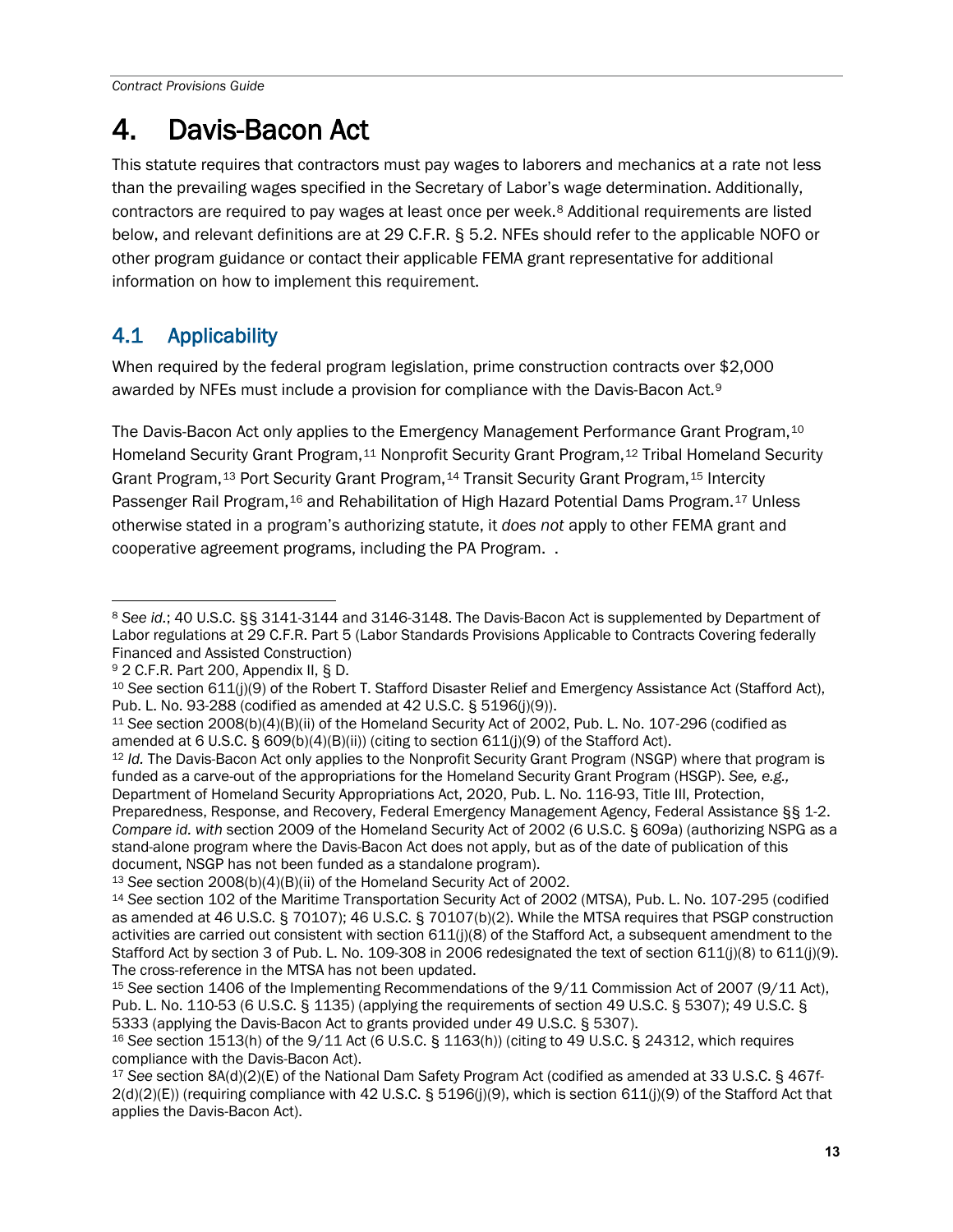#### <span id="page-15-0"></span>4.2 Additional Requirements

If applicable, in addition to the requirements mentioned in the beginning of this section, the NFE must do the following:

- Place a copy of the Department of Labor's current prevailing wage determination in each solicitation. Contracts or subcontracts must be awarded on the condition that the prevailing wage determination is accepted. The non-federal entity must report all suspected or reported violations to the federal awarding agency.[18](#page-15-3)
- Include a provision for compliance with the Copeland "Anti-Kickback" Act for all contracts subject to the Davis-Bacon Act.[19](#page-15-4) *See* Required Contract Provisions, Section 5. Copeland Anti-Kickback Act in this Guide for additional information. According to 29 C.F.R. § 5.5(a)(5), the regulatory requirements for the Copeland "Anti-Kickback" Act are incorporated by reference into the required contract provision, so a separate contract provision is not necessary. However, the NFE may include a separate contract provision specific to the Copeland "Anti-Kickback" Act.
- Per Department of Labor's implementing regulations for the Davis-Bacon Act, the NFEs contractor and any subcontractors are required to insert, or incorporate by reference, the clauses contained at 29 C.F.R.  $\S 5.5(a)(1)-(10)^{20}$  $\S 5.5(a)(1)-(10)^{20}$  $\S 5.5(a)(1)-(10)^{20}$  into any subcontracts.
- Follow the other requirements of the Davis-Bacon Act and implementing regulations.<sup>[21](#page-15-6)</sup>

#### <span id="page-15-1"></span>4.3 Required Language<sup>[22](#page-15-7)</sup>

If applicable per the standard described above, the NFE must include the provisions at 29 C.F.R. § 5.5(a)(1)-(10) in full into all applicable contracts, and all applicable contractors must include these provisions in full in any subcontracts.[23](#page-15-8)

## <span id="page-15-2"></span>5. Copeland "Anti-Kickback" Act

The Copeland "Anti-Kickback" Act prohibits workers on construction contracts from giving up wages that they are owed.[24](#page-15-9) Additional requirements are listed below, and relevant definitions are at 29 C.F.R. § 3.2. The applicable implementing regulations are intended to assist with enforcement of the

<span id="page-15-3"></span><sup>18</sup> 2 C.F.R. Part 200, Appendix II, § D.

<span id="page-15-4"></span><sup>19</sup> 2 C.F.R. Part 200, Appendix II, § D.

<span id="page-15-5"></span><sup>20</sup> 29 C.F.R. § 5.5(a)(6).

<span id="page-15-6"></span><sup>21</sup> 40 U.S.C. §§ 3141-3144, 3146-3148; 29 C.F.R. Part 5.

<span id="page-15-8"></span><span id="page-15-7"></span><sup>22</sup> 29 C.F.R. § 5.5(a). 23 29 C.F.R. § 5.5(a)(1), (6).

<span id="page-15-9"></span><sup>24</sup> *See id.*; 40 U.S.C. § 3145. The Copeland "Anti-Kickback" Act is supplemented by Department of Labor regulations at 29 C.F.R. Part 3 (Contractors and Subcontractors on Public Building or Public Work Financed in Whole or in Part by Loans or Grants from the United States).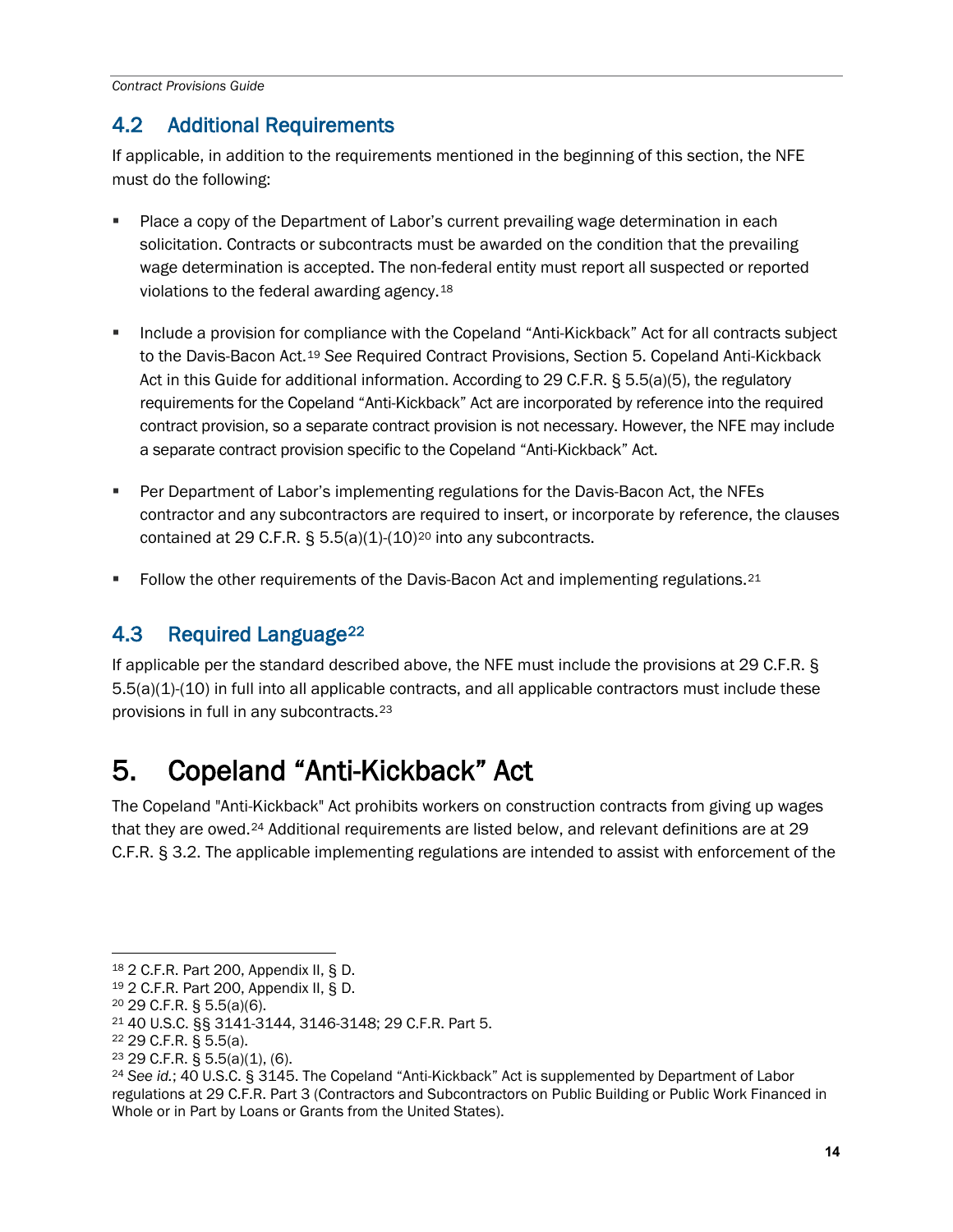Davis-Bacon Act's minimum wage provisions as well as various statutes with similar minimum wage provisions for federally assisted construction.[25](#page-16-2)

#### <span id="page-16-0"></span>5.1 Applicability

For all prime construction contracts above \$2,000, when the Davis-Bacon Act also applies, <sup>[26](#page-16-3)</sup> NFEs must include a provision in contracts and subcontracts for compliance with the Copeland "Anti-Kickback" Act.<sup>[27](#page-16-4)</sup> This requirement applies to all prime construction contracts above \$2,000 in situations where the Davis-Bacon Act also applies.<sup>[28](#page-16-5)</sup> In situations where the Davis-Bacon Act does not apply, neither does the Copeland "Anti-Kickback" Act. As described in section A.4 regarding the Davis-Bacon Act, this provision only applies to certain FEMA grant and cooperative agreement programs. Please reference that list discussed above. Of note, it does not apply to the PA Program.

#### <span id="page-16-1"></span>5.2 Additional Requirements

If applicable, the NFE must do the following:

- Include a provision for compliance with the Copeland "Anti-Kickback" Act.<sup>[29](#page-16-6)</sup> According to the Davis-Bacon Act implementing regulations, the requirements for the Copeland "Anti-Kickback" Act are incorporated into the required contract provision for the Davis-Bacon Act by reference.[30](#page-16-7) Therefore, a separate contract provision is not necessary. However, the NFE may include a separate contract provision specific to the Copeland "Anti-Kickback" Act with language suggested below.
- The Copeland "Anti-Kickback Act" prohibits each contractor or subcontractor from any form of persuading a person employed in construction, completion, or repair of public work to give up any part of their rightful compensation. The NFE must report all suspected or reported violations of the Copeland "Anti-Kickback Act" to FEMA.<sup>[31](#page-16-8)</sup>
- Each contractor and subcontractor must provide weekly reports of the wages paid during the prior week's payroll period to each employee covered by the "Copeland Anti-Kickback" Act and the Davis-Bacon Act. The reports must be delivered to a representative of a federal or state agency in charge at the building or work site by the contractor or subcontractor within seven days of the payroll period's payment date.[32](#page-16-9)

<span id="page-16-2"></span><sup>25</sup> *See* 29 C.F.R. § 3.1.

<span id="page-16-3"></span><sup>26</sup> *See* 2 C.F.R. Part 200, Appendix II, § D; 29 C.F.R. §§ 3.1, 3.3(c).

<span id="page-16-4"></span><sup>27</sup> 2 C.F.R. Part 200, Appendix II, § D.

<span id="page-16-5"></span><sup>28</sup> *See* 2 C.F.R. Part 200, Appendix II, § D; 29 C.F.R. § 3.3(c).

<span id="page-16-6"></span><sup>29</sup> *See* 29 C.F.R. § 3.11.

<span id="page-16-7"></span><sup>30</sup> 29 C.F.R. § 5.5(a)(5).

<span id="page-16-8"></span><sup>31</sup> *See* 2 C.F.R. Part 200, Appendix II, § D.

<span id="page-16-9"></span><sup>32</sup> *See* 29 C.F.R. § 3.4.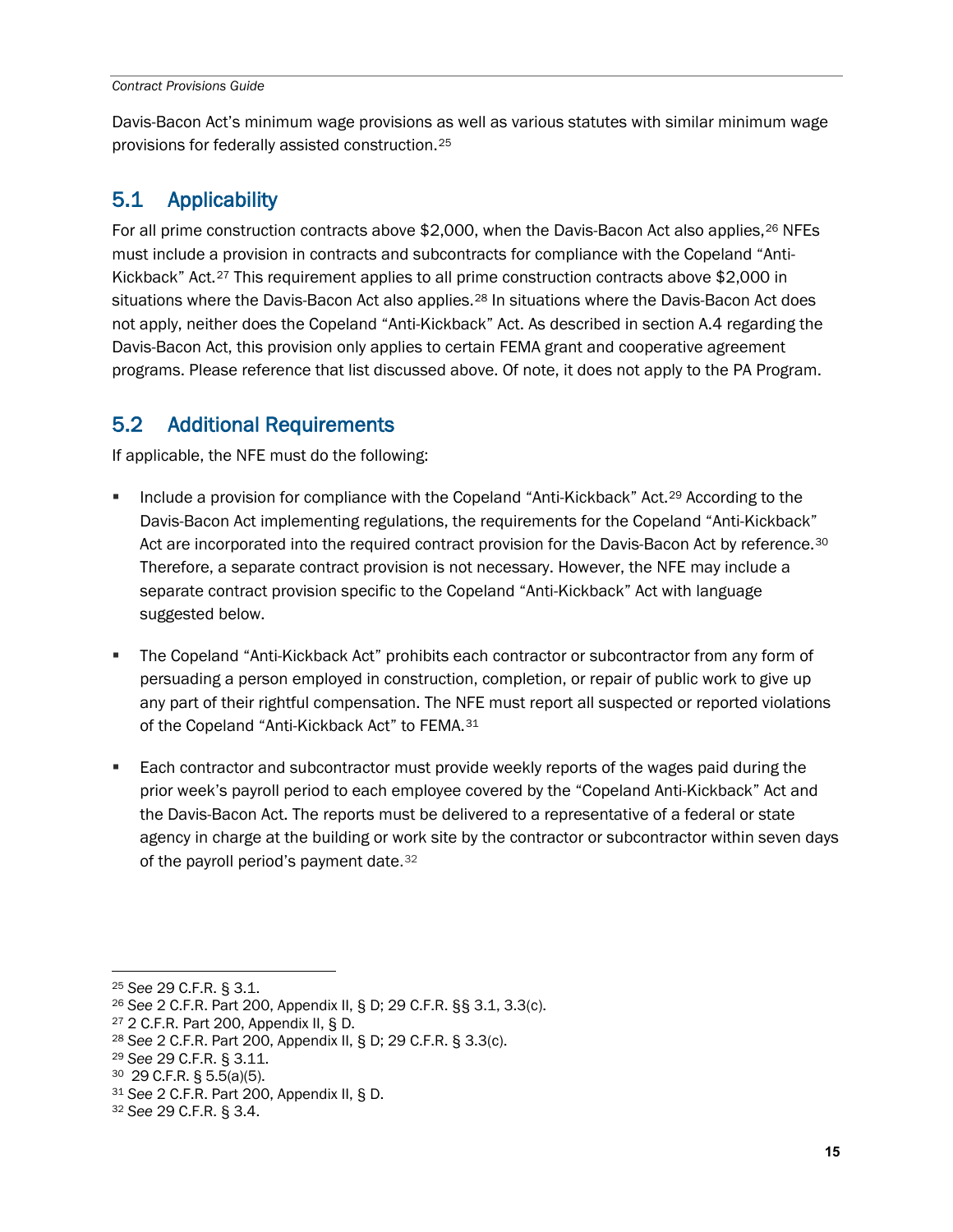Follow the other requirements of the Copeland "Anti-Kickback" Act and implementing regulations.[33](#page-17-3)

#### <span id="page-17-0"></span>5.3 Suggested Language

The following provides a sample contract clause:

"Compliance with the Copeland "Anti-Kickback" Act.

Contractor. The contractor shall comply with 18 U.S.C. § 874,40 U.S.C. § 3145, and the requirements of 29 C.F.R. Part 3 as may be applicable, which are incorporated by reference into this contract.

Subcontracts. The contractor or subcontractor shall insert in any subcontracts the clause above and such other clauses as FEMA may by appropriate instructions require, and also a clause requiring the subcontractors to include these clauses in any lower tier subcontracts. The prime contractor shall be responsible for the compliance by any subcontractor or lower tier subcontractor with all of these contract clauses.

Breach. A breach of the contract clauses above may be grounds for termination of the contract, and for debarment as a contractor and subcontractor as provided in 29 C.F.R. § 5.12."

## <span id="page-17-1"></span>6. Contract Work Hours and Safety Standards Act

Where applicable,<sup>[34](#page-17-4)</sup> all contracts awarded by the NFE of more than \$100,000 that involve the employment of mechanics or laborers must include a provision for compliance with statutory requirements on work hours and safety standards.[35](#page-17-5) Under 40 U.S.C. § 3702, each contractor must base wages for every mechanic and laborer on a standard 40-hour work week. Work over 40 hours is allowed, so long as the worker is paid at least one and a half times the base pay rate for all hours worked over 40 hours in the work week. Additionally, for construction work, under 40 U.S.C. § 3704, work surroundings and conditions for laborers and mechanics must not be unsanitary or unsafe. Relevant definitions are at 40 U.S.C. § 3701 and 29 C.F.R. § 5.2.

#### <span id="page-17-2"></span>6.1 Applicability

This required contract provision applies to all procurements over \$100,000 that involve the employment of mechanics, laborers, and construction work.[36](#page-17-6) These requirements *do not* apply to

<span id="page-17-3"></span><sup>33</sup> 18 U.S.C. § 874; 40 U.S.C. § 3145; 29 C.F.R. Part 3.

<span id="page-17-4"></span><sup>34</sup> *See* 40 U.S.C. §§ 3701-3708.

<span id="page-17-6"></span><span id="page-17-5"></span><sup>35</sup> 40 U.S.C. §§ 3702, 3704. The Contract Work Hours and Safety Standards Act is supplemented by Department of Labor regulations at 29 C.F.R. Part 5. *See* 2 C.F.R. Part 200, Appendix II, § E. 36 41 C.F.R. Part 60-1.3.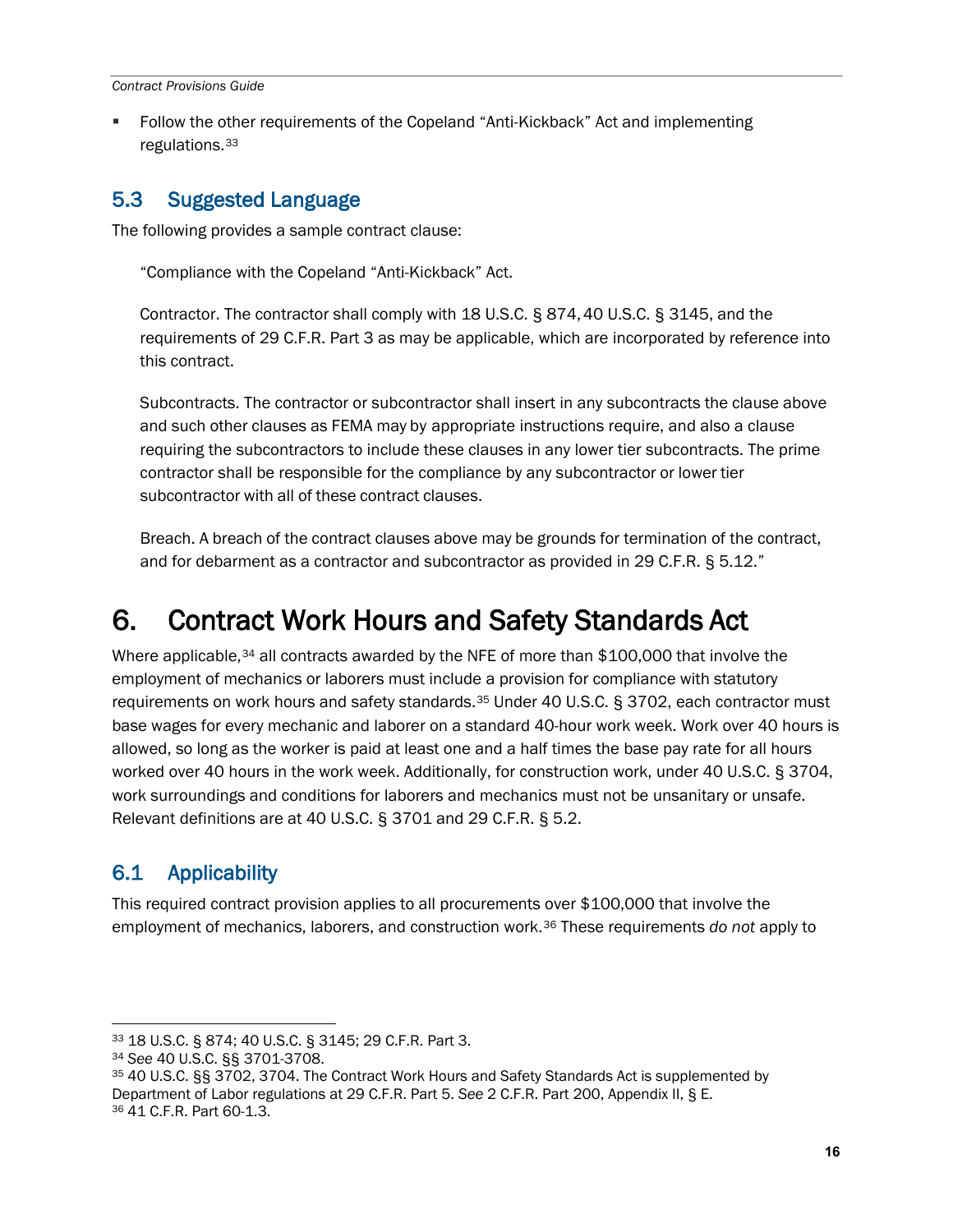the purchase of supplies or materials or articles ordinarily available on the open market, or contracts for transportation or transmission of intelligence.<sup>[37](#page-18-2)</sup>

#### <span id="page-18-0"></span>6.2 Additional Requirements

If applicable per the standard described above, the non-federal entity must include the provisions at 29 C.F.R. § 5.5(b)(1)-(4), verbatim, into all applicable contracts, and all applicable contractors must include these provisions, in full, into any subcontracts.[38](#page-18-3)

In addition to the required language from 29 C.F.R. § 5.5(b)(1)-(4), in any contract subject only to the Contract Work Hours and Safety Standards Act and not to any other statutes cited in 29 C.F.R. § 5.1, the NFE must also insert a clause meeting the requirements of 29 C.F.R. § 5.5(c). Specific language is not required, but FEMA has provided suggested language below.

#### <span id="page-18-1"></span>6.3 Required Language

For the required contract provision, the language from 29 C.F.R. § 5.5(b)(1)-(4) is provided here for ease of reference:

"Compliance with the Contract Work Hours and Safety Standards Act.

(1) *Overtime requirements.* No contractor or subcontractor contracting for any part of the contract work which may require or involve the employment of laborers or mechanics shall require or permit any such laborer or mechanic in any workweek in which he or she is employed on such work to work in excess of forty hours in such workweek unless such laborer or mechanic receives compensation at a rate not less than one and one-half times the basic rate of pay for all hours worked in excess of forty hours in such workweek.

(2) *Violation; liability for unpaid wages; liquidated damages.* In the event of any violation of the clause set forth in paragraph (b)(1) of this section the contractor and any subcontractor responsible therefor shall be liable for the unpaid wages. In addition, such contractor and subcontractor shall be liable to the United States (in the case of work done under contract for the District of Columbia or a territory, to such District or to such territory), for liquidated damages. Such liquidated damages shall be computed with respect to each individual laborer or mechanic, including watchmen and guards, employed in violation of the clause set forth in paragraph  $(b)(1)$ of this section, in the sum of \$27 for each calendar day on which such individual was required or permitted to work in excess of the standard workweek of forty hours without payment of the overtime wages required by the clause set forth in paragraph  $(b)(1)$  of this section.

(3) *Withholding for unpaid wages and liquidated damages.* The (insert name of grant recipient or subrecipient) shall upon its own action or upon written request of an authorized representative of the Department of Labor withhold or cause to be withheld, from any moneys payable on account of work performed by the contractor or subcontractor under any such contract or any other

<span id="page-18-2"></span><sup>37</sup> 2 C.F.R. Part 200, Appendix II, § E.

<span id="page-18-3"></span><sup>38</sup> 29 C.F.R. § 5.5(b)(1), (4).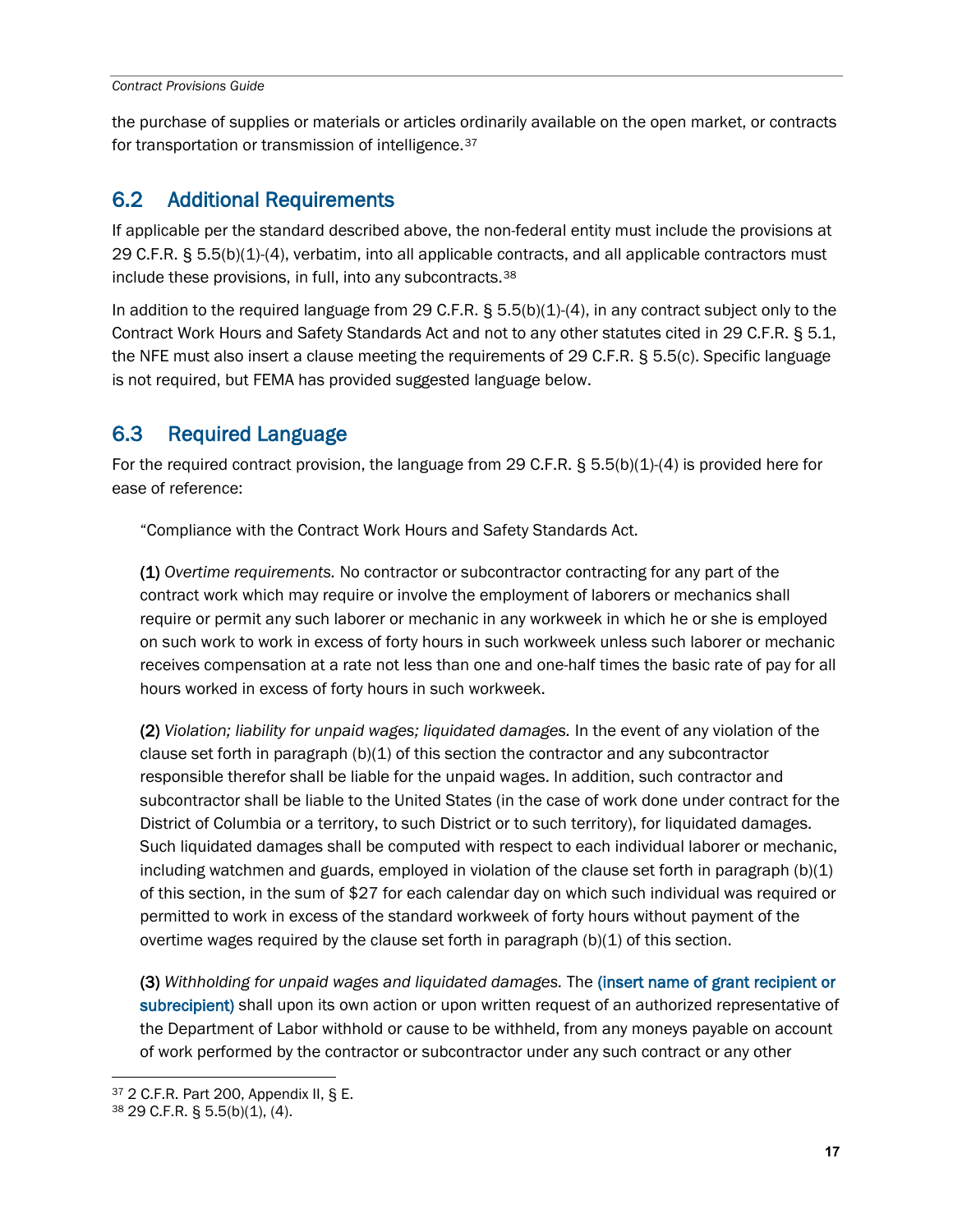federal contract with the same prime contractor, or any other federally-assisted contract subject to the Contract Work Hours and Safety Standards Act, which is held by the same prime contractor, such sums as may be determined to be necessary to satisfy any liabilities of such contractor or subcontractor for unpaid wages and liquidated damages as provided in the clause set forth in paragraph (b)(2) of this section.

(4) *Subcontracts.* The contractor or subcontractor shall insert in any subcontracts the clauses set forth in paragraph  $(b)(1)$  through  $(4)$  of this section and also a clause requiring the subcontractors to include these clauses in any lower tier subcontracts. The prime contractor shall be responsible for compliance by any subcontractor or lower tier subcontractor with the clauses set forth in paragraphs  $(b)(1)$  through  $(4)$  of this section."

#### <span id="page-19-0"></span>6.4 Suggested Language

For contracts that are only subject to Contract Work Hours and Safety Standards Act and are not subject to the other statutes in 29 C.F.R. § 5.1 where an additional contract provision is required, FEMA suggests including the following language:

"Further Compliance with the Contract Work Hours and Safety Standards Act.

- (1) The contractor or subcontractor shall maintain payrolls and basic payroll records during the course of the work and shall preserve them for a period of three years from the completion of the contract for all laborers and mechanics, including guards and watchmen, working on the contract. Such records shall contain the name and address of each such employee, social security number, correct classifications, hourly rates of wages paid, daily and weekly number of hours worked, deductions made, and actual wages paid.
- (2) Records to be maintained under this provision shall be made available by the contractor or subcontractor for inspection, copying, or transcription by authorized representatives of the Department of Homeland Security, the Federal Emergency Management Agency, and the Department of Labor, and the contractor or subcontractor will permit such representatives to interview employees during working hours on the job."

## <span id="page-19-1"></span>7. Rights to Inventions Made Under a Contract or Agreement

This contract provision outlines the rules governing the ownership of inventions created using federal funds. If the FEMA award meets the definition of funding agreement<sup>[39](#page-19-2)</sup> and the NFE enters into any contract involving substitution of parties, assignment or performance of experimental, developmental, or research work under that funding agreement, then the NFE must comply with the requirements of 37 C.F.R. Part 401 and any implementing regulations issued by FEMA.

<span id="page-19-2"></span><sup>39</sup> Funding agreement definition found under 37 C.F.R. § 401.2(a).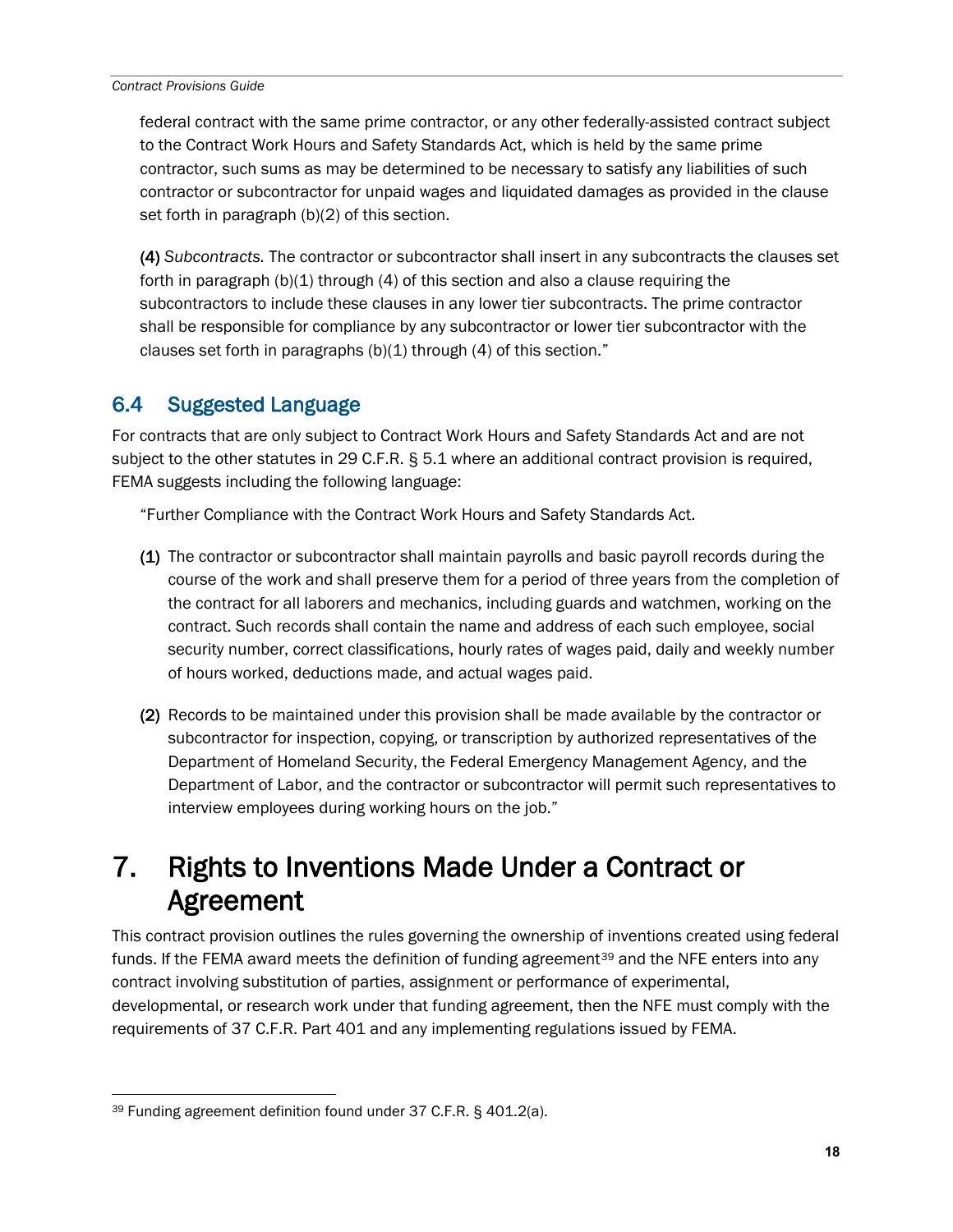#### <span id="page-20-0"></span>7.1 Applicability

This provision *does not* apply to all FEMA grant and cooperative agreement programs. NFEs should refer to applicable NOFO or other program guidance or contact their applicable FEMA grant representative to determine if this provision is required for the procurement. However, the Rights to Inventions Made Under a Contract or Agreement clause is not required for procurements under FEMA's PA Program.

#### <span id="page-20-1"></span>7.2 Key Definitions

*Funding Agreements:* The regulation at 37 C.F.R. § 401.2(a) defines *funding agreement* as "any contract, grant, or cooperative agreement entered into between any federal agency, other than the Tennessee Valley Authority, and any contractor for the performance of experimental, developmental, or research work funded in whole or in part by the federal government. This term also includes any assignment, substitution of parties, or subcontract of any type entered into for the performance of experimental, developmental, or research work under a funding agreement as defined in the first sentence of this paragraph."

## <span id="page-20-2"></span>8. Clean Air Act and Federal Water Pollution Control Act

For contracts over \$150,000, contracts must contain a provision requiring contractors to comply with the Clean Air Act<sup>[40](#page-20-5)</sup> and the Federal Water Pollution Control Act.<sup>[41](#page-20-6)</sup> Violations must be reported to FEMA and the Regional Office of the Environmental Protection Agency (EPA).<sup>[42](#page-20-7)</sup>

#### <span id="page-20-3"></span>8.1 Applicability

This contract provision is required for all procurements over \$150,000.

#### <span id="page-20-4"></span>8.2 Suggested Language

The following provides a sample contract clause:

"Clean Air Act"

The contractor agrees to comply with all applicable standards, orders or regulations issued pursuant to the Clean Air Act, as amended, 42 U.S.C. § 7401 *et seq.*

The contractor agrees to report each violation to the (insert name of non-federal entity entering into the contract) and understands and agrees that the (insert name of the nonfederal entity entering into the contract) will, in turn, report each violation as required to

<span id="page-20-5"></span><sup>40</sup> 42 U.S.C. §§ 7401-7671q. This also includes all applicable standards, orders, or regulations issued pursuant to the Clean Air Act.

<span id="page-20-7"></span><span id="page-20-6"></span><sup>41</sup> 33 U.S.C. §§ 1251-1387, as amended. 42 2 C.F.R. Part 200, Appendix II, § G.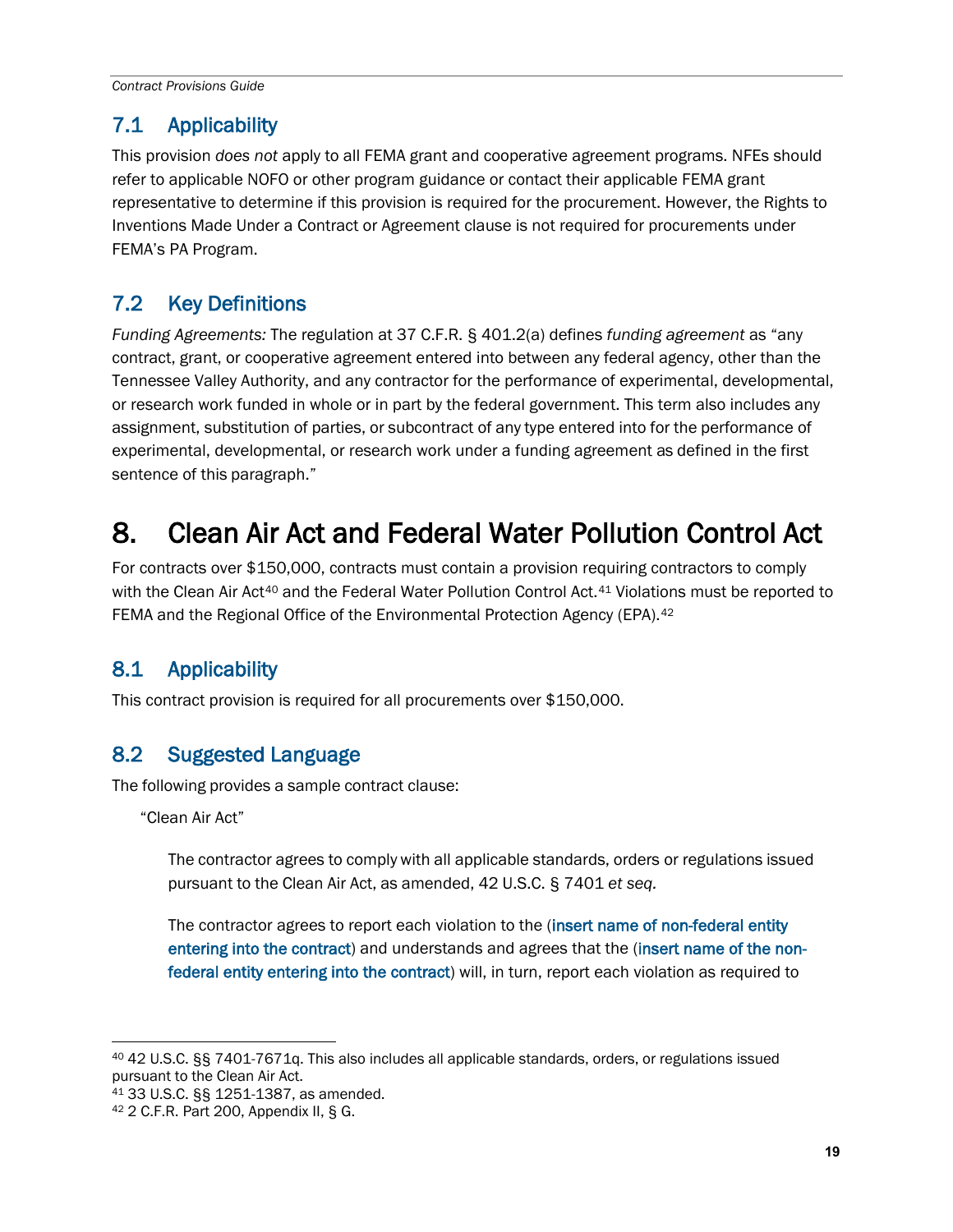assure notification to the Federal Emergency Management Agency (FEMA), and the appropriate Environmental Protection Agency [Regional Office.](https://www.epa.gov/enforcement/report-environmental-violation-general-information)

The contractor agrees to include these requirements in each subcontract exceeding \$150,000 financed in whole or in part with federal assistance provided by FEMA.

"Federal Water Pollution Control Act"

The contractor agrees to comply with all applicable standards, orders, or regulations issued pursuant to the federal Water Pollution Control Act, as amended, 33 U.S.C. § 1251 *et seq.*

The contractor agrees to report each violation to the (insert name of the non-federal entity entering into the contract) and understands and agrees that the (insert name of the nonfederal entity entering into the contract) will, in turn, report each violation as required to assure notification to the (insert name of the pass-through entity, if applicable), Federal Emergency Management Agency (FEMA), and the appropriate **Environmental Protection** [Agency Regional Office.](https://www.epa.gov/enforcement/report-environmental-violation-general-information)

The contractor agrees to include these requirements in each subcontract exceeding \$150,000 financed in whole or in part with federal assistance provided by FEMA."

## <span id="page-21-0"></span>9. Debarment and Suspension

NFEs contractors and subcontractors are subject to debarment and suspension regulations.<sup>[43](#page-21-2)</sup> Applicable contracts and subcontracts must include a provision requiring compliance with debarment and suspension regulations.[44](#page-21-3)

#### <span id="page-21-1"></span>9.1 Applicability

The debarment and suspension clause is required for all contracts and subcontracts for \$25,000 or more, all contracts that require the consent of an official of a federal agency, and all contracts for federally required audit services.[45](#page-21-4)

NFEs, even for procurements under \$25,000, must also comply with the regulation requiring non-state entities to only award contracts to responsible vendors.<sup>[46](#page-21-5)</sup>

<span id="page-21-2"></span><sup>43</sup> 2 C.F.R. Part 180 (implementing Executive Order 12549, Debarment and Suspension (1986) and Executive Order 12689, Debarment and Suspension (1989)); 2 C.F.R. Part 3000 (Department of Homeland Security regulations for Nonprocurement Debarment and Suspension, implementing 2 C.F.R. Part 180). <sup>44</sup> 2 C.F.R. § 180; 2 C.F.R. Part 200, Appendix II, § H; 2 C.F.R. § 3000.332.

<span id="page-21-4"></span><span id="page-21-3"></span><sup>45</sup> 2 C.F.R. § 180.220(b); 2 C.F.R. § 3000.220.

<span id="page-21-5"></span><sup>46</sup> 2 C.F.R. § 200.318(h). For contracts and subcontracts under \$25,000, a contract provision is only required if those contracts or subcontracts are for federally required audit services or require the consent of a federal agency. However, even where a contract provision is not required, non-state entities must still ensure they are only awarding contracts to responsible vendors.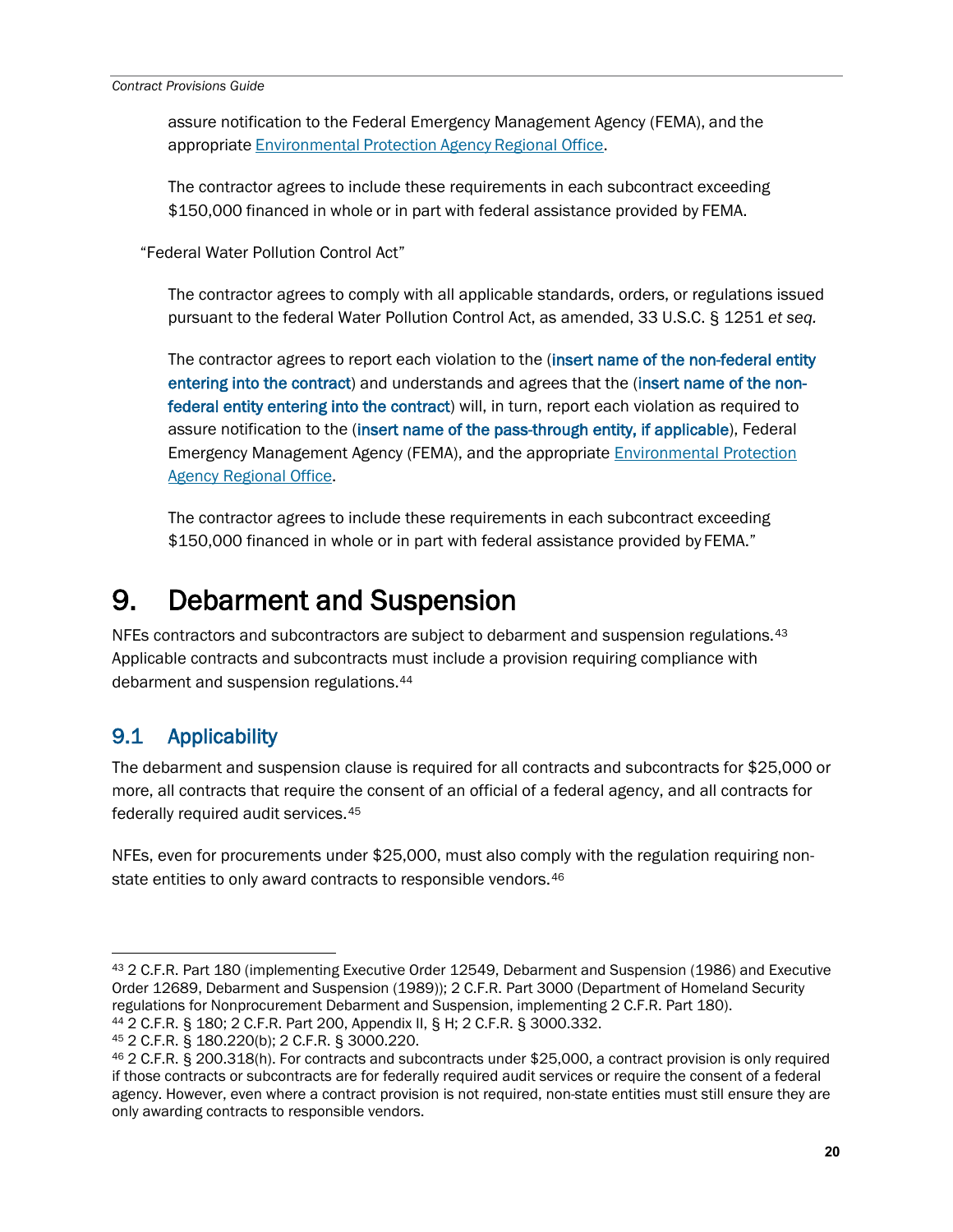#### <span id="page-22-0"></span>9.2 Additional Requirements

The debarment and suspension regulations restrict awards, subawards, contracts, and subcontracts with parties that are debarred, suspended, or otherwise excluded, or declared ineligible for participation in federal assistance programs and activities.[47](#page-22-2)

If applicable, a contract or subcontract must not be made to parties listed on the governmentwide exclusions in the System for Award Management (SAM). SAM Exclusions is the list maintained by the General Services Administration that contains the names of parties that are debarred, suspended, or otherwise excluded, or declared ineligible under statutory or regulatory authority other than Executive Order 12549.[48](#page-22-3) SAM Exclusions can be accessed a[t www.sam.gov.](https://sam.gov/SAM/pages/public/index.jsf)[49](#page-22-4)

In general, an "excluded" party cannot receive a federal grant award or a contract considered to be a "covered transaction," which includes parties that receive federal funding indirectly such as subawards and subcontracts. The key to the exclusion is whether there is a covered transaction. A covered transaction is a nonprocurement transaction at either a primary or secondary tier.[50](#page-22-5)

Specifically, a covered transaction includes the following contracts for goods or services under FEMA grant and cooperative agreement programs:

- The contract is at least \$25,000.
- **The contract requires the approval of FEMA, regardless of amount.**
- **The contract is for federally required audit services.**
- It is a subcontract for  $$25,000$  or more.<sup>[51](#page-22-6)</sup>

#### <span id="page-22-1"></span>9.3 Suggested Language

The following provides a debarment and suspension clause. It also incorporates an optional method of verifying that contractors are not excluded or disqualified[52](#page-22-7):

<span id="page-22-2"></span><sup>47</sup> *See* 2 C.F.R. Part 200, Appendix II, § H; 2 C.F.R. § 200.213. *See also* 2 C.F.R. Parts 180, 3000.

<span id="page-22-3"></span><sup>48</sup> *See* 2 C.F.R. Part 200, Appendix II, § H.

<span id="page-22-4"></span><sup>49</sup> 2 C.F.R. § 180.530.

<span id="page-22-5"></span><sup>&</sup>lt;sup>50</sup> The regulations at 2 C.F.R. Parts 180 and 3000 are titled "nonprocurement" because they do not apply to procurements by the federal government but rather to federal financial assistance. There are separate debarment and suspension regulations covering procurements by the federal government. However, although the term "covered transactions" under 2 C.F.R. Parts 180 and 3000 *does not* include contracts awarded by the federal government, it *does* include some contracts awarded by recipients and subrecipients. 51 *See* 2 C.F.R. §§ 180.220, 3000.220.

<span id="page-22-6"></span>

<span id="page-22-7"></span><sup>52</sup> Per 2 C.F.R. § 180.300, non-federal entity about to enter into an applicable contract, or a contractor about to entire into an applicable subcontract, must verify that the contractor or subcontractor is not excluded or disqualified by doing one of three things: 1) check SAM Exclusions; 2) collect a certification from the contractor or subcontractor; or 3) add a clause or condition to the contract or subcontract. The additional suggested language in this sample clause is for purposes of this requirement.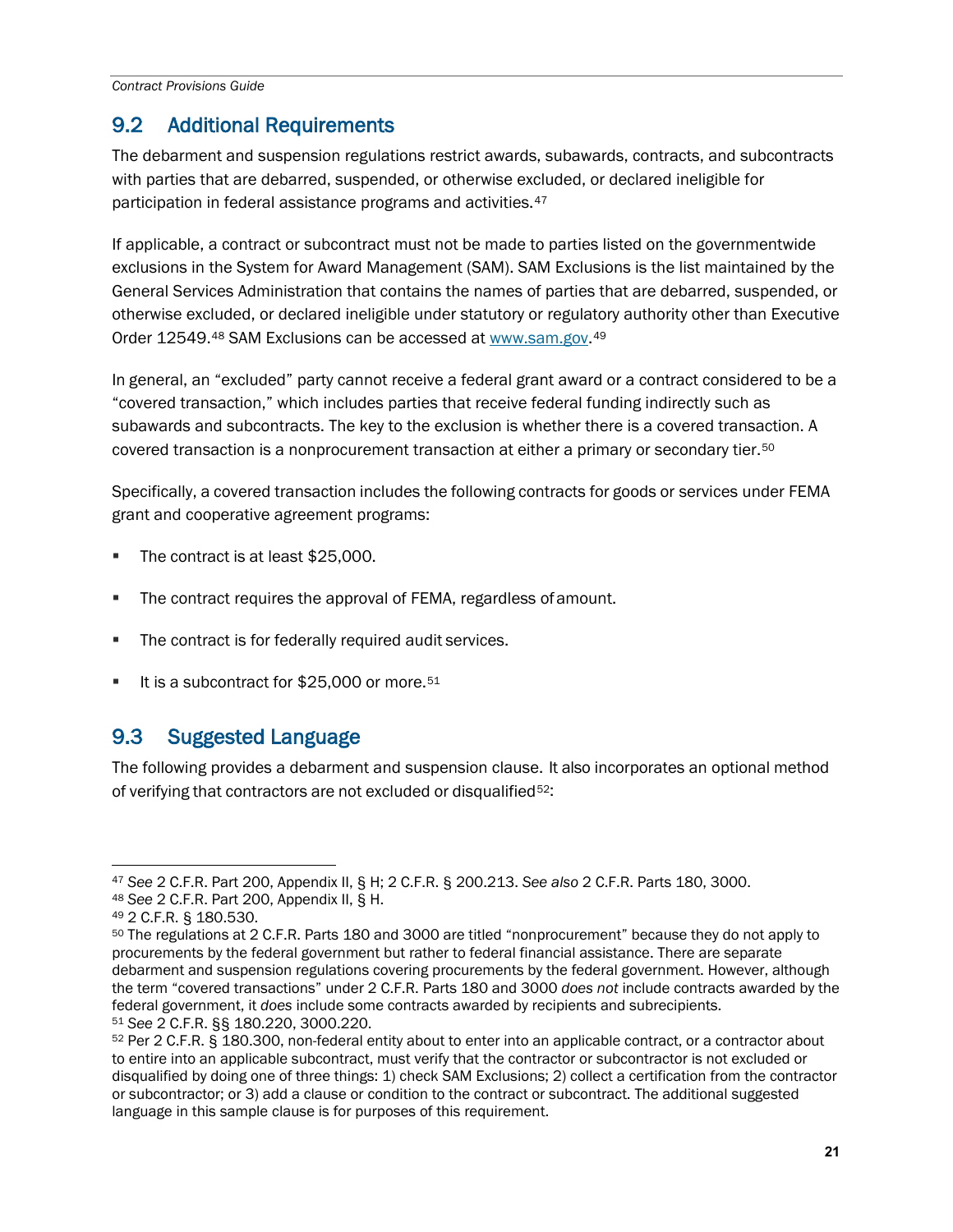"Suspension and Debarment

This contract is a covered transaction for purposes of 2 C.F.R. Part 180 and 2 C.F.R. Part 3000. As such, the contractor is required to verify that none of the contractor's principals (defined at 2 C.F.R. § 180.995) or its affiliates (defined at 2 C.F.R. § 180.905) are excluded (defined at 2 C.F.R. § 180.940) or disqualified (defined at 2 C.F.R. § 180.935).

The contractor must comply with 2 C.F.R. Part 180, subpart C and 2C.F.R. Part 3000, subpart C, and must include a requirement to comply with these regulations in any lower tier covered transaction it enters into.

This certification is a material representation of fact relied upon by (insert name of recipient/subrecipient/applicant). If it is later determined that the contractor did not comply with 2 C.F.R. Part 180, subpart C and 2 C.F.R. Part 3000, subpart C, in addition to remedies available to (insert name of recipient/subrecipient/applicant), the federal government may pursue available remedies, including but not limited to suspension and/or debarment.

The bidder or proposer agrees to comply with the requirements of 2 C.F.R. Part 180, subpart C and 2 C.F.R. Part 3000, subpart C while this offer is valid and throughout the period of any contract that may arise from this offer. The bidder or proposer further agrees to include a provision requiring such compliance in its lower tier covered transactions."

## <span id="page-23-0"></span>10. Byrd Anti-Lobbying Amendment

NFEs who intend to award contracts of more than \$100,000, and their contractors who intend to award subcontracts of more than \$100,000, must include a contract provision prohibiting the use of federal appropriated funds to influence officers or employees of the federal government. Contractors that apply or bid for a contract for more than \$100,000 must also file the required certification regarding lobbying.[53](#page-23-1)

Each tier certifies to the tier above that it will not and has not used federal appropriated funds to pay any person or organization for influencing or attempting to influence an employee of a federal agency, a Member of Congress, an employee of Congress, or an employee of a Member of Congress in connection with receiving any federal contract, grant, or other award covered by 31 U.S.C. § 1352.

<span id="page-23-1"></span><sup>53</sup> *See* 2 C.F.R. Part 200, Appendix II, § I (citing 31 U.S.C. § 1352); 44 C.F.R. § 18.110.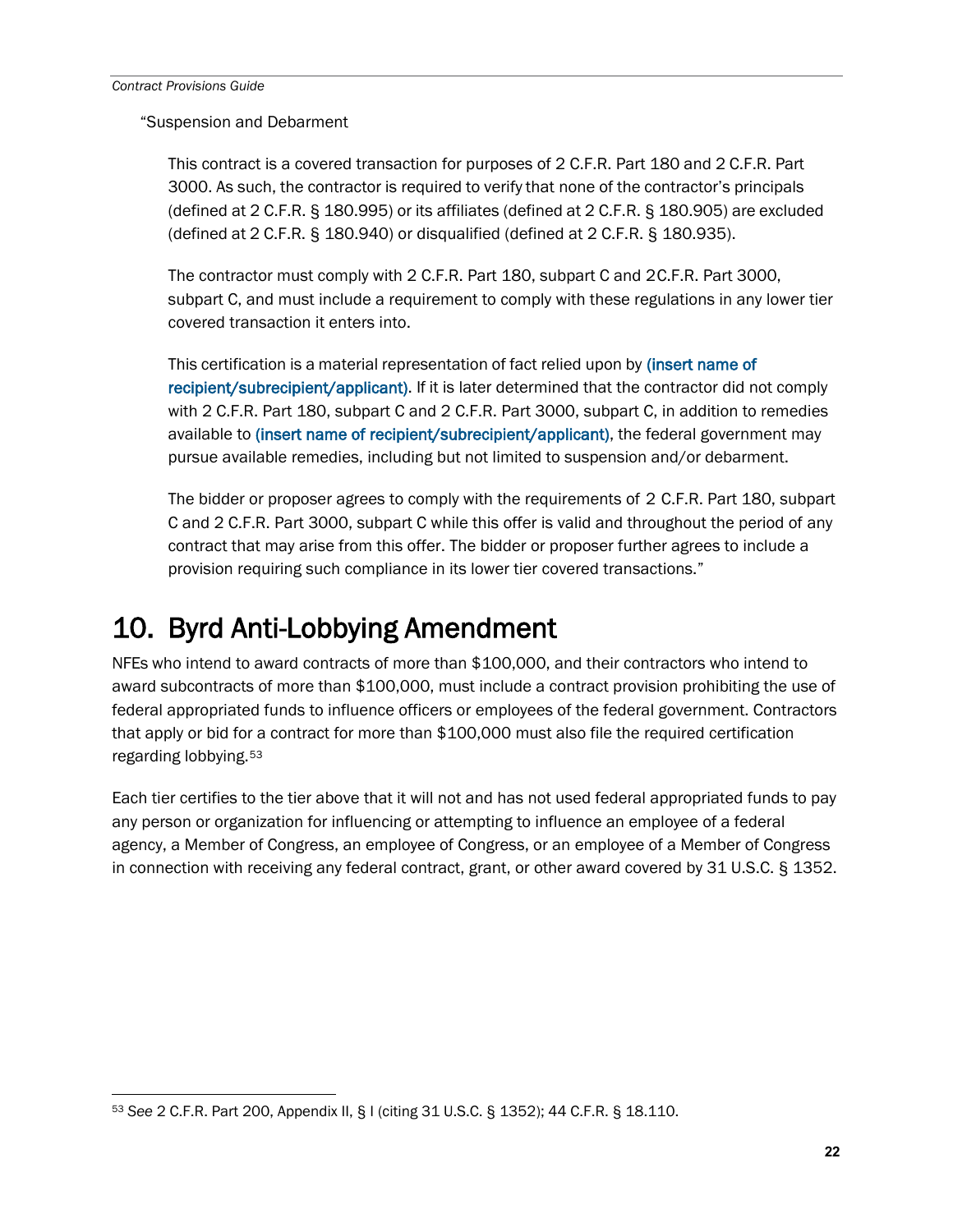The required certification form is found in FEMA regulations.[54](#page-24-3) Each tier must also disclose any lobbying with non-federal funds that takes place in connection with obtaining any federal funding. These disclosures are forwarded from tier to tier, all the way up to the federal awarding agency.[55](#page-24-4)

#### <span id="page-24-0"></span>10.1 Applicability

The Byrd Anti-Lobbying Amendment clause and certification are required for contracts of more than \$100,000, and for subcontracts of more than \$100,000.

#### <span id="page-24-1"></span>10.2 Suggested Language

The following provides a sample contract clause:

"Byrd Anti-Lobbying Amendment, 31 U.S.C. § 1352 (as amended)

Contractors who apply or bid for an award of more than \$100,000 shall file the required certification. Each tier certifies to the tier above that it will not and has not used federally appropriated funds to pay any person or organization for influencing or attempting to influence an officer or employee of any agency, a Member of Congress, officer or employee of Congress, or an employee of a Member of Congress in connection with obtaining any federal contract, grant, or any other award covered by 31 U.S.C. § 1352. Each tier shall also disclose any lobbying with non-federal funds that takes place in connection with obtaining any federal award. Such disclosures are forwarded from tier to tier up to the recipient who in turn will forward the certification(s) to the federal awarding agency."

#### <span id="page-24-2"></span>10.3 Required Certification

#### 10.3.1 REQUIRED CERTIFICATION LANGUAGE

If applicable, contractors must sign and submit the following certification to the NFE with each bid or offer exceeding \$100,000:

"APPENDIX A, 44 C.F.R. PART 18 – CERTIFICATION REGARDING LOBBYING

Certification for Contracts, Grants, Loans, and Cooperative Agreements

The undersigned certifies, to the best of his or her knowledge and belief, that:

No federal appropriated funds have been paid or will be paid, by or on behalf of the undersigned, to any person for influencing or attempting to influence an officer or employee

<span id="page-24-4"></span><span id="page-24-3"></span><sup>54</sup> *See* 44 C.F.R. §§ 18.100, 18.110; 44 C.F.R. Part 18, Appendix A. FEMA's regulations at 44 C.F.R. Part 18 implement the requirements of 31 U.S.C. § 1352 and provides, in Appendix A to Part 18, a copy of the certification that is required to be completed by each entity as described in 31 U.S.C. § 1352. <sup>55</sup> *See* 44 C.F.R. §§ 18.100, 18.110; 44 C.F.R. Part 18, Appendix B. The specific form for disclosures is referenced in Appendix B to 44 C.F.R. Part 18 and is SF-LLL, also available at [https://www.grants.gov/web/grants/forms/sf-424-family.html.](https://www.grants.gov/web/grants/forms/sf-424-family.html)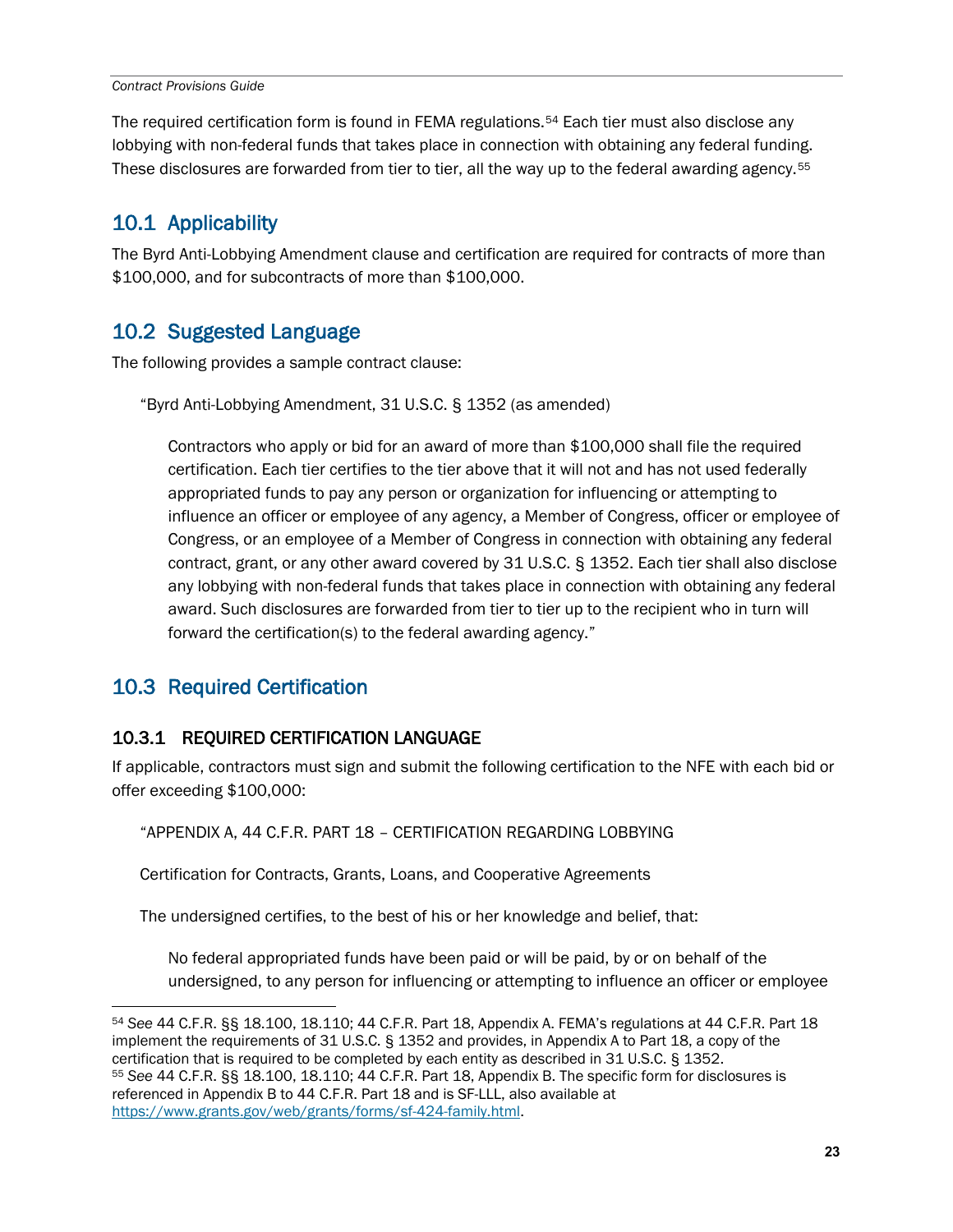of an agency, a Member of Congress, an officer or employee of Congress, or an employee of a Member of Congress in connection with the awarding of any federal contract, the making of any federal grant, the making of any federal loan, the entering into of any cooperative agreement, and the extension, continuation, renewal, amendment, or modification of any federal contract, grant, loan, or cooperative agreement.

If any funds other than federal appropriated funds have been paid or will be paid to any person for influencing or attempting to influence an officer or employee of any agency, a Member of Congress, an officer or employee of Congress, or an employee of a Member of Congress in connection with this federal contract, grant, loan, or cooperative agreement, the undersigned shall complete and submit Standard Form-LLL, "Disclosure Form to Report Lobbying," in accordance with its instructions.

The undersigned shall require that the language of this certification be included in the award documents for all subawards at all tiers (including subcontracts, subgrants, and contracts under grants, loans, and cooperative agreements) and that all subrecipients shall certify and disclose accordingly.

This certification is a material representation of fact upon which reliance was placed when this transaction was made or entered into. Submission of this certification is a prerequisite for making or entering into this transaction imposed by section 1352, Title 31, U.S.C. Any person who fails to file the required certification shall be subject to a civil penalty of not less than \$10,000 and not more than \$100,000 for each such failure."

#### 10.3.2 RECOMMENDED SIGNATURE LINE:

At the end of the certification language, FEMA recommends including the following signature line.

"The Contractor, \_\_\_\_\_\_\_\_\_\_\_\_\_\_\_, certifies or affirms the truthfulness and accuracy of each statement of its certification and disclosure, if any. In addition, the Contractor understands and agrees that the provisions of 31 U.S.C. Chap. 38, Administrative Remedies for False Claims and Statements, apply to this certification and disclosure, if any.

Signature of Contractor's Authorized Official

Name and Title of Contractor's Authorized Official

Date"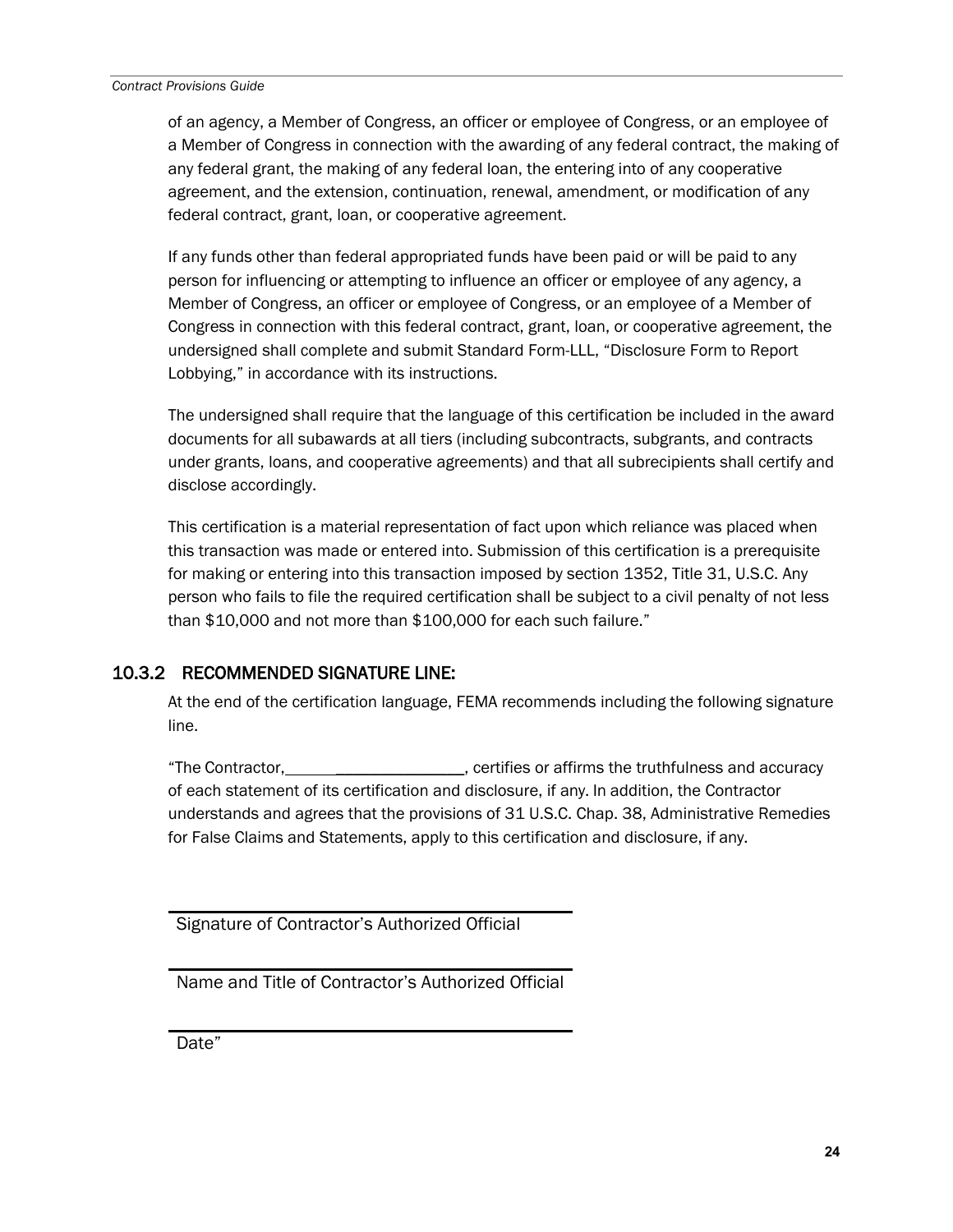## <span id="page-26-0"></span>11. Procurement of Recovered Materials

An NFE that is a state agency or an agency of a political subdivision of a state, and the NFE's contractors must comply with Section 6002 of the Solid Waste Disposal Act.[56](#page-26-4) Applicable NFEs must include a contract provision requiring compliance with this requirement.<sup>[57](#page-26-5)</sup> This includes contracts awarded by a state agency or political subdivision of a state and its contractors for certain items, as designated by the EPA, with a purchase price greater than \$10,000.[58](#page-26-6) Indian Tribal Governments and nonprofit organizations are not required to comply with this provision. Additional requirements are listed below.

#### <span id="page-26-1"></span>11.1 Applicability

This required contract provision applies to all procurements over \$10,000 made by a state agency or an agency of a political subdivision of a state and its contractors.

#### <span id="page-26-2"></span>11.2 Additional Requirements

The requirements include:

- Procuring only items designated in EPA guidelines<sup>[59](#page-26-7)</sup> that contain the highest practical percentage of recovered materials consistent with maintaining competition, where the purchase price of the item is greater than \$10,000, or the value of the amount of items purchased in the preceding fiscal year was greater than \$10,000;
- **Procuring solid waste management services in a way that maximizes energy and resource** recovery; and
- **Establishing an affirmative procurement program for procurement of recovered materials** identified in the EPA guidelines.<sup>[60](#page-26-8)</sup>

#### <span id="page-26-3"></span>11.3 Suggested Language

The following provides a sample contract clause:

"In the performance of this contract, the Contractor shall make maximum use of products containing recovered materials that are EPA-designated items unless the product cannot be acquired—

<span id="page-26-4"></span><sup>56</sup> Pub. L. No. 89-272 (1965) (codified as amended by the Resource Conservation and Recovery Act at 42 U.S.C. § 6962). 2 C.F.R. § 200.323.

<span id="page-26-5"></span><sup>57</sup> *See* 2 C.F.R. Part 200, Appendix II, § J (citing 2 C.F.R. § 200.323).

<span id="page-26-6"></span><sup>58</sup> *See* 2 C.F.R. Part 200, Appendix II, § J; 2 C.F.R. § 200.323; 40 C.F.R. Part 247.

<span id="page-26-7"></span><sup>59</sup> 40 C.F.R. Part 247.

<span id="page-26-8"></span><sup>60</sup> 42 U.S.C. § 6962; 2 C.F.R. § 200.323.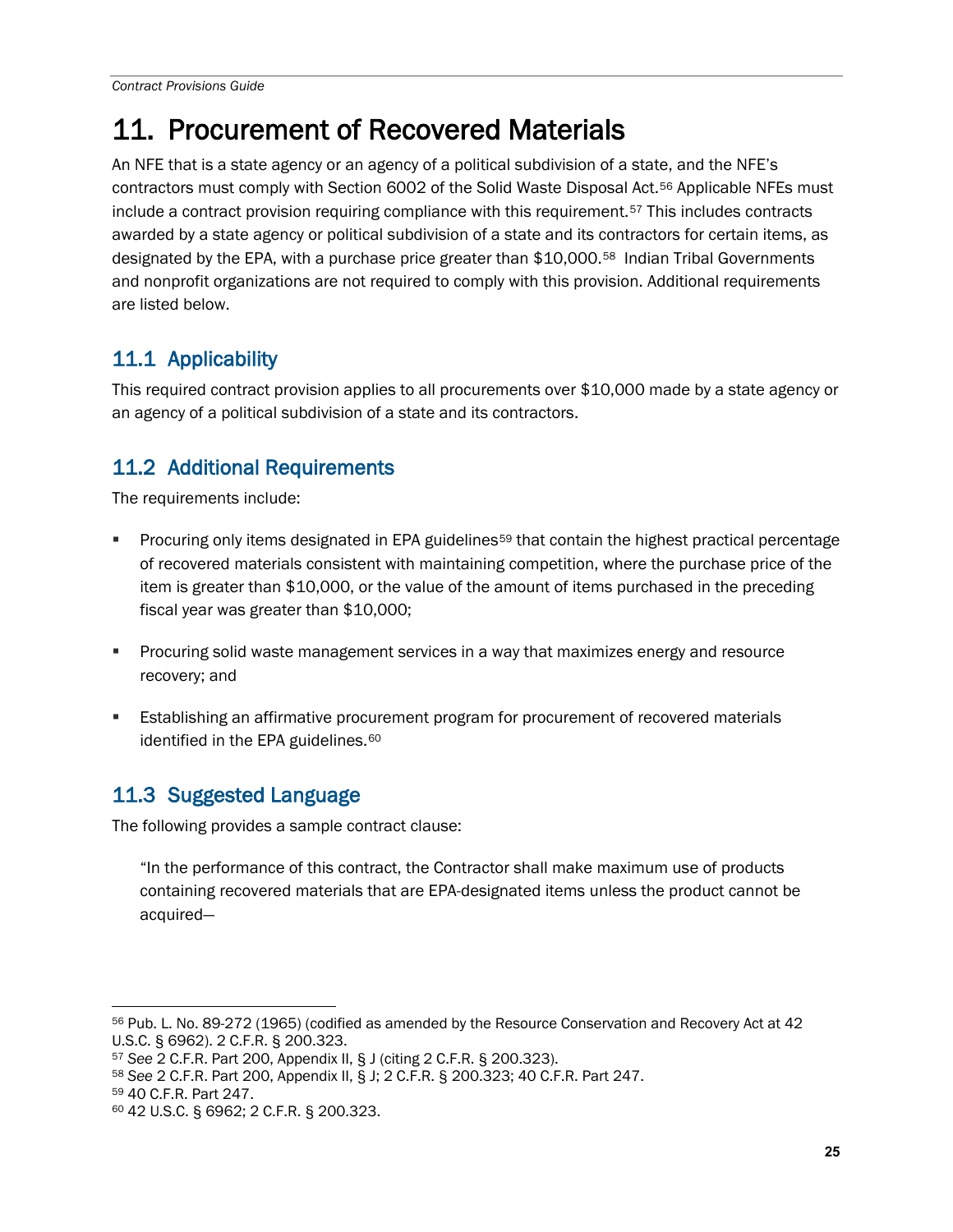Competitively within a timeframe providing forcompliance with the contract performance schedule;

Meeting contract performance requirements; or

At a reasonable price.

Information about this requirement, along with the list of EPA-designated items, is available at EPA's Comprehensive Procurement Guidelines webpage: [https://www.epa.gov/smm/comprehensive-](https://www.epa.gov/smm/comprehensive-procurement-guideline-cpg-program) [procurement-guideline-cpg-program.](https://www.epa.gov/smm/comprehensive-procurement-guideline-cpg-program)

The Contractor also agrees to comply with all other applicable requirements of Section 6002 of the Solid Waste Disposal Act."

## <span id="page-27-0"></span>12. Prohibition on Contracting for Covered Telecommunications Equipment or Services

Section 889(b)(1) of the [John S. McCain National Defense Authorization Act for Fiscal Year 2019](https://www.congress.gov/bill/115th-congress/house-bill/5515/text?format=txt)  [\(FY2019 NDAA\) a](https://www.congress.gov/bill/115th-congress/house-bill/5515/text?format=txt)nd 2 C.F.R. § 200.216, as implemented by [FEMA Policy 405-143-1,](https://www.fema.gov/sites/default/files/documents/fema_prohibitions-expending-fema-award-funds-covered-telecommunications-equipment-services.pdf) Prohibitions on Expending FEMA Award Funds for Covered Telecommunications Equipment or Services (Interim), prohibit the obligation or expending of federal award funds on certain telecommunication products or from certain entities for national security reasons. Effective August 13, 2020, FEMA recipients and subrecipients, as well as their contractors and subcontractors, *may not* obligate or expend any FEMA award funds to:

- a. Procure or obtain any equipment, system, or service that uses covered telecommunications equipment or services as a substantial or essential component of any system, or as critical technology of any system;
- b. Enter into, extend, or renew a contract to procure or obtain any equipment, system, or service that uses covered telecommunications equipment or services as a substantial or essential component of any system, or as critical technology of any system; or
- c. Enter into, extend, or renew contracts with entities that use covered telecommunications equipment or services as a substantial or essential component of any system, or as critical technology as part of any system.

#### <span id="page-27-1"></span>12.1 Applicability

For purchases in support of FEMA declarations and awards issued on or after November 12, 2020, all FEMA recipients and subrecipients, and their contractors and subcontractors, are required to include this contract provision in all FEMA-funded contracts and subcontracts, including any purchase orders.[61](#page-27-2) FEMA strongly encourages the use of this contract clause for any contracts where

<span id="page-27-2"></span><sup>61</sup> 2 C.F.R. Part 200, Appendix II, § K (citing 2 C.F.R. § 200.216).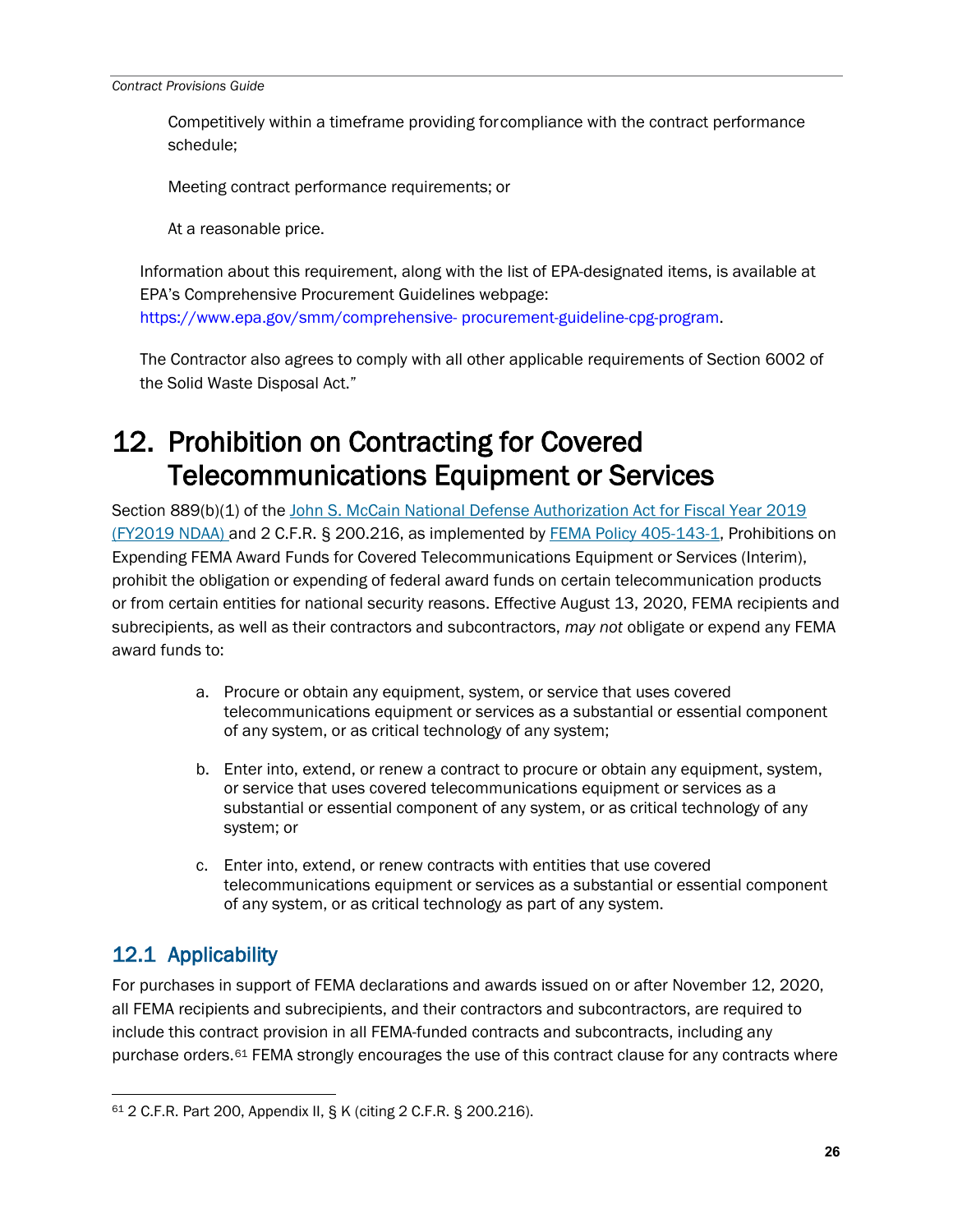FEMA funding will be used regardless of whether the funding is from FEMA declarations or awards issued on or after November 12, 2020.

#### <span id="page-28-0"></span>12.2 Suggested Language

The following provides a sample contract clause:

"Prohibition on Contracting for Covered Telecommunications Equipment or Services

- (a) *Definitions.* As used in this clause, the terms backhaul; covered foreign country; covered telecommunications equipment or services; interconnection arrangements; roaming; substantial or essential component; and telecommunications equipment or services have the meaning as defined in FEMA Policy 405-143-1, Prohibitions on Expending FEMA Award Funds for Covered Telecommunications Equipment or Services (Interim), as used in this clause—
- (b) *Prohibitions.*
	- (1) Section 889(b) of the John S. McCain National Defense Authorization Act for Fiscal Year 2019, Pub. L. No. 115-232, and 2 C.F.R. § 200.216 prohibit the head of an executive agency on or after Aug.13, 2020, from obligating or expending grant, cooperative agreement, loan, or loan guarantee funds on certain telecommunications products or from certain entities for national security reasons.
	- (2) Unless an exception in paragraph (c) of this clause applies, the contractor and its subcontractors may not use grant, cooperative agreement, loan, or loan guarantee funds from the Federal Emergency Management Agency to:
		- (i) Procure or obtain any equipment, system, or service that uses covered telecommunications equipment or services as a substantial or essential component of any system, or as critical technology of any system;
		- (ii) Enter into, extend, or renew a contract to procure or obtain any equipment, system, or service that uses covered telecommunications equipment or services as a substantial or essential component of any system, or as critical technology of any system;
		- (iii) Enter into, extend, or renew contracts with entities that use covered telecommunications equipment or services as a substantial or essential component of any system, or as critical technology as part of any system; or
		- (iv) Provide, as part of its performance of this contract, subcontract, or other contractual instrument, any equipment, system, or service that uses covered telecommunications equipment or services as a substantial or essential component of any system, or as critical technology as part of any system.
- (c) *Exceptions.*
	- (1) This clause does not prohibit contractors from providing—
		- (i) A service that connects to the facilities of a third-party, such as backhaul, roaming, or interconnection arrangements; or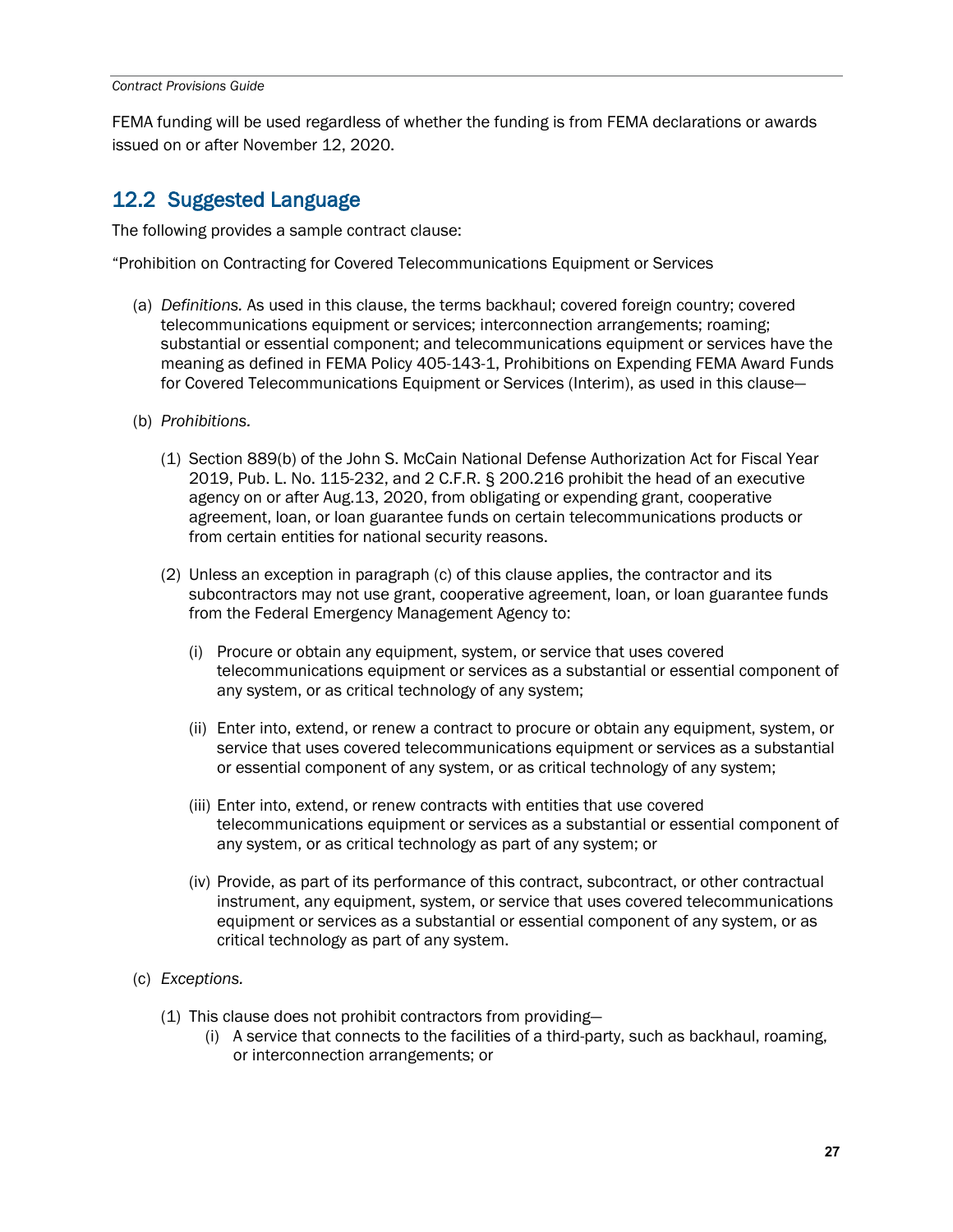- (ii) Telecommunications equipment that cannot route or redirect user data traffic or permit visibility into any user data or packets that such equipment transmits or otherwise handles.
- (2) By necessary implication and regulation, the prohibitions also do not apply to:
	- (i) Covered telecommunications equipment or services that:
		- i. Are *not used* as a substantial or essential component of any system; *and*
		- ii. Are *not used* as critical technology of any system.
	- (ii) Other telecommunications equipment or services that are not considered covered telecommunications equipment or services.
- (d) *Reporting requirement.*
	- (1) In the event the contractor identifies covered telecommunications equipment or services used as a substantial or essential component of any system, or as critical technology as part of any system, during contract performance, or the contractor is notified of such by a subcontractor at any tier or by any other source, the contractor shall report the information in paragraph  $(d)(2)$  of this clause to the recipient or subrecipient, unless elsewhere in this contract are established procedures for reporting the information*.*
	- (2) The Contractor shall report the following information pursuant to paragraph  $(d)(1)$  of this clause:
		- (i) Within one business day from the date of such identification or notification: The contract number; the order number(s), if applicable; supplier name; supplier unique entity identifier (if known); supplier Commercial and Government Entity (CAGE) code (if known); brand; model number (original equipment manufacturer number, manufacturer part number, or wholesaler number); item description; and any readily available information about mitigation actions undertaken or recommended.
		- (ii) Within 10 business days of submitting the information in paragraph  $(d)(2)(i)$  of this clause: Any further available information about mitigation actions undertaken or recommended. In addition, the contractor shall describe the efforts it undertook to prevent use or submission of covered telecommunications equipment or services, and any additional efforts that will be incorporated to prevent future use or submission of covered telecommunications equipment or services.
- (e) *Subcontracts.* The Contractor shall insert the substance of this clause, including this paragraph (e), in all subcontracts and other contractual instruments."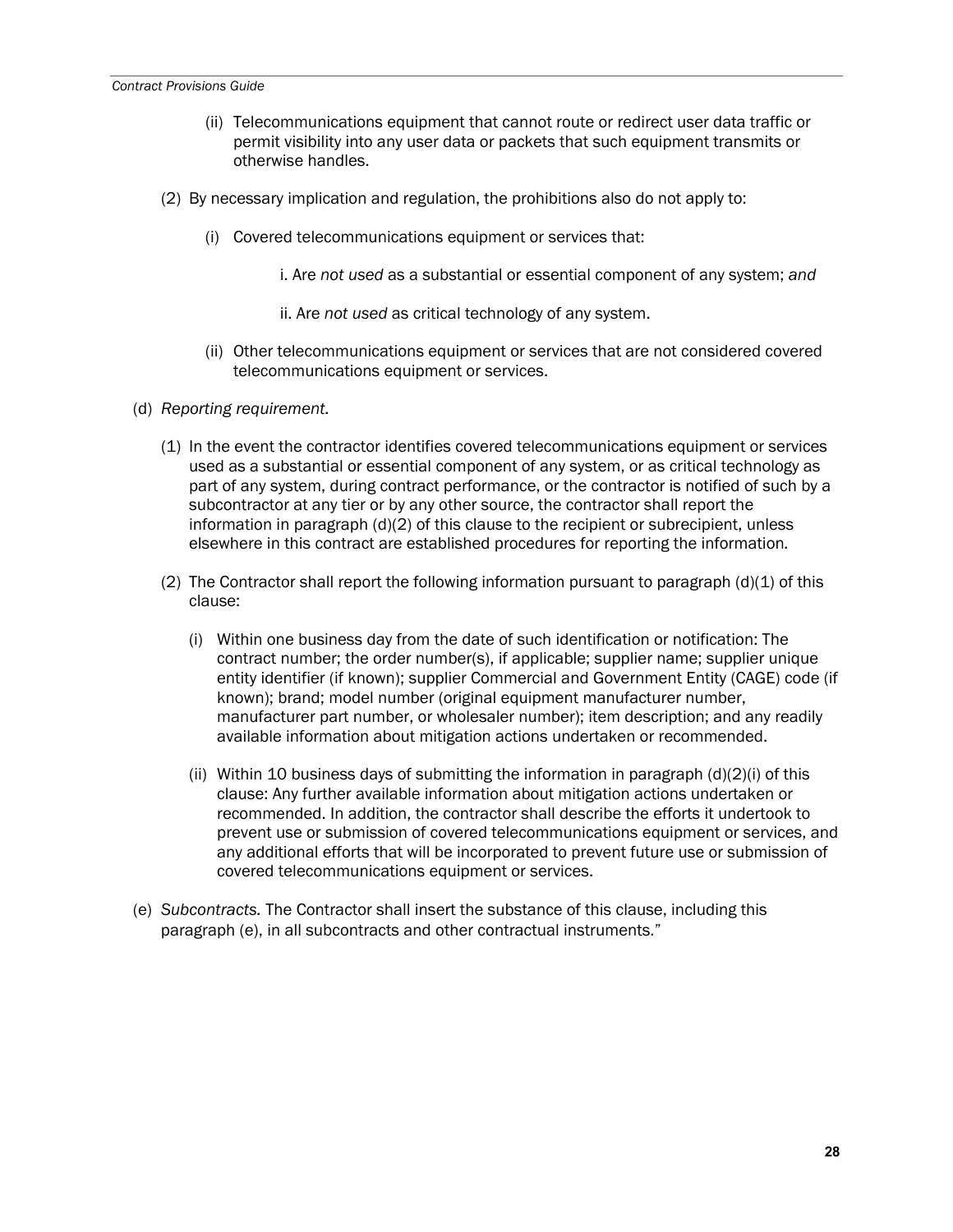## <span id="page-30-0"></span>13. Domestic Preferences for Procurements

As appropriate, and to the extent consistent with law, NFEs should, to the greatest extent practicable under a federal award, provide a preference for the purchase, acquisition, or use of goods, products or materials produced in the United States. This includes, but is not limited to, iron, aluminum, steel, cement, and other manufactured products.[62](#page-30-3)

#### <span id="page-30-1"></span>13.1 Applicability

For purchases in support of FEMA declarations and awards issued on or after November 12, 2020, all FEMA recipients and subrecipients are required to include in all contracts and purchase orders for work or products a contract provision encouraging domestic preference for procurements.<sup>[63](#page-30-4)</sup>

#### <span id="page-30-2"></span>13.2 Suggested Language

The following provides a sample contract clause:

"Domestic Preference for Procurements

As appropriate, and to the extent consistent with law, the contractor should, to the greatest extent practicable, provide a preference for the purchase, acquisition, or use of goods, products, or materials produced in the United States. This includes, but is not limited to iron, aluminum, steel, cement, and other manufactured products.

For purposes of this clause:

*Produced in the United States* means, for iron and steel products, that all manufacturing processes, from the initial melting stage through the application of coatings, occurred in the United States.

*Manufactured products* mean items and construction materials composed in whole or in part of non-ferrous metals such as aluminum; plastics and polymer-based products such as polyvinyl chloride pipe; aggregates such as concrete; glass, including optical fiber; and lumber."

<span id="page-30-3"></span><sup>62</sup> *See* 2 C.F.R. § 200.322.

<span id="page-30-4"></span><sup>63 2</sup> C.F.R. Part 200, Appendix II, § L (citing 2 C.F.R. § 200.322). The requirements of 2 C.F.R. § 200.322 must also be included in all subawards.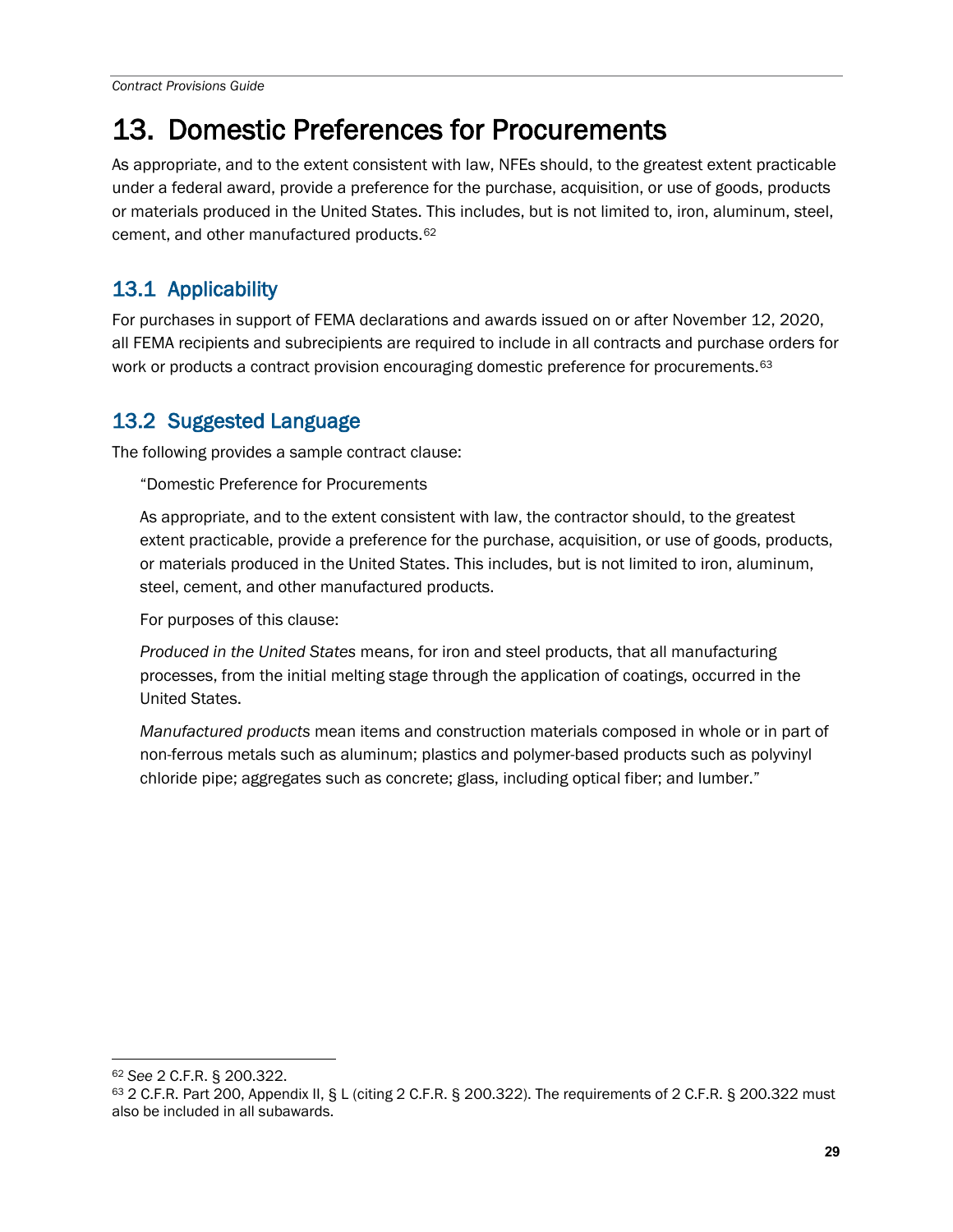## <span id="page-31-0"></span>FEMA Recommended Contract **Provisions**<br>Appendix II to Part 200 authorizes FEMA to require or recommend additional provisions for NFE

contracts. Therefore, FEMA recommends the following:

## <span id="page-31-1"></span>1. Access to Records

NFEs and their contractors and subcontractors must give the Department of Homeland Security (DHS) and FEMA access to records associated with their awards during the federally required record retention period and as long as the records are retained.<sup>[64](#page-31-3)</sup> All parties agree to comply with DHS provisions about accessing people, places, and things related to the federal financial award as necessary or as required by DHS regulations or other applicable laws and policies.[65](#page-31-4) Additionally, for contracts entered into after August 1, 2017, under a major disaster or emergency declaration under Titles IV or V of the Robert T. Stafford Disaster Relief Act, FEMA is prohibited from funding any contracts that prevent audits or internal reviews by the FEMA Administrator or Comptroller General.[66](#page-31-5)

#### <span id="page-31-2"></span>1.1 Suggested Language for All Procurements

The following provides a sample contract clause:

"The Contractor agrees to provide (insert non-federal entity), (insert name of pass-through entity, if applicable), the FEMA Administrator, the Comptroller General of the United States, or any of their authorized representatives access to any books, documents, papers, and records of the Contractor which are directly pertinent to this contract for the purposes of making audits, examinations, excerpts, and transcriptions.

The Contractor agrees to permit any of the foregoing parties to reproduce by any means whatsoever or to copy excerpts and transcriptions as reasonably needed.

The Contractor agrees to provide the FEMA Administrator or his authorized representatives access to construction or other work sites pertaining to the work being completed under the contract.

<span id="page-31-3"></span><sup>64</sup> 2 C.F.R. §§ 200.334, 200.337.

<span id="page-31-4"></span><sup>65</sup> *See* DHS Standard Terms and Conditions, *available at* [https://www.dhs.gov/publication/fy15-dhs-standard](https://www.dhs.gov/publication/fy15-dhs-standard-terms-and-conditions)[terms-and-conditions.](https://www.dhs.gov/publication/fy15-dhs-standard-terms-and-conditions)

<span id="page-31-5"></span><sup>66</sup> *See* Sections 1202 and 1225 of the Disaster Recovery Reform Act of 2018, Pub. L. No. 115-254.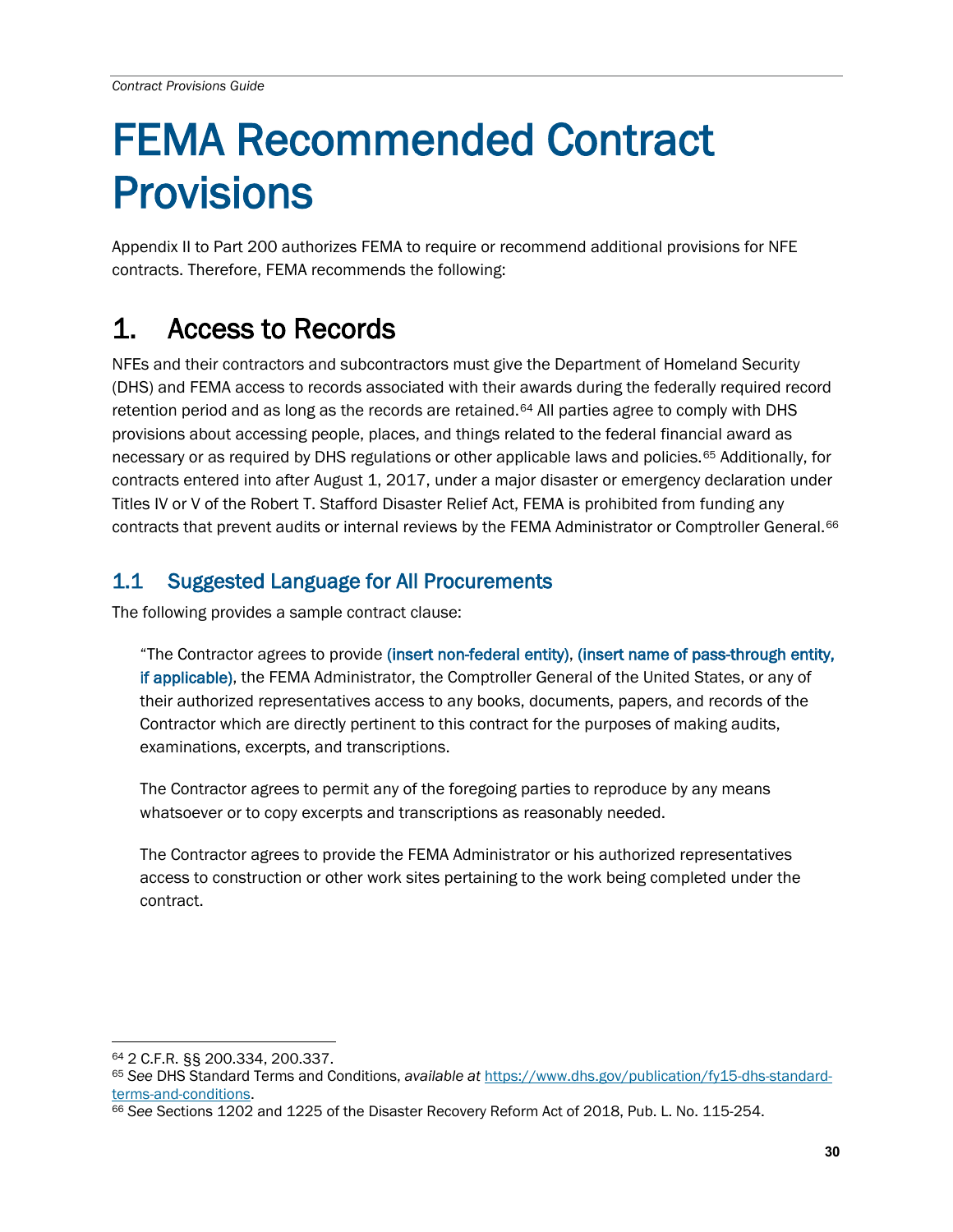#### <span id="page-32-0"></span>1.2 Additional Suggested Language Applicable to Contracts Entered into After August 1, 2017 Under a Major Disaster or Emergency Declaration

The following provides a sample contract clause:

In compliance with section 1225 of the Disaster Recovery Reform Act of 2018, the (insert name of the non-federal entity) and the Contractor acknowledge and agree that no language in this contract is intended to prohibit audits or internal reviews by the FEMA Administrator or the Comptroller General of the United States."

## <span id="page-32-1"></span>2. Changes

To be allowable under a FEMA grant or cooperative agreement award, the cost of any contract change, modification, amendment, addendum, change order, or constructive change must be necessary, allocable, within the scope of the grant or cooperative agreement, reasonable for the scope of work, and otherwise allowable.<sup>[67](#page-32-6)</sup>

#### <span id="page-32-2"></span>2.1 Applicability

FEMA recommends that all contracts include a changes clause that describes how, if at all, changes can be made by either party to alter the method, price, or schedule of the work without breaching the contract. The language of the clause may depend on the nature of the contract and the procured item(s) or service(s). The NFE should also consult their servicing legal counsel to determine whether and how contract changes are permissible under applicable state, local, or tribal laws or regulations.

## <span id="page-32-3"></span>3. DHS Seal, Logo, and Flags

Recipients must obtain permission before using the DHS seal(s), logos, crests, reproductions of flags, or likenesses of DHS agency officials.[68](#page-32-7)

### <span id="page-32-4"></span>3.1 Applicability

FEMA recommends that all NFEs include in their contracts a statement that a contractor shall not use the DHS seal(s), logos, crests, or reproductions of flags or likenesses of DHS agency officials without FEMA's pre-approval.

#### <span id="page-32-5"></span>3.2 Suggested Language

The following provides a sample contract clause:

<span id="page-32-6"></span><sup>67</sup> *See* 2 C.F.R. § 200.403.

<span id="page-32-7"></span><sup>68</sup> *See* DHS Standard Terms and Conditions, *available at* [https://www.dhs.gov/publication/fy15-dhs-standard](https://www.dhs.gov/publication/fy15-dhs-standard-terms-and-conditions)[terms-and-conditions.](https://www.dhs.gov/publication/fy15-dhs-standard-terms-and-conditions)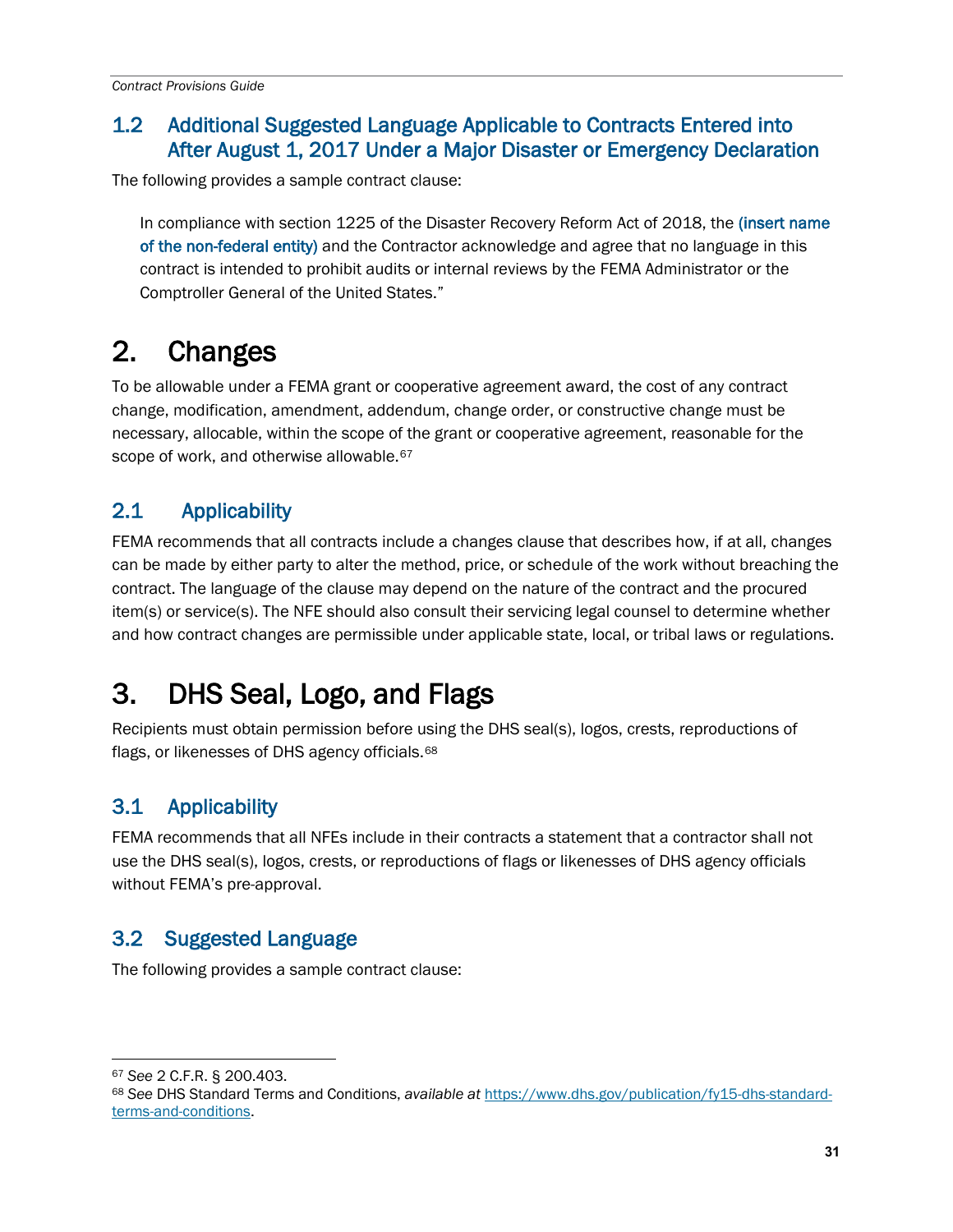"The contractor shall not use the DHS seal(s), logos, crests, or reproductions of flags or likenesses of DHS agency officials without specific FEMA pre-approval. The contractor shall include this provision in any subcontracts."

## <span id="page-33-0"></span>4. Compliance with Federal Law, Regulations, And Executive Orders and Acknowledgement of Federal Funding

The NFEs and its contractors are required to comply with all federal laws, regulations, and executive orders. Additionally, recipients must acknowledge their use of federal funding when issuing statements, press releases, requests for proposal, bid invitations, and other documents describing projects or programs funded in whole or in part with federal funds.[69](#page-33-5)

#### <span id="page-33-1"></span>4.1 Applicability

FEMA recommends that all NFEs include in their contracts a statement acknowledging that FEMA funding will be used in the contract, as well as a requirement that contractors will comply with all applicable federal law, regulations, executive orders, and FEMA policies, procedures, and directives.

#### <span id="page-33-2"></span>4.2 Suggested Language

The following provides a sample contract clause:

"This is an acknowledgement that FEMA financial assistance will be used to fund all or a portion of the contract. The contractor will comply with all applicable federal law, regulations, executive orders, FEMA policies, procedures, and directives."

## <span id="page-33-3"></span>5. No Obligation by Federal Government

FEMA is not a party to any transaction between a NFE and its contractor. Therefore, FEMA is not subject to any obligations or liable to any party for any matter relating to the contract between an NFE and its contractor.<sup>[70](#page-33-6)</sup>

#### <span id="page-33-4"></span>5.1 Applicability

FEMA recommends that the NFE include a statement in its contract that the federal government *is not* a party to the contract and, thus, *is not* subject to any obligations or liabilities to any party resulting from the contract.

<span id="page-33-5"></span><sup>69</sup> *See* DHS Standard Terms and Conditions, *available at* [https://www.dhs.gov/publication/fy15-dhs-standard-](https://www.dhs.gov/publication/fy15-dhs-standard-terms-and-conditions)

<span id="page-33-6"></span><sup>&</sup>lt;sup>70</sup> See, e.g., 2 C.F.R. § 200.318(k) (stating that the NFE alone is responsible for the settlement of all contractual and administrative issues arising out of procurements).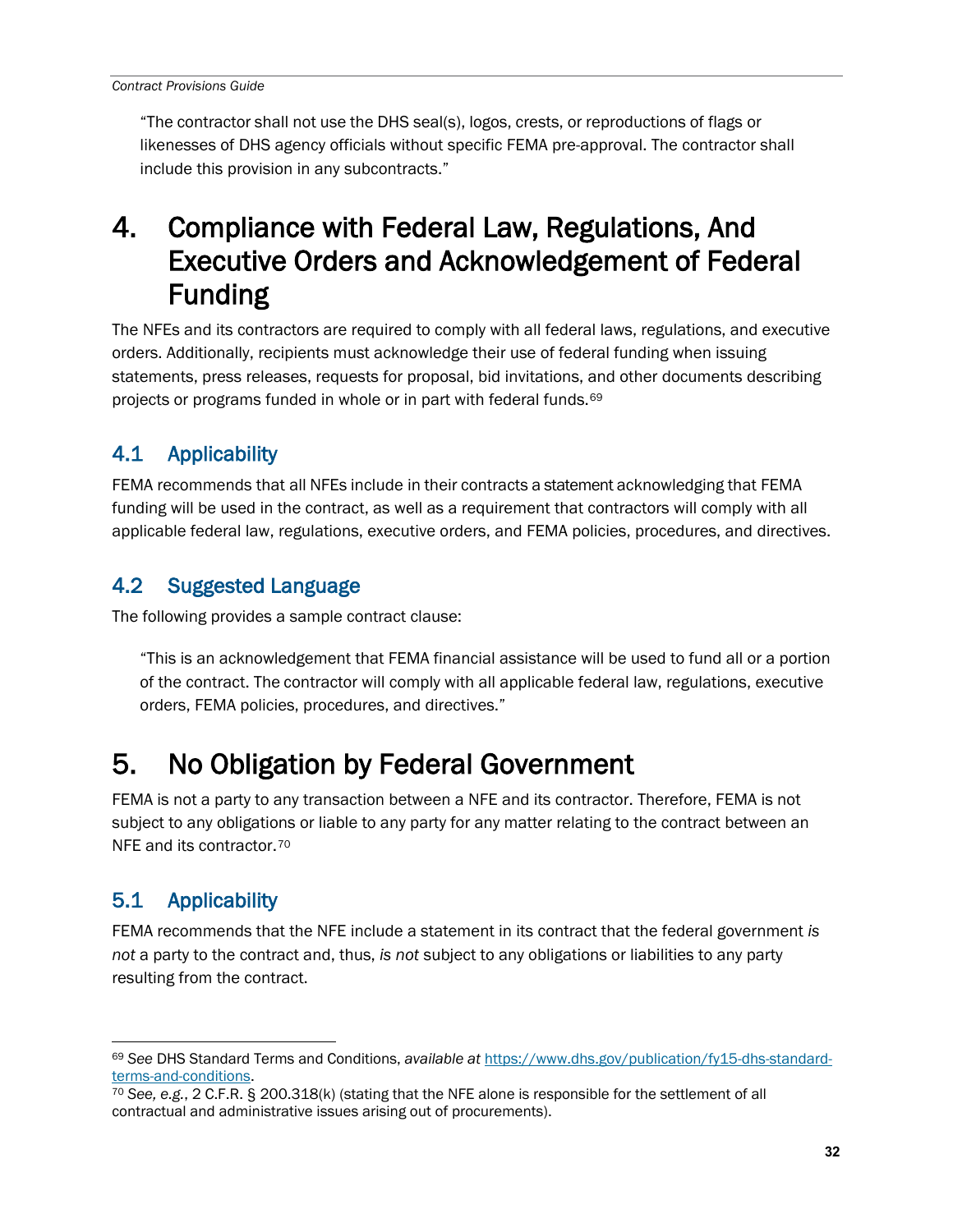#### <span id="page-34-0"></span>5.2 Suggested Language

The following provides a sample contract clause:

"The federal government is not a party to this contract and is not subject to any obligations or liabilities to the non-federal entity, contractor, or any other party pertaining to any matter resulting from the contract."

## <span id="page-34-1"></span>6. Program Fraud and False or Fraudulent Statements or Related Acts

NFEs must comply with the requirements of the False Claims Act which prohibits submitting false or fraudulent claims for payment to the federal government.[71](#page-34-6) As a part of the contract with a NFE, contractors must acknowledge that 31 U.S.C. Chap. 38, regarding administrative remedies for false claims and statements,[72](#page-34-7) applies to their actions under their contract.[73](#page-34-8)

#### <span id="page-34-2"></span>6.1 Applicability

FEMA recommends that contracts include a provision prohibiting making false or fraudulent claims to the federal government.

#### <span id="page-34-3"></span>6.2 Suggested Language

The following provides a sample contract clause:

"The contractor acknowledges that 31 U.S.C. Chap. 38 (Administrative Remedies for False Claims and Statements) applies to the contractor's actions pertaining to this contract."

## <span id="page-34-5"></span><span id="page-34-4"></span>7. Affirmative Socioeconomic Steps

For procurements under FEMA declarations and awards issued on or after November 12, 2020, all NFEs are required to take the six affirmative steps to ensure use of small and minority businesses, women's business enterprises, and labor surplus area firms when possible. One of the six steps is to require the prime contractor, if subcontracts are to be let, to take the five other affirmative steps, [74](#page-34-9) For procurements under FEMA declarations and awards issued between December 26, 2014, and November 12, 2020, this requirement *only* applies to non-state entities.

<span id="page-34-8"></span><span id="page-34-7"></span><span id="page-34-6"></span> $^{71}$ 31 U.S.C. §§ 3729-3733.<br> $^{72}$  31 U.S.C. §§ 3801-3812 (detailing the administrative remedies for false claims and statements made). <sup>73</sup> *See* DHS Standard Terms and Conditions, *available at* [https://www.dhs.gov/publication/fy15-dhs-standard](https://www.dhs.gov/publication/fy15-dhs-standard-terms-and-conditions)[terms-and-conditions.](https://www.dhs.gov/publication/fy15-dhs-standard-terms-and-conditions) 74 *See* 2 C.F.R. § 200.321; *compare* 2 C.F.R. § 200.317 (2019), *with* 2 C.F.R. § 200.317 *in* Office of

<span id="page-34-9"></span>Management and Budget, Guidance for Grants and Agreements, 85 Fed. Reg. 49,506, 49,552 (Aug. 13, 2020).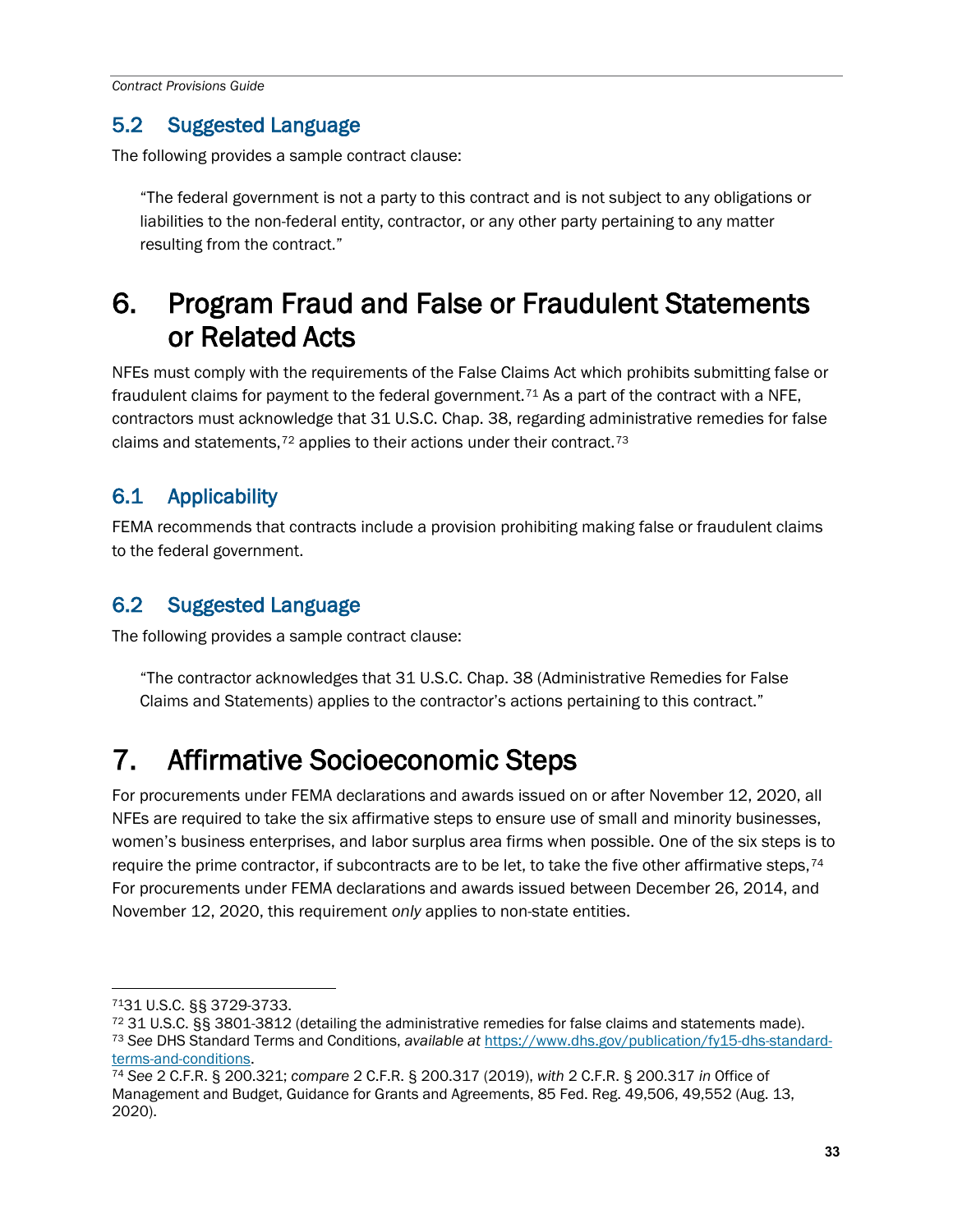#### <span id="page-35-0"></span>7.1 Applicability

FEMA recommends that applicable NFEs include in their contracts a statement requiring prime contractors, if subcontracts are to be let, to take the required affirmative socioeconomic steps.

#### <span id="page-35-1"></span>7.2 Suggested Language

The following provides a sample contract clause:

"If subcontracts are to be let, the prime contractor is required to take all necessary steps identified in 2 C.F.R. § 200.321(b)(1)-(5) to ensure that small and minority businesses, women's business enterprises, and labor surplus area firms are used when possible."

## <span id="page-35-2"></span>8. Copyright and Data Rights

An NFE is required by 2 C.F.R. § 200.315 to provide certain licenses with respect to copyright and data to the federal awarding agency. 2 C.F.R. § 200.315(b) provides to the federal awarding agency "a royalty-free, nonexclusive and irrevocable right to reproduce, publish, or otherwise use [any work that is subject to copyright] for federal purposes, and to authorize others to do so." 2 C.F.R. § 200.315(d) provides to the federal government the rights to "obtain, reproduce, publish, or otherwise use" data produced under a federal award and to authorize others to do the same.

#### <span id="page-35-3"></span>8.1 Applicability

When an NFE enters into a contract requiring a contractor or subcontractor to produce copyrightable subject matter and/or data for the NFE under the award, the NFE should include appropriate copyright and data licenses to meet its obligations under 2 C.F.R. § 200.315(b) and (d), respectively. Work that is subject to copyright, or copyrightable subject matter, includes any written reports or literary works, software and/or source code, music, choreography, pictures or images, graphics, sculptures, videos, motion pictures or other audiovisual works, sound and/or video recordings, and architectural works.[75](#page-35-5)

#### <span id="page-35-4"></span>8.2 Suggested Language

The following provides a sample contract clause:

"License and Delivery of Works Subject to Copyright and Data Rights"

The Contractor grants to the (insert name of the non-federal entity), a paid-up, royalty-free, nonexclusive, irrevocable, worldwide license in data first produced in the performance of this contract to reproduce, publish, or otherwise use, including prepare derivative works, distribute copies to the public, and perform publicly and display publicly such data. For data required by the contract but not first produced in the performance of this contract, the Contractor will identify

<span id="page-35-5"></span><sup>75</sup> *See* 17 U.S.C. § 102.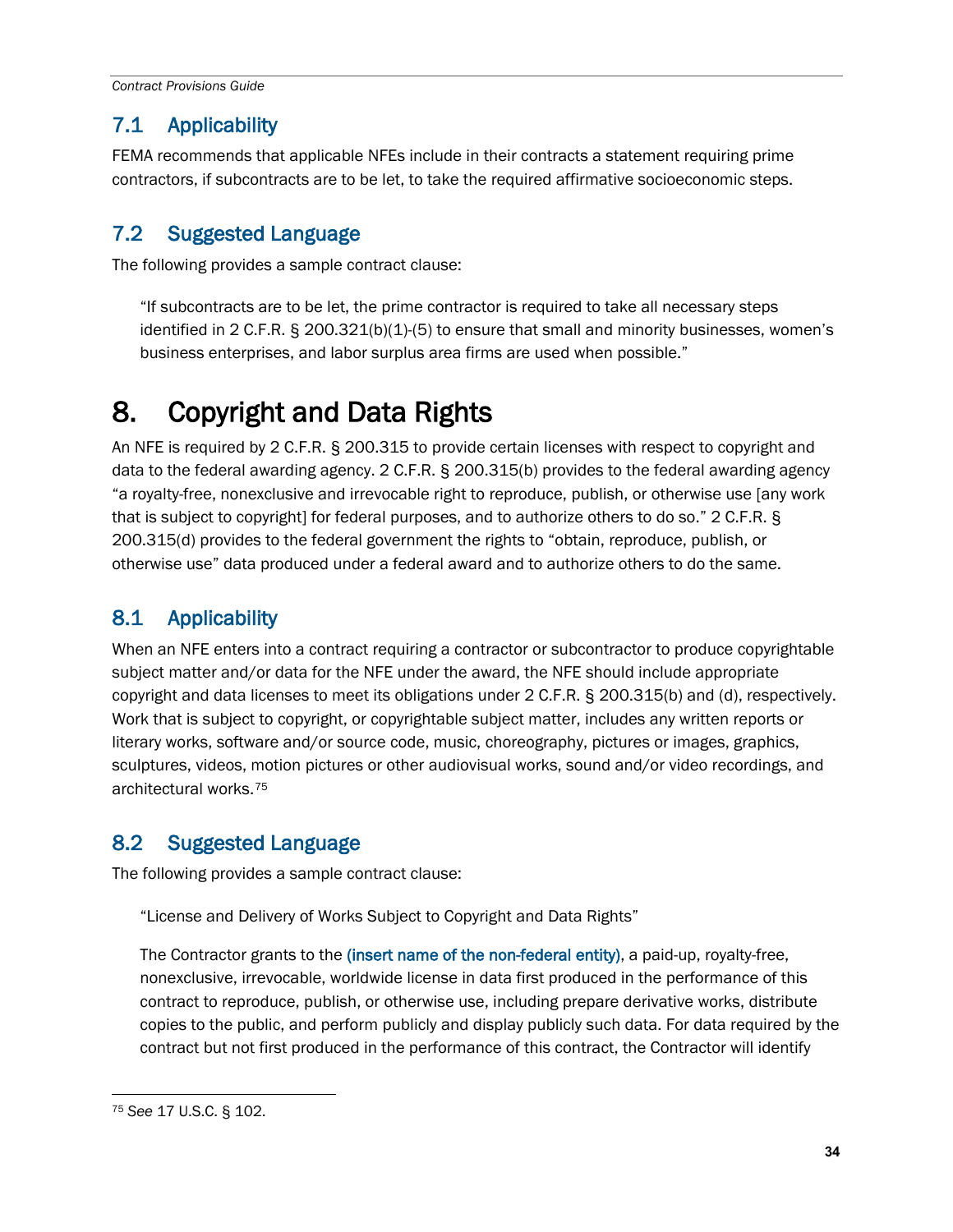such data and grant to the (insert name of the non-federal entity) or acquires on its behalf a license of the same scope as for data first produced in the performance of this contract. Data, as used herein, shall include any work subject to copyright under 17 U.S.C. § 102, for example, any written reports or literary works, software and/or source code, music, choreography, pictures or images, graphics, sculptures, videos, motion pictures or other audiovisual works, sound and/or video recordings, and architectural works. Upon or before the completion of this contract, the Contractor will deliver to the (insert name of the non-federal entity) data first produced in the performance of this contract and data required by the contract but not first produced in the performance of this contract in formats acceptable by the (insert name of the non-federal entity)."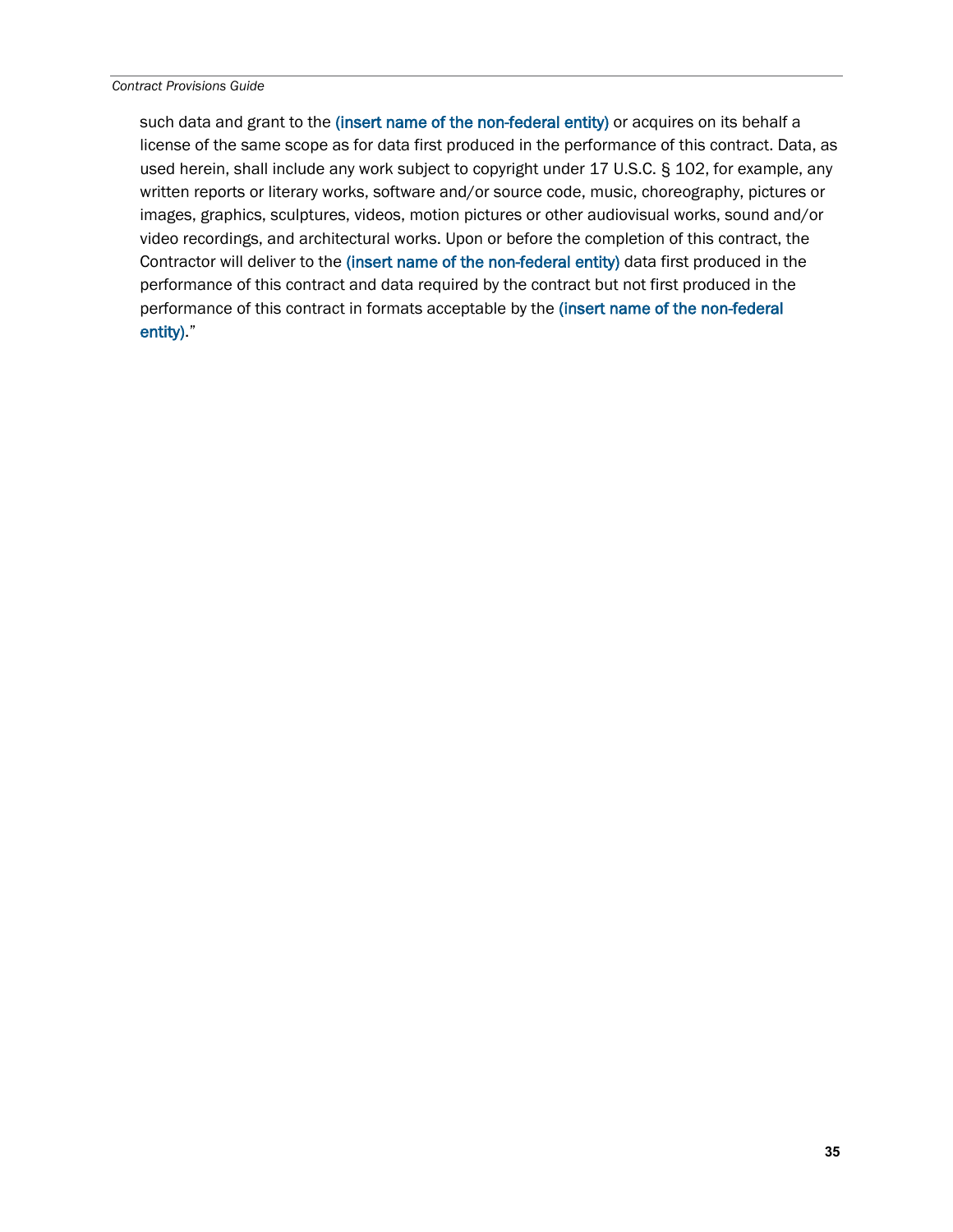## <span id="page-37-0"></span>Appendix

### <span id="page-37-1"></span>Acronyms

AFG: Assistance to Firefighter Grants CAGE: Commercial and Government Entity CFR: Code of Federal Regulations DHS: U.S. Department of Homeland Security DRRA: Disaster Recovery and Reform Act of 2018 EPA: U.S. Environmental Protection Agency FEMA: Federal Emergency Management Agency GPD: Grant Programs Directorate HQ: FEMA Headquarters NDAA: National Defense Authorization Act NFE: Non-Federal Entity NOFO: Notice of Funding Opportunity OMB: Office of Management and Budget PA: Public Assistance Program PNP: Private Non-Profit PDAT: Procurement Disaster Assistance Team SAM: System for Award Management SAT: Simplified Acquisition Threshold USC: United States Code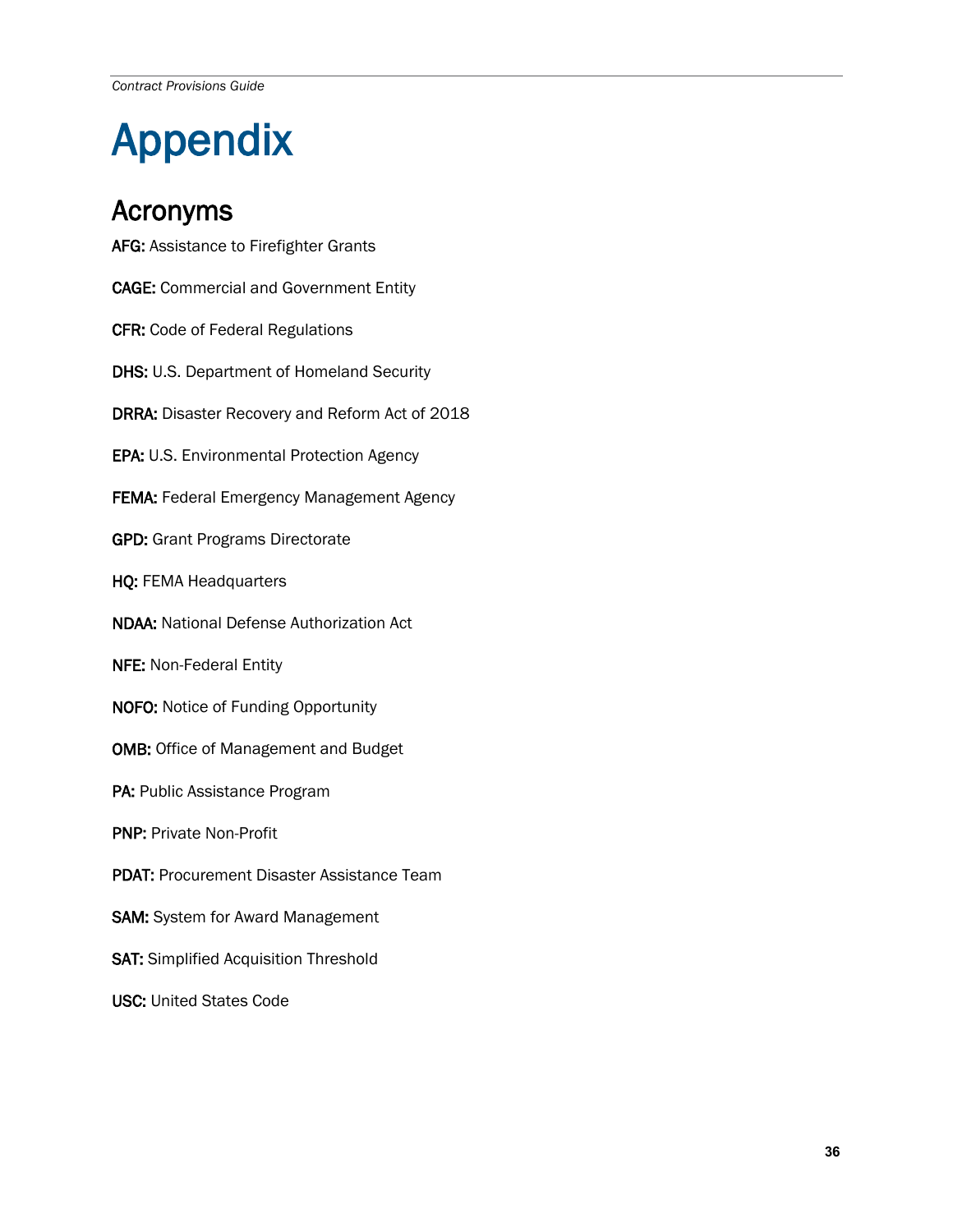## <span id="page-38-0"></span>**Definitions**

- Contract: A legal instrument by which a FEMA award recipient or subrecipient purchases property or services needed to carry out the project or program under a federal award.<sup>76</sup> A contract, for the purposes of this Guide, does not mean a federal award or subaward.
- **Contractor:** *Contractor* means an entity that receives a contract.<sup>[77](#page-38-2)</sup>
- **Cooperative agreement:** A legal instrument of financial assistance between a federal awarding agency or pass-through entity and a non-Federal entity, that is consistent with 31 U.S.C. 6302- 6305.[78](#page-38-3)
- **Federal awarding agency:** The federal agency that provides a federal award directly to a [non-](#page-40-0)[Federal entity \(NFE\).](#page-40-0) The federal awarding agency discussed in this Guide is FEMA.
- Federal Emergency Management Agency (FEMA): *FEMA's* statutory mission is to reduce the loss of life and property and protect the Nation from all hazards, including natural disasters, acts of terrorism, and other man-made disasters, by leading and supporting the Nation in a risk-based, comprehensive emergency management system of preparedness, protection, response, recovery, and mitigation.[79](#page-38-4) Among other things:
	- $\circ$  FEMA administers its programs and carries out its activities through its headquarters offices in Washington, D.C.; ten Regional Offices; Area Offices for the Pacific, Caribbean, and Alaska; various Recovery Offices; and temporary Joint Field Offices (JFO).
	- $\circ$  FEMA administers numerous assistance programs annually for on a regular basis to increase the Nation's preparedness, readiness and resilience to all hazards. These assistance programs are typically available to NFEs including, but not limited to, states, local governments, Indian Tribes, universities, hospitals, and certain private nonprofit organizations.
	- $\circ$  Each program is governed by the applicable federal law, regulations, executive orders and FEMA program-specific policies. As the Federal awarding agency for these programs, FEMA is responsible for the proper management and administration of these programs as otherwise required by law and enforcing the terms of the agreements it enters with NFEs that receive FEMA financial assistance, consistent with the requirements at 2 C.F.R. Part 200.

<span id="page-38-1"></span><sup>76</sup> 2 C.F.R. § 200.1 *Contracts.*

<span id="page-38-2"></span><sup>77</sup> 2 C.F.R. § 200.1 *Contractor.*

<span id="page-38-3"></span><sup>78</sup> 2 C.F.R. § 200.1 *Cooperative agreement.*

<span id="page-38-4"></span><sup>79</sup> *See* Homeland Security Act of 2002, Pub. L. No. 107-296, § 503 (2002) (codified as amended at 6 U.S.C. § 313).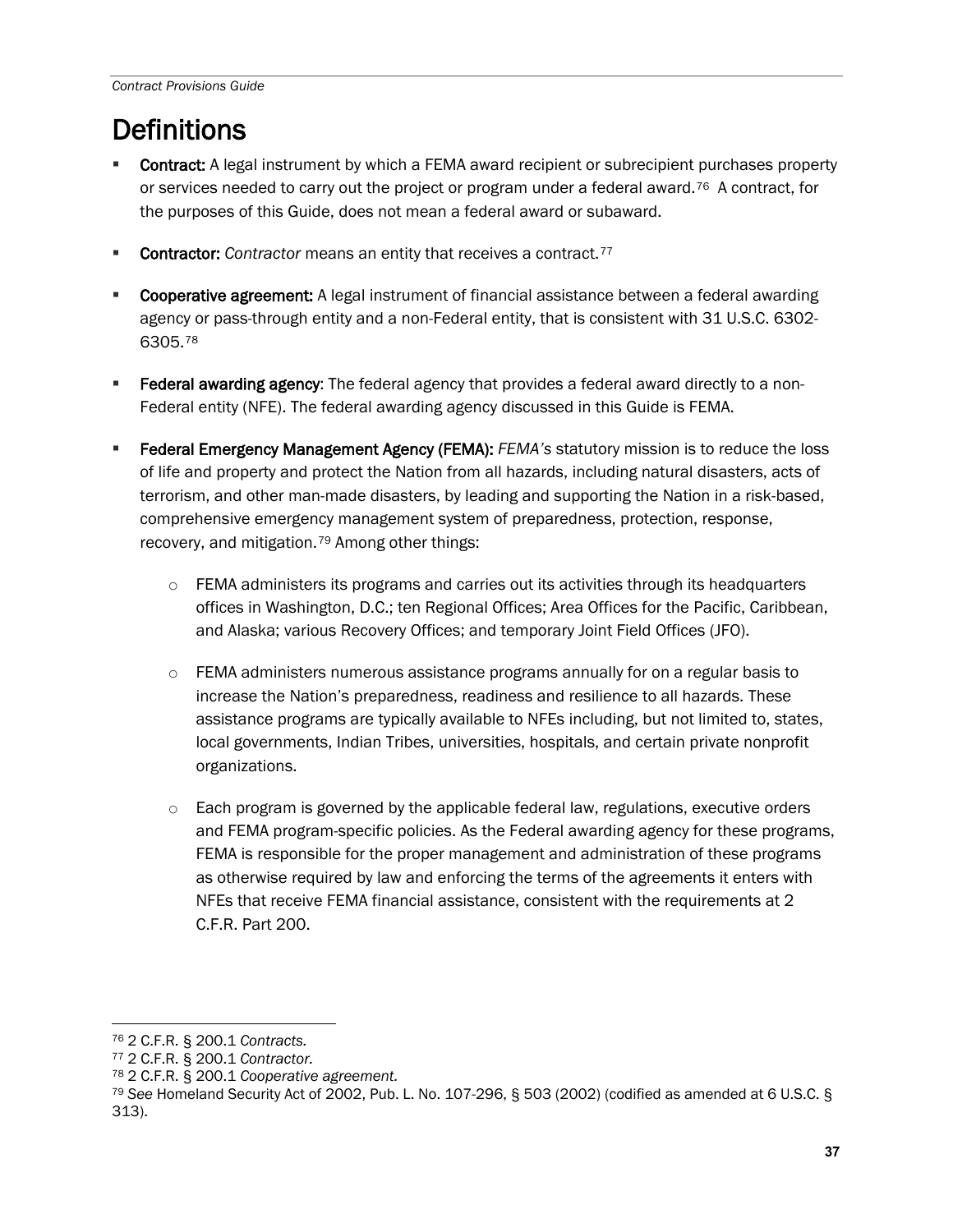- Federal award: The financial assistance that an NFE receives either directly from a Federal awarding agency or indirectly from a pass-through entity.<sup>[80](#page-39-0)</sup> In this Guide, the term is used interchangeably with "FEMA Award," "grant," and "financial assistance."
- Grant agreement: A legal instrument of financial assistance between a Federal awarding agency or pass-through entity and an NFE that, consistent with 31 U.S.C. §§ 6302, 6304: Is used to transfer anything of value from the Federal awarding agency or pass-through entity to the NFE to carry out a public purpose authorized by a law of the United States (*see* 31 U.S.C. § 6101(3)); and does not include an agreement that provides only:

| ○ Direct United States government |   | ○ A loan:                    |
|-----------------------------------|---|------------------------------|
| cash assistance to an individual; |   |                              |
|                                   |   | $\circ$ A loan guarantee; or |
| $\circ$ A subsidy;                |   |                              |
|                                   | ∩ | Insurance.                   |

- Indian tribe (or "federally recognized Indian tribe")*: Indian tribe* means any Indian tribe, band, nation, or other organized group or community, including any Alaska Native village or regional or village corporation as defined in or established pursuant to the Alaska Native Claims Settlement Act (43 U.S.C. Chapter 33), which is recognized as eligible for the special programs and services provided by the United States to Indians because of their status as Indians (25 U.S.C. 450b(e)).<sup>[81](#page-39-1)</sup> See annually published **Bureau of Indian Affairs list of Indian Entities Recognized and Eligible to** [Receive Services.](https://www.federalregister.gov/documents/2020/01/30/2020-01707/indian-entities-recognized-by-and-eligible-to-receive-services-from-the-united-states-bureau-of) For the purposes of this Guide, used interchangeably with "Indian Tribal government".
- Local government: *Local government*<sup>[82](#page-39-2)</sup> means any unit of government within a state, including a:

| $\circ$    | County       | $\circ$ | Special district                                   | $\circ$ | Local public authority,<br>including any public            |
|------------|--------------|---------|----------------------------------------------------|---------|------------------------------------------------------------|
| $\circ$    | Borough      | $\circ$ | <b>School District</b>                             |         | housing agency under the                                   |
| $\circ$    | Municipality | $\circ$ | Intrastate district                                |         | United States Housing Act<br>of 1937                       |
| $\circ$    | City         | $\circ$ | Council of governments,<br>whether incorporated or | $\circ$ | Any other agency or                                        |
| $\bigcirc$ | Town         |         | not as a nonprofit                                 |         | instrumentality of a multi-<br>regional, or intra-state or |
| $\circ$    | Township     |         | corporation under state<br>law                     |         | local government                                           |

o Parish

<span id="page-39-0"></span><sup>80</sup> 2 C.F.R. § 200.1 *Federal award.*

<span id="page-39-1"></span><sup>81</sup> 2 C.F.R. § 200.1 *Indian tribe.*

<span id="page-39-2"></span><sup>82</sup> 2 C.F.R. § 200.1 *Local government.*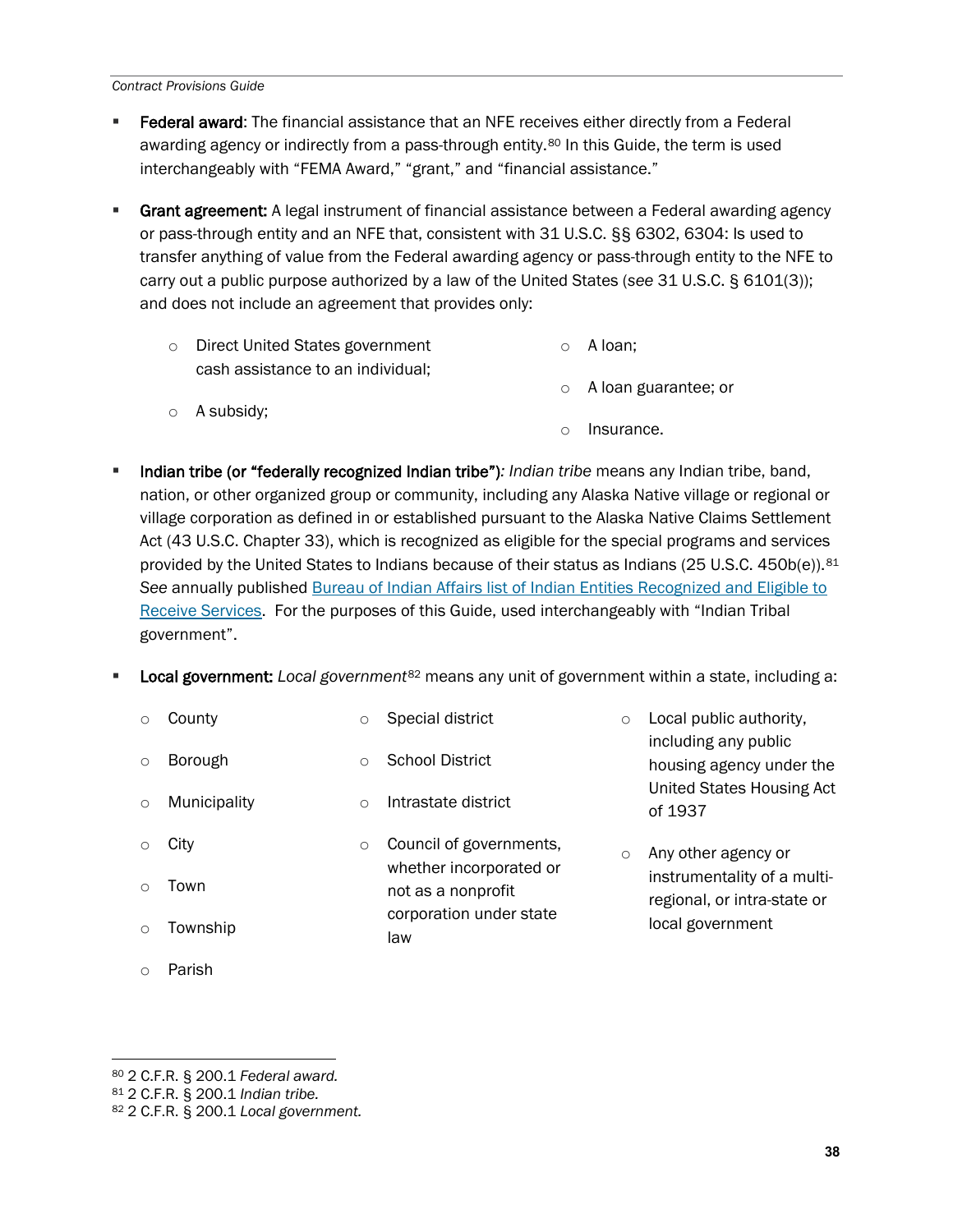- <span id="page-40-0"></span> Non-Federal Entity (NFE): A state, local government, Indian tribe, Institution of Higher Education, or eligible private nonprofit organization that carries out a federal award as a recipient or subrecipient.[83](#page-40-1) In this Guide, NFEs include state and non-state entities.
- Non-State Entity: A *non-state entity* is an eligible FEMA award recipient or subrecipient that does not meet the definition of a "state under 2 CFR 200.1.
- Nonprofit organization (in this Guide, it is used interchangeably with "Private Nonprofit Organization or PNP"): *Nonprofit organization*[84](#page-40-2) means any corporation, trust, association, cooperative, or other organization, not including Institutions of Higher Education, that:
- Recipient: An NFE that receives a federal award directly from a Federal awarding agency to carry out an activity under a federal program. The term recipient does not include subrecipients.<sup>85</sup> A recipient is responsible for administering the federal award in accordance with applicable federal laws. Examples of recipients include state, Indian tribe, or territorial governments.
- Pass-through entity: A recipient that provides a subaward to a subrecipient to carry out part of a federal program is known as the pass-through entity.[86](#page-40-4) Pass-through entities are responsible for processing subawards to subrecipients and ensuring subrecipient compliance with the terms and conditions of the FEMA award agreement.
- Political Subdivision: A *political subdivision* means the unit of government that the State determines to have met the State's legislative definition of a political subdivision.<sup>[87](#page-40-5)</sup>
- Simplified Acquisition Threshold (SAT): *Simplified acquisition threshold* means the dollar amount below which an NFE may purchase property or services using small purchase methods. NFEs adopt small purchase procedures to expedite the purchase of items costing less than the simplified acquisition threshold. The federal SAT is set by the FAR at 48 C.F.R. Subpart 2.1 (Definitions) and in accordance with [41 U.S.C. 1908.](https://www.govinfo.gov/content/pkg/USCODE-2018-title41/pdf/USCODE-2018-title41-subtitleI-divsnB-chap19-sec1908.pdf)[88](#page-40-6) As of June 2018, the federal SAT is \$250,000,<sup>[89](#page-40-7)</sup> but is periodically adjusted for inflation.
- State: *State* means any state of the United States, the District of Columbia, the Commonwealth of Puerto Rico, U.S. Virgin Islands, Guam, American Samoa, the Commonwealth of the Northern Mariana Islands, and any agency or instrumentality thereof exclusive of local governments.<sup>[90](#page-40-8)</sup> In this Guide, state is used interchangeably with "state entity".

<span id="page-40-1"></span><sup>83</sup> 2 C.F.R. § 200.1 *Non-Federal entity.* 

<span id="page-40-2"></span><sup>84</sup> 2 C.F.R. § 200.1 *Nonprofit organization.* 

<span id="page-40-3"></span><sup>85</sup> 2 C.F.R. § 200.1 *Recipient.*

<span id="page-40-4"></span><sup>86</sup> 2 C.F.R. § 200.1 *Pass-through entity.* 

<span id="page-40-5"></span><sup>87</sup> 40 C.F.R. § 35.6015(a) *Political subdivision*

<span id="page-40-6"></span><sup>88</sup> 2 C.F.R. § 200.1 *Simplified acquisition threshold.* 

<span id="page-40-7"></span><sup>89</sup> Section 805 codified at 41 U.S.C. § 134; OMB Memo (M-18-18), available at [https://www.whitehouse.gov/wp-content/uploads/2018/06/M-18-18.pdf.](https://www.whitehouse.gov/wp-content/uploads/2018/06/M-18-18.pdf)

<span id="page-40-8"></span><sup>90</sup> 2 C.F.R. § 200.1 *State.* Some hospitals and IHEs as defined by 2 C.F.R. § 200.1 *Hospitals* and 2 C.F.R. §

<sup>200.1</sup> *Institutions of Higher Education* respectively, may meet the definition of a State.